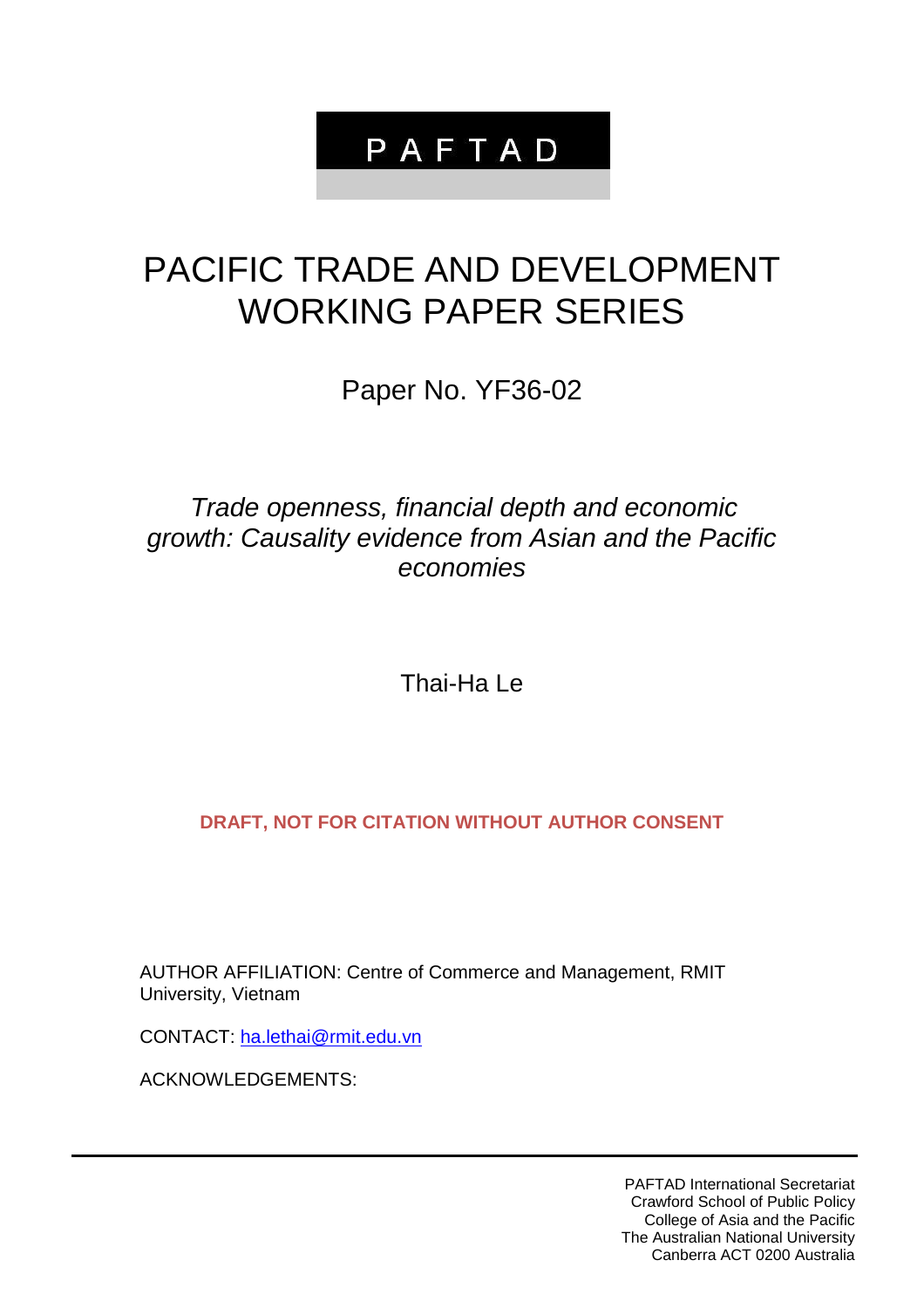# **Trade openness, financial depth and economic growth: Causality evidence from Asian and the Pacific economies**

## **Thai-Ha Le\***

Centre of Commerce and Management, RMIT University, Vietnam

702 Nguyen Van Linh Blvd., District 7, HCMC, Vietnam

Email: ha.lethai@rmit.edu.vn; Telephone: +84-983502188

\* Corresponding author.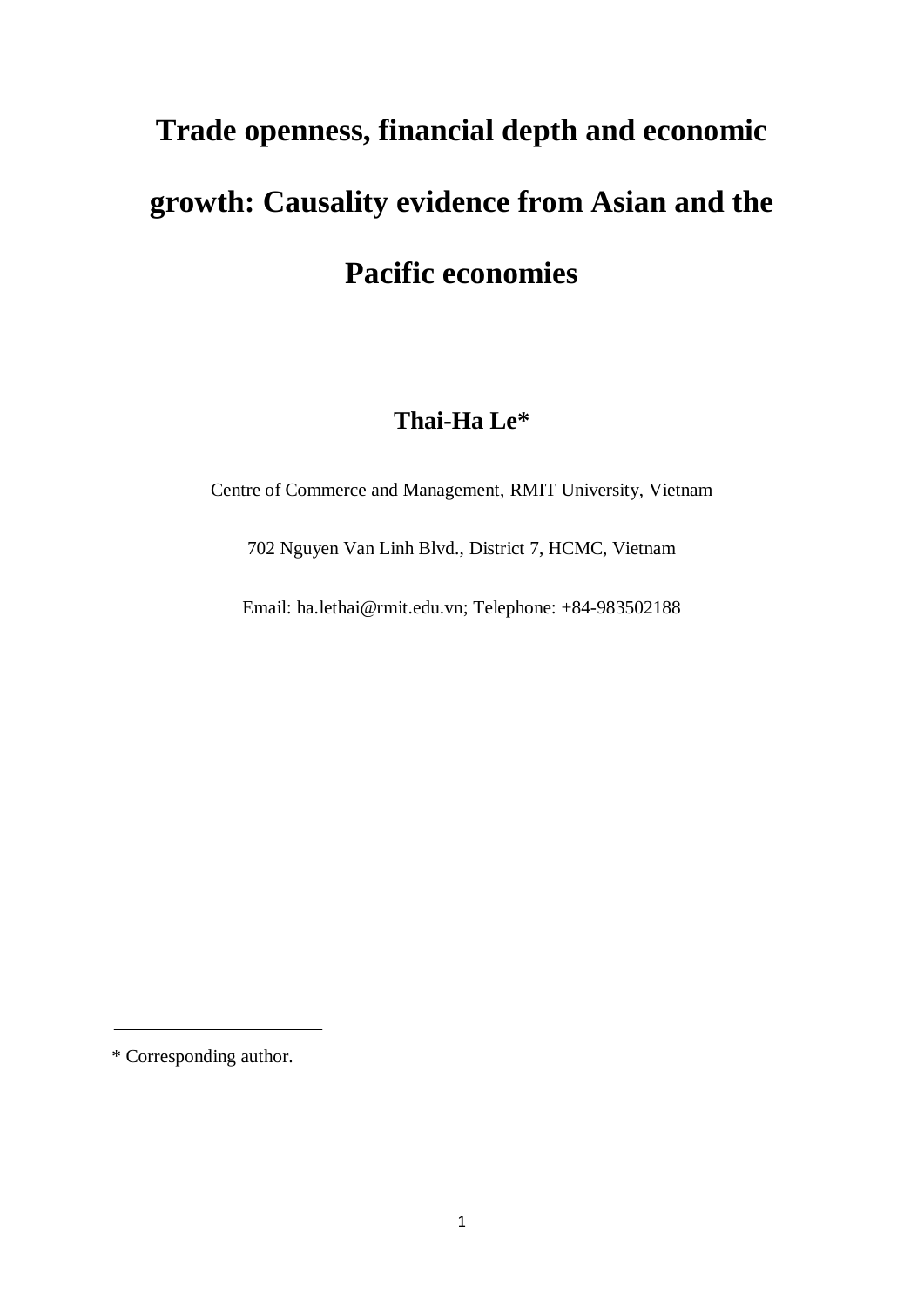# **Trade openness, financial depth and economic growth: Causality evidence from Asian economies**

### **ABSTRACT**

This study investigates the causality patterns between financial deepening, trade openness and economic development for 14 countries in Asia and the Pacific region. The Gregory Hansen cointegration tests which account for one endogenous structural break and Toda-Yamamoto non-Granger causality tests are used to add to the existing empirical evidence. In general, the evidence indicates (1) a strong link between financial depth and economic growth, (2) a somewhat weaker linkage between financial depth and trade openness and (3) a sceptical linkage between trade openness and economic growth, for most of the sample. Development strategies prioritizing trade sector development hence cannot be supported.

**Key words:** financial depth, economic growth, trade openness, Toda Yamamoto non Granger causality test, Gregory Hansen cointegration test, Asia and the Pacific.

**JEL:** N2, O1, O43.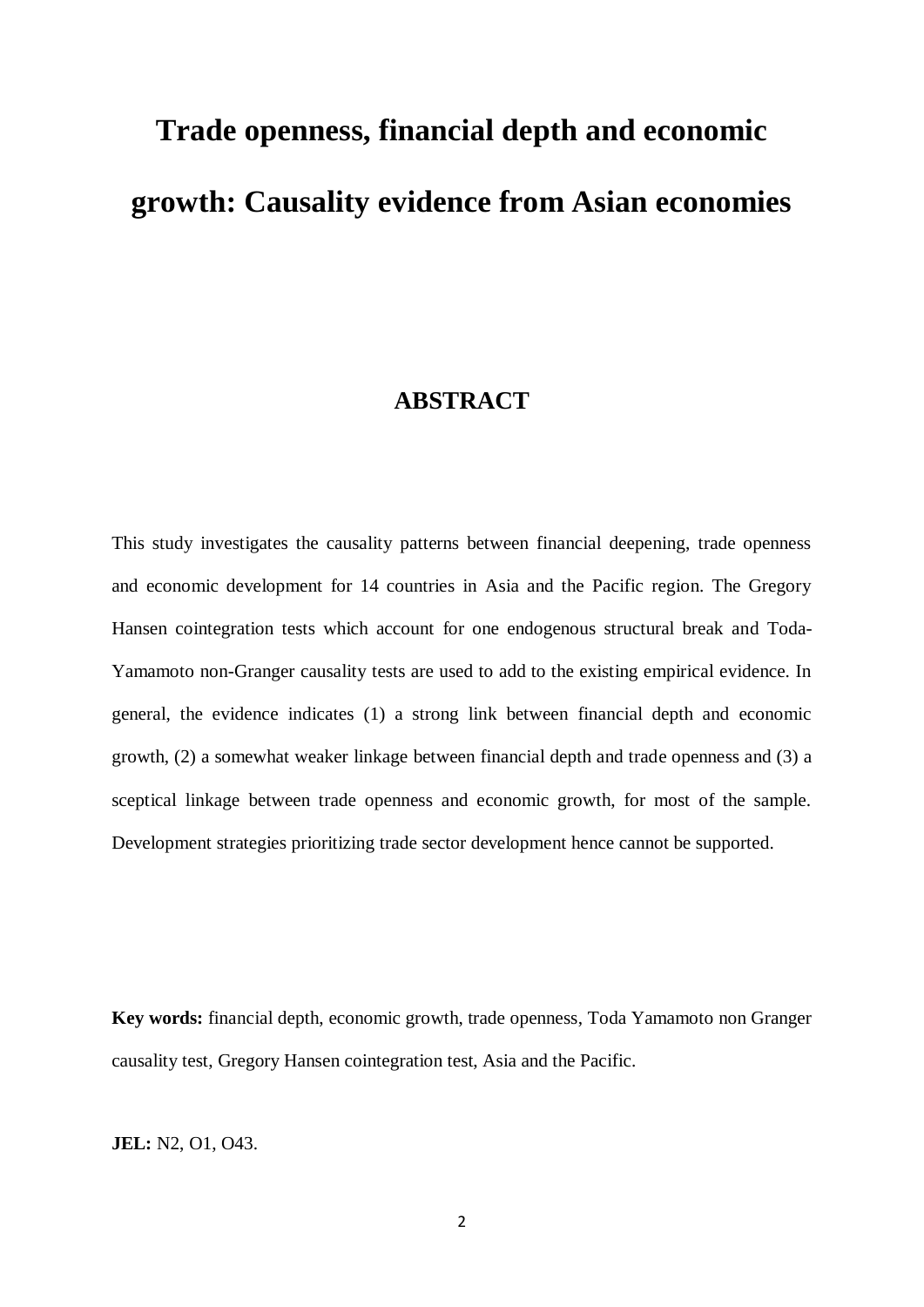#### **1. Introduction**

The last decades have witnessed development strategies adopted by many economies that prioritize the modernization of their financial systems. The countries of Asia and the Pacific (henceforth AP) are no exception. The current remarkable growth in the AP financial markets, particularly with the recent developments in credit markets, is certain to continue. Efforts to develop financial markets are theoretically needed to foster critical economic activities such as the capital allocation process, monetary policy implementation and government borrowing. The current global economic situation further underscores the compelling rationale for the development of sound and integrated financial markets in the region. However, the effectiveness of such policies requires a convenient causal relationship between financial and real sectors.

Even though the relationships between trade, financial development and economic growth have been extensively explored in literature, the majority of the studies have used a bi-variate framework to examine the causal relationship between trade and economic growth and between financial and economic development (e.g., El Khoury and Savvides, 2006; Shahbaz, 2012; Darrat, 1999; Calderon and Lin, 2003; Demetriades and Hussein, 1996). However, it has been clear that the results obtained by conducting bi-variate causality test may be invalid due to the omission of an important variable which affect both the variables included in the causality model. As such, the introduction of a third variable in the causality framework may not only alter the direction of causality but also the magnitude of the estimates (Loizides and Vamvoukas, 2005).

Further, several studies have employed methods for cross-sectional data analysis with a hope that the causalities between the variables of interest could be generalized (e.g., Yanikkaya, 2003; Harrison, 1996). Yet, the problem of using a cross-sectional method is that by grouping countries at different stages of trade openness, financial and economic development, the method could not take into account the country-specific effects of trade openness and financial depth on economic growth and vice versa. Particularly, it fails to explicitly address the potential biases arising from the existence of cross-country heterogeneity, which may lead to inconsistent and misleading estimates (Ghirmay, 2004; Quah, 1993; Casselli et al., 1996). To avoid this backdrop, this study attempts to investigate the causal relationships among trade openness, financial depth and economic growth in a number of AP economies using a tri-variate framework.

This research assesses whether financial depth has led to economic growth in a sample ofAP countries as these markets are expected to play a further important role in the world capital markets for investment and risk management. The study investigates whether a policy focus on financial sector development is appropriate for fostering development. Thus causality between finance and economic growth is tested, capturing indirect linkages also by scrutinizing the relationship between financial depth and trade openness. This study contributes to the existing literature by (1) using econometric methods that are less prone to the misspecifications that occur when testing for causality, (2) employing a composite finance indicator in order to proxy financial depth in a broad sense, and (3) taking into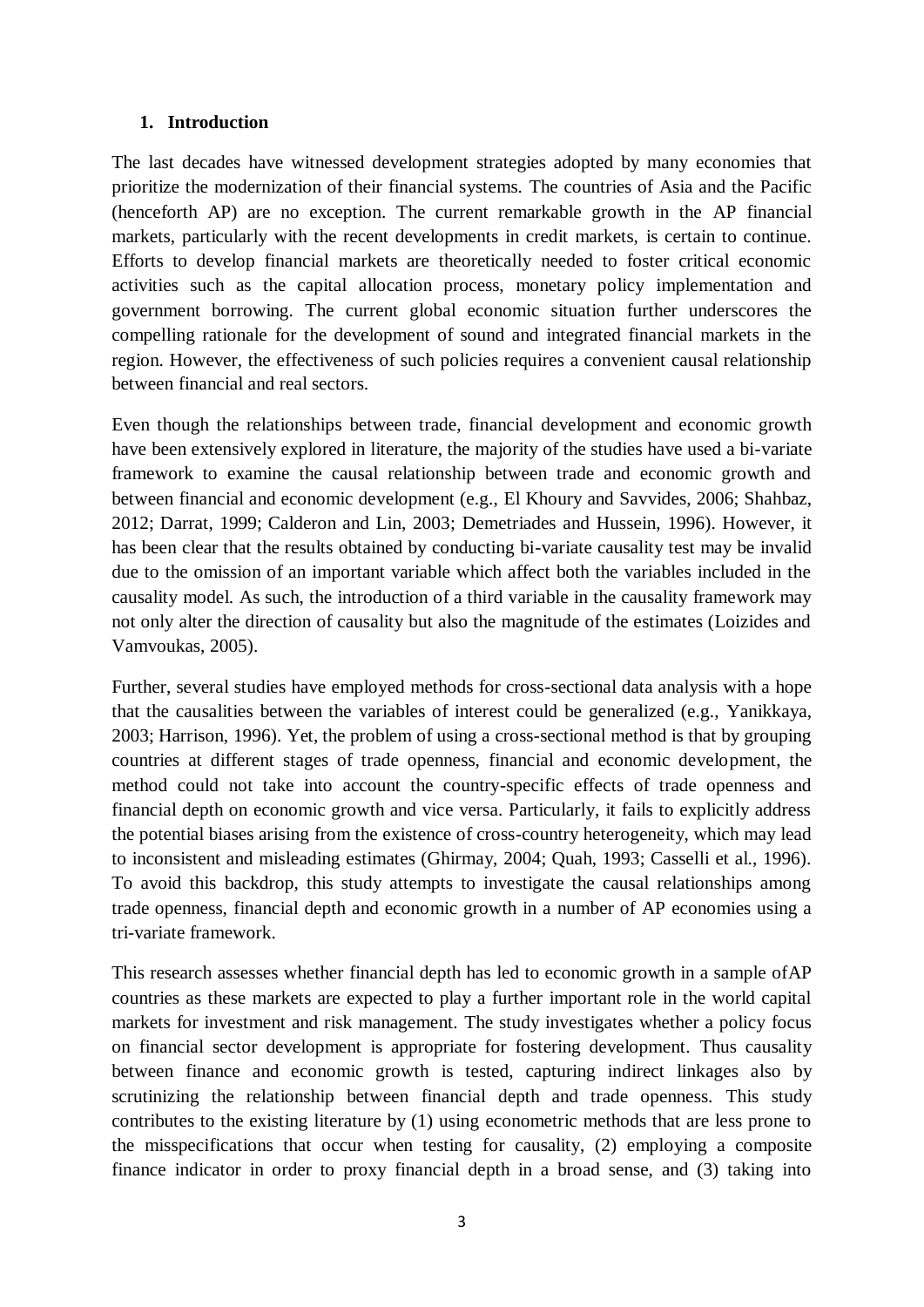account the linkages between finance and trade openness that allow for further effects on economic development.

The balance of this paper is structured as follows. Section 2 reviews the related academic literature. Section 3 describes the data, variables and the testing framework. Section 4 presents the empirical results. Section 5 concludes with a summary.

#### **2. Background and Overview**

a) Literature review

#### *(i) Trade openness and economic growth*

In a static setting, conventional trade theory relates trade patterns to comparative advantage, and suggests that for nations that engage in trade, each will specialize in the production of goods in which it has a comparative advantage, i.e., lower opportunity costs prior to trade than the other country (e.g., Dixit and Norman, 1980). Each country thus exports goods in which it has a comparative advantage, which is usually assumed to be derived from either exogenous technological differences (the classical Ricardian model) or different factor endowments (the Heckscher-Ohlin model). Hence, according to conventional trade theory, international trade is associated with a reallocation of resources within the national borders determined by exogenous differences across countries. This reallocation of resources generates efficiency gains that lead to an increase in the level of aggregate national income.

Two other sources of gain from international trade are suggested by static models of monopolistic competition and economies of scale (Krugman, 1979; 1980). First, opening up for trade between two countries that produce differentiated products implies that there could be more varieties available for consumption, which is a source of gain for consumers. Second, the increased competition lowers the market power of firms and hence the equilibrium prices and the increased size of the market allows firms to realize economies of scale. The lower prices raise real purchasing powers, which is another source of gain for consumers. Even though the size and distribution of the welfare gains from trade may be disputed, there is strong consensus of a positive relationship between international trade and aggregate national income. The same degree of consensus, however, does not appear to hold for the growth effects of international trade. Many empirical analyses estimate positive growth effects of trade openness, but the size of these effects is often rather small, and the empirical methods used to estimate the effects have been subject to substantial criticism.

The new interest in the determinants of economic development has reignited the debate on trade openness and economic growth. The neoclassical growth models developed by Solow (1957) and others, suggest that technological change is exogenous, that is, unaffected by a country's openness to world trade. In the "new" growth theories, however, trade policy affects long-run economic growth through its impact on technological change (e.g., Grossman and Helpman, 1992). In these models, openness to trade provides access to imported inputs, which embody new technology. Further, the effective size of the market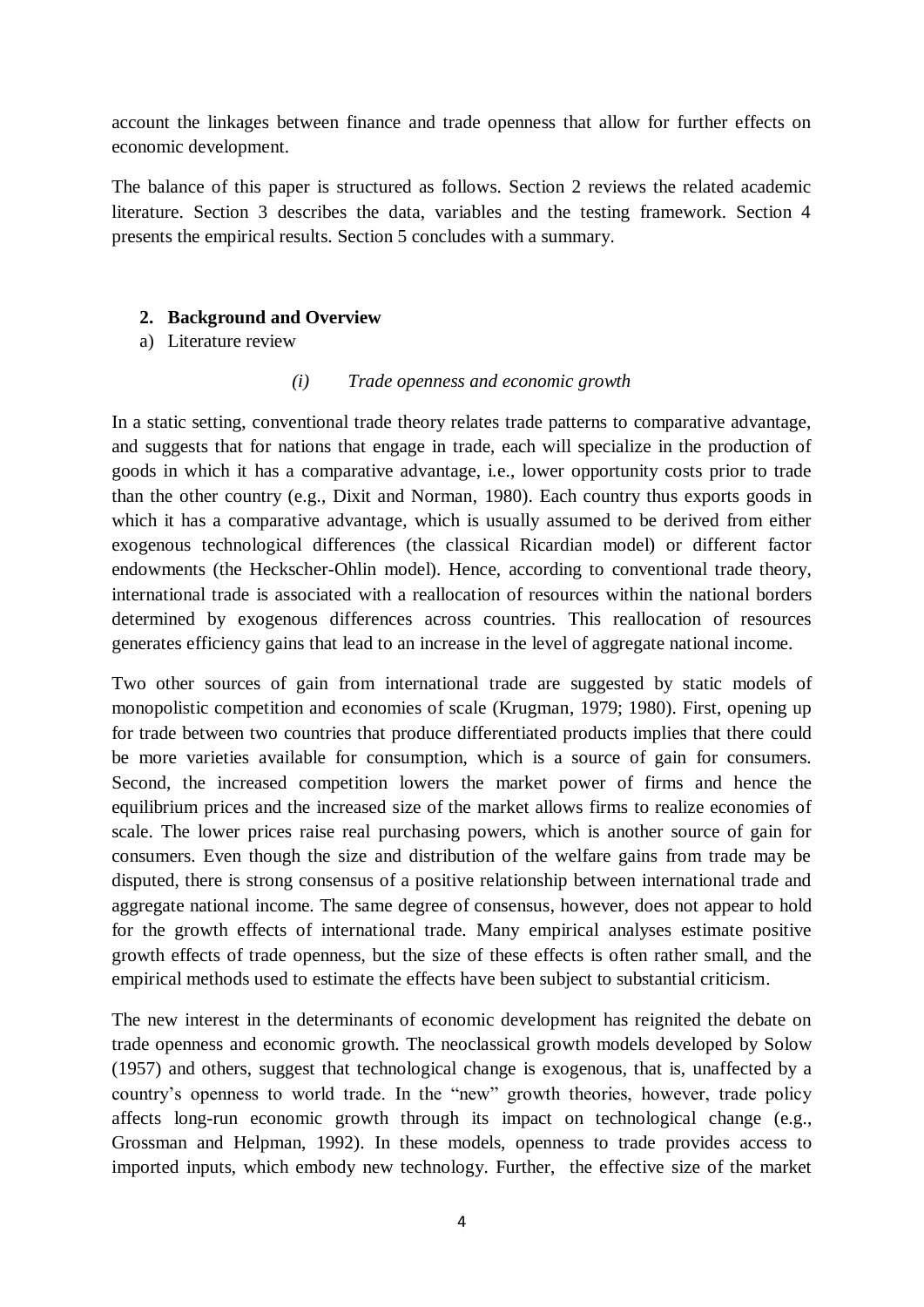facing producers is increased, which raises the returns on innovation and hence a country's specialization in research-intensive production.

New growth theories, however, do not predict that trade will unambiguously raise economic growth. It is argued that increased competition could discourage innovation by lowering expected profits (Schumpeter, 1934; 1942). Intervention in trade could raise long-run growth if protection encourages investment in research-intensive sectors for countries with an international advantage in these kinds of goods. Since the theoretical literature does not provide a clear answer, empirical work is needed to help resolve the debate.

#### *(ii) Financial depth and economic growth*

Financial markets provide an economy with certain services such as risk and information management and the pooling and mobilization of savings. Liquid and deep financial markets sway economic development. At a very broad level, financial markets are the venues where borrowers and lenders interact, and capital is raised for real investment and then gets reallocated among investors. Financial development thus contributes to increased mobilisation of savings as well as a reduction in information asymmetries, which leads to better allocation of resources. Further, developing liquid financial markets is essential for governments and central banks for the conduct of their fiscal and monetary policy implementation. At a micro level, financial development involves improved monitoring ofmanagers and a higher level of corporate control which facilitates risk reduction (Roubini and Sala-i-Martin, 1992 and Kingand Levine, 1993).A variety of theoretical models have been proposed to analyse the linkage between financial depth and economic growth. Levine (2005) presented a survey of theories on the issue and listed five possible channels through which financial development may influence economic growth. These channels include: (i) providing information about possible investments for efficient capital allocation; (ii) monitoring firms and exerting corporate governance; (iii) ameliorating risk; (iv) mobilizing and pooling savings; and (v) easing the exchange of goods and services.

The debate regarding the direction of causality between financial development and economic growth has been ongoing since the 19th century (e.g., Bagehot, 1873). For a long time the conventional wisdom has been in favour of the supply-leading response where the development of the financial sector is expected to precede the development of the real sector. There have been four views existing in the literature regarding the relationship between financial development and economic growth. The first view argues that financial development is important and leads to economic growth since the financial sector may influence growth through the accumulative and the allocative channel. The former emphasizes the finance-induced effects of physical and human capital accumulation on economic growth (e.g., Pagano, 1993). Meanwhile, the latter focuses on the finance-induced gains in resource allocation efficiency which translates into augmented growth (e.g., King and Levine, 1993). The second view, however, maintains that economic growth drives the development of the financial sector. For instance, in an expanding economy the private sector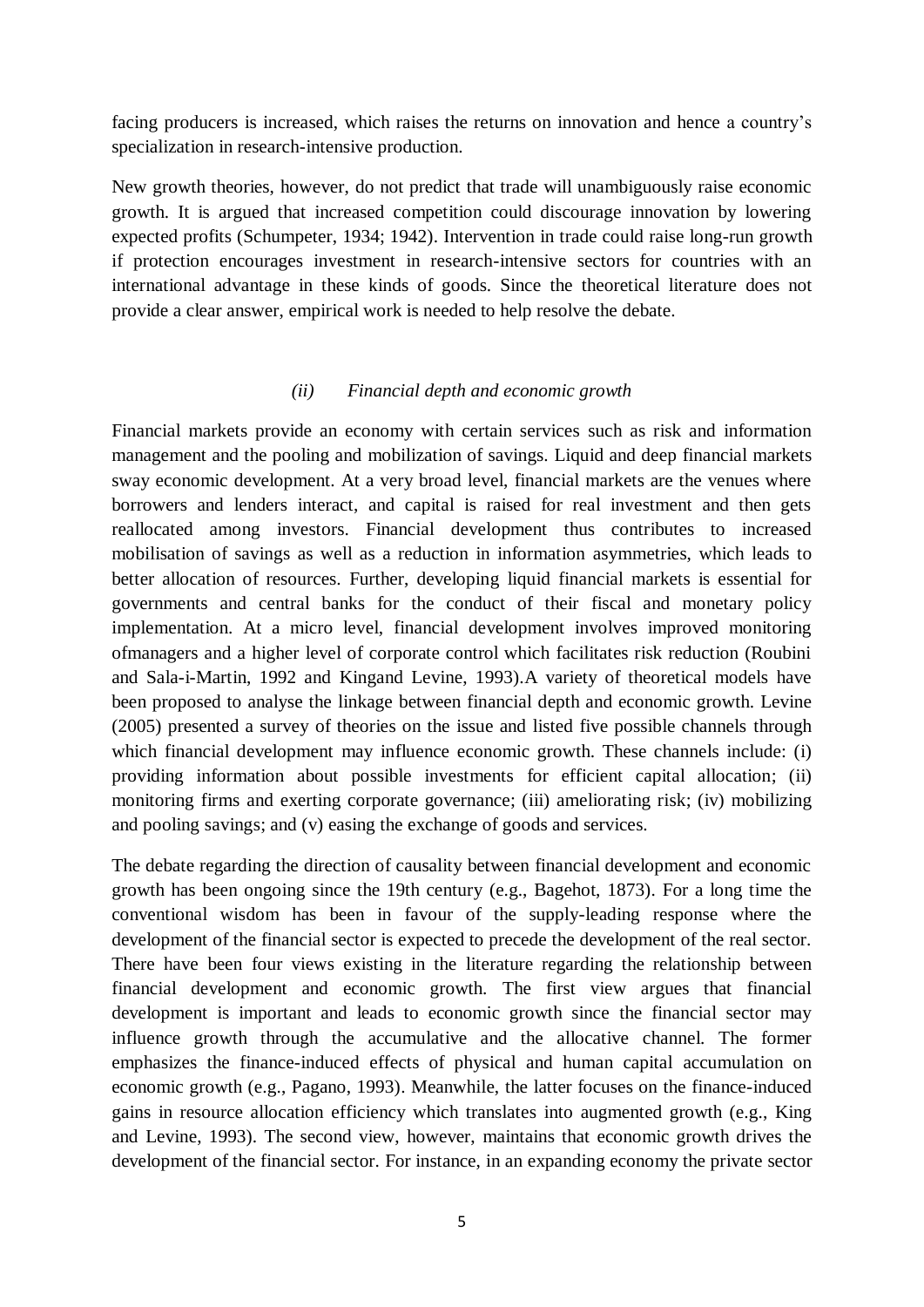may demand new financial instruments and a better access to external finance, so finance activities simply amplify instep with general economic development (e.g., Robinson, 1952). The third view contends that finance and growth may be mutually dependent, i.e. there is bidirectional causality between financial development and economic growth. The real sector may provide the financial system with the funds necessary to enable financial deepening, eventually allowing for a capitalization on financial economies of scale which in turn facilitates economic development (e.g., Berthelemy and Varoudakis, 1996). That is, the theory provides ground for several causation patterns, where finance leads growth (supplyleading hypothesis), finance follows growth (demand-following hypothesis), or where the real and financial sector influence each other mutually (bidirectional causality). Finally, the forth view follows more skeptical views as discussed in Chandavarkar (1992) that finance and growth may also evolve independently of each other, so no causality exists between them (insignificant causation).

There is also a vast empirical literature on the issue. The majority of them are cross-sectional studies based on cross-sectional regressions and documented a positive connection between financial development and economic activity (e.g., King and Levin, 1993; La Porta et al, 2002). None of these cross-country studies, however, gave a satisfactory answer to the causality question between financial depth and economic growth.

A few recent papers studied the relationship between finance and growth in individual countries. Compared with cross-country studies, in studies of individual countries, researchers can design specific measures of financial development according to the particular characteristics of the country. These studies can also avoid dealing with country-specific factors in regression analysis.

#### *(iii) Financial depth and trade openness*

Firstly, in terms of financial development, it is shown that the countries with a relatively well-developed financial sector have a comparative advantage in industries and sectors that rely on external finance (Kletzer and Bardhan, 1987). Extending this argument and allowing both sectors to use external finance, one being more credit intensive due to increasing returns to scale, the level of financial development is found to have an effect on the structure of the trade balance (Beck, 2002). On the one hand, reforming the financial sector might have implications for the trade balance if the level of financial development is a determinant of countries' comparative advantage. On the other hand, the effect of trade reforms on the level and structure of the trade balance might depend on the level of financial development. More recently, in building a model with two sectors, one of which is financially extensive, Do and Levchenko (2004) find that openness to trade will affect demand for external finance, and thus financial depth, in the trading countries. In particular, their model predicts that in wealthy countries, trade should be related with faster financial development. On the contrary, in poor countries, more trade should slow financial development, because these countries import financially intensive goods rather than develop their own financial system.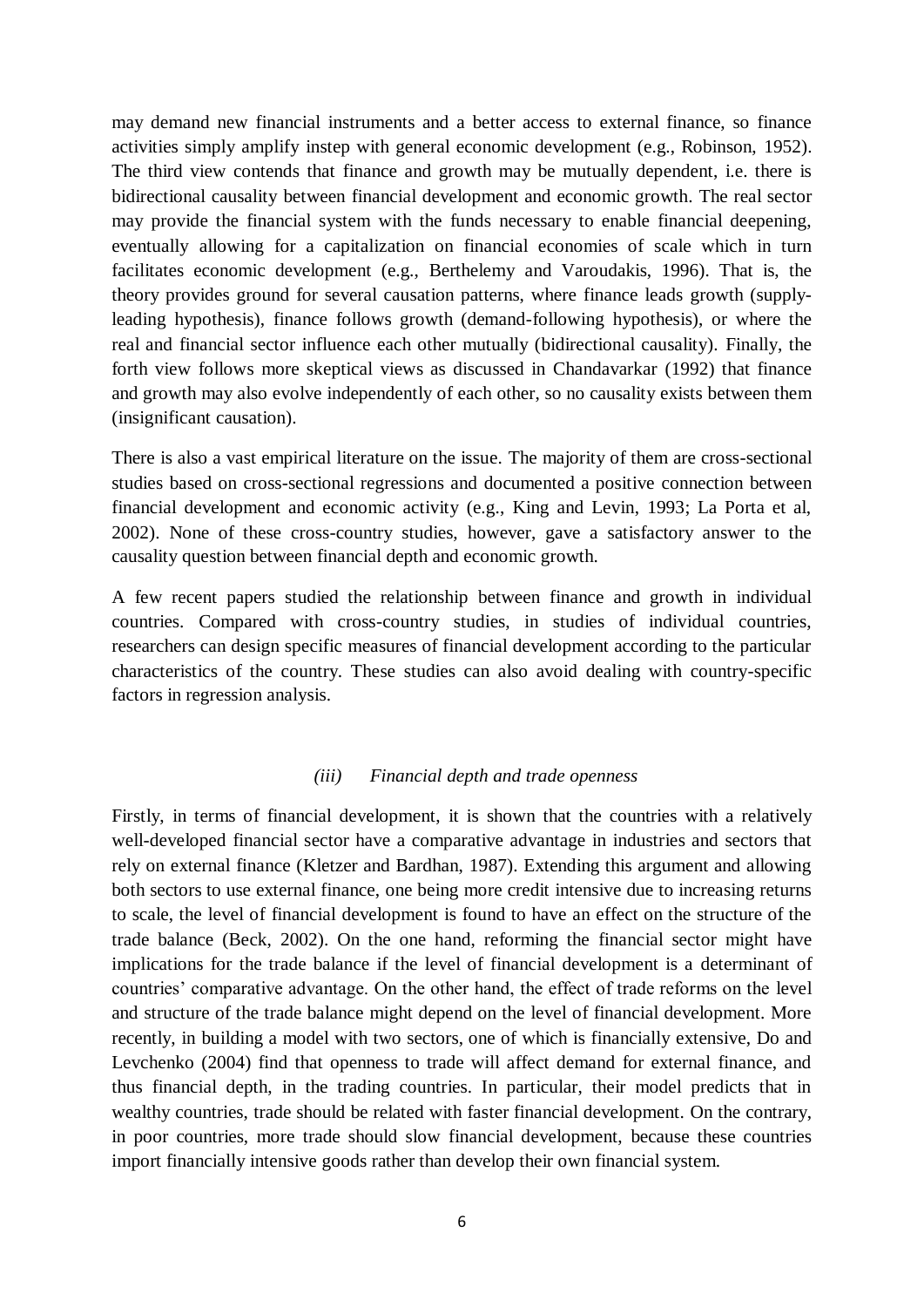#### *(iv) Finance-openness links and development*

Links between financial depth and trade openness allow for more complex paths to economic development. On the one hand, if increasing trade openness leads to an increase in financial development, this may promote economic growth where financial depth is found to enhance growth via the allocative and accumulative channels. On the other hand, if financial deepening induces trade openness, it may subsequently foster economic growth where openness to trade is found to be a growth factor. Openness may induce economic growth in several ways, for example, by increasing a country's level of specialization or by positively affecting innovation and technological diffusion. Empirical evidence suggests that trade openness may indeed positively affect economic performance (e.g., Edwards, 1998; Harrison, 1996).

#### b) Economic development in Asia and the Pacific

The Asia-Pacific is characterized by a larger population and stronger economic growth than any other, and an abundance of natural resources including tropical rain forests and marine products. The region is very diverse in terms of its nations' cultures, political systems, economic institutions and living standards. The countries (and territories) of the region are at various levels of economic growth. While Australia, Japan, Republic of Korea, New Zealand, and Singapore are categorized as highly industrialized countries, Bangladesh, Cambodia, China, India, Pakistan, and Vietnam are regarded as low-income countries. Indonesia and Philippine could be categorized as middle income countries, and Thailand and Malaysia be as high income countries.

In 1991, the region's combined GDP came to 3.481 trillion (US) dollars and accounted for about one-sixth of the combined global GDP. Over the last 20 years, the AP region has continued to keep high economic growth rates exceeding those in other regions. Having accounted for more than half of global economic growth, the region has consequently come to be known as the growth centre of the global economy. Moreover, the scale is expanding. Whereas the average real GDP growth rate for the world as a whole was 2.3 percent in 1993, UN estimates put the corresponding rate for the developing countries that are members of the Economic and Social Commission for Asia and the Pacific (ESCAP) for the same year at 6.7 percent.

The overall Asia-Pacific economy is growing faster than any other regional economy and, is anticipated to be larger than that of Western Europe, and be equal with that of the Americas (North and South), by 2025. Over the coming years, it is expected to continue to enjoy the highest growth rates in the world and to serve as the engine of the world economy. The region's share of world GDP will expand from 28% today to 36% by 2031. In particular, China and India will lead the region's economic growth with 4.6% growth per year for the next 20 years, significantly outpacing the world's average growth rate. The ascendency of many Asian nations, notably China and India, stems directly from their stellar economic performance over recent decades. This dynamic is causing substantial change in the global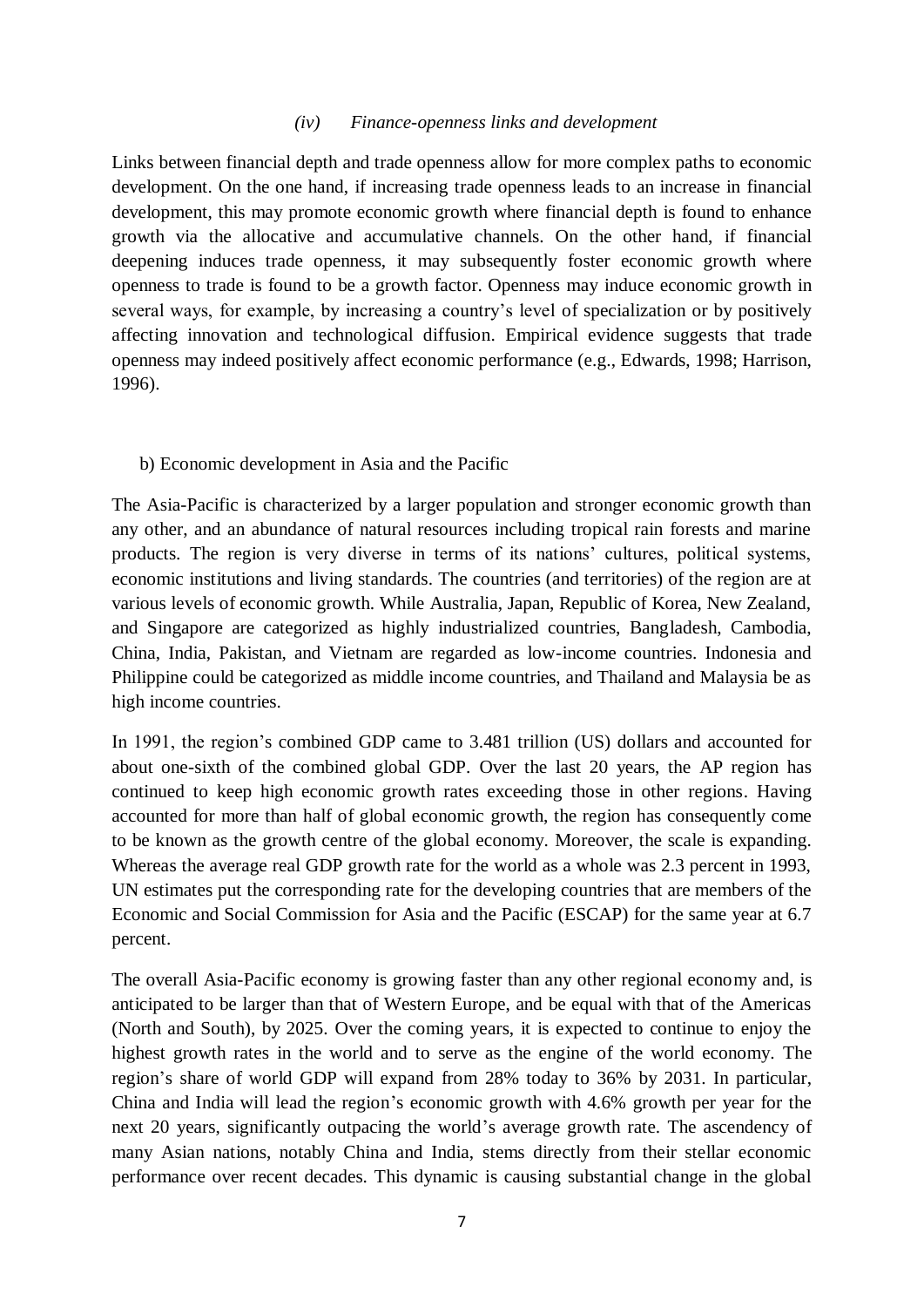business environment through changes in international prices (for commodities, manufactures, exchange rates and equities).

In recent years, a particularly notable trend in the region is the on-going largely spontaneous formation and development of several economic spheres, in the Huanan, Yellow Sea rim, and Baht Economics Sphere, for example. These subrelations are unfolding without any special systemic provisions or official decisions, and underscore the vitality of the private sector in the region. There has also been a quickening of intraregional trade and rise in intraregional interdependence. In the East Asian growth economies, outward-looking policies of trade liberalization and relaxation of restrictions on foreign capital are stimulating trade and investment activities and powering export-oriented growth. In a sequence beginning with the NIES and continuing with the ASEAN members and China, in that order, countries which got late economic starts are catching up with those ahead of them. And in the process, the latter are finding it necessary to restructure their industries. This expansion is expected to continue.

#### **3. Data and Methodology**

a) Variables and data

Annual time-series observations are used as they are sufficient to ensure the quality of the analysis, as argued by Hakkio and Rush (1991). As for economic growth, the logarithm of real GDP per capita (log-level data) is used and labelled as GROWTH. For trade openness, the logarithm of the sum of exports plus imports to real GDP (log-level data) is used and labelled as TRADE because this measure is a simple and common indicator of trade openness as suggested (Harrison, 1996).

There is a large literature discussing the possible measures of financial development. In the related literature, several proxies for financial depth have been suggested, for instance, money aggregates such as M2 to GDP (e.g., Odhiambo, 2008) but there has been no consensus on the superiority of any indicator. For measuring overall financial development, the most popular measure is the ratio of liquid liabilities to GDP (LL). Basing on the liquid liabilities of the financial system, this measure has been used in King and Levine (1993). This measure, however, can be too high in countries with undeveloped financial markets. Other standard measures are the ratio to GDP of credit issued to the private sector by banks and other financial intermediaries (PC) and the ratio of the commercial bank assets to the sum of commercial bank assets and central bank assets (DBMAs).

This study follows a recent study by Ang and McKibbin (2007) to construct a composite indicator of financial deepening which is as broad as possible. Specifically the finance proxies commercial bank assets to commercial bank plus central bank assets (DBMAs), liquid liabilities to GDP (LL), and private credit by deposit money banks to GDP (PC) are used to construct this index labelled DEPTH via a principal component analysis. Since most financial systems in Asia are bank-based, the financial indicators that are primarily associated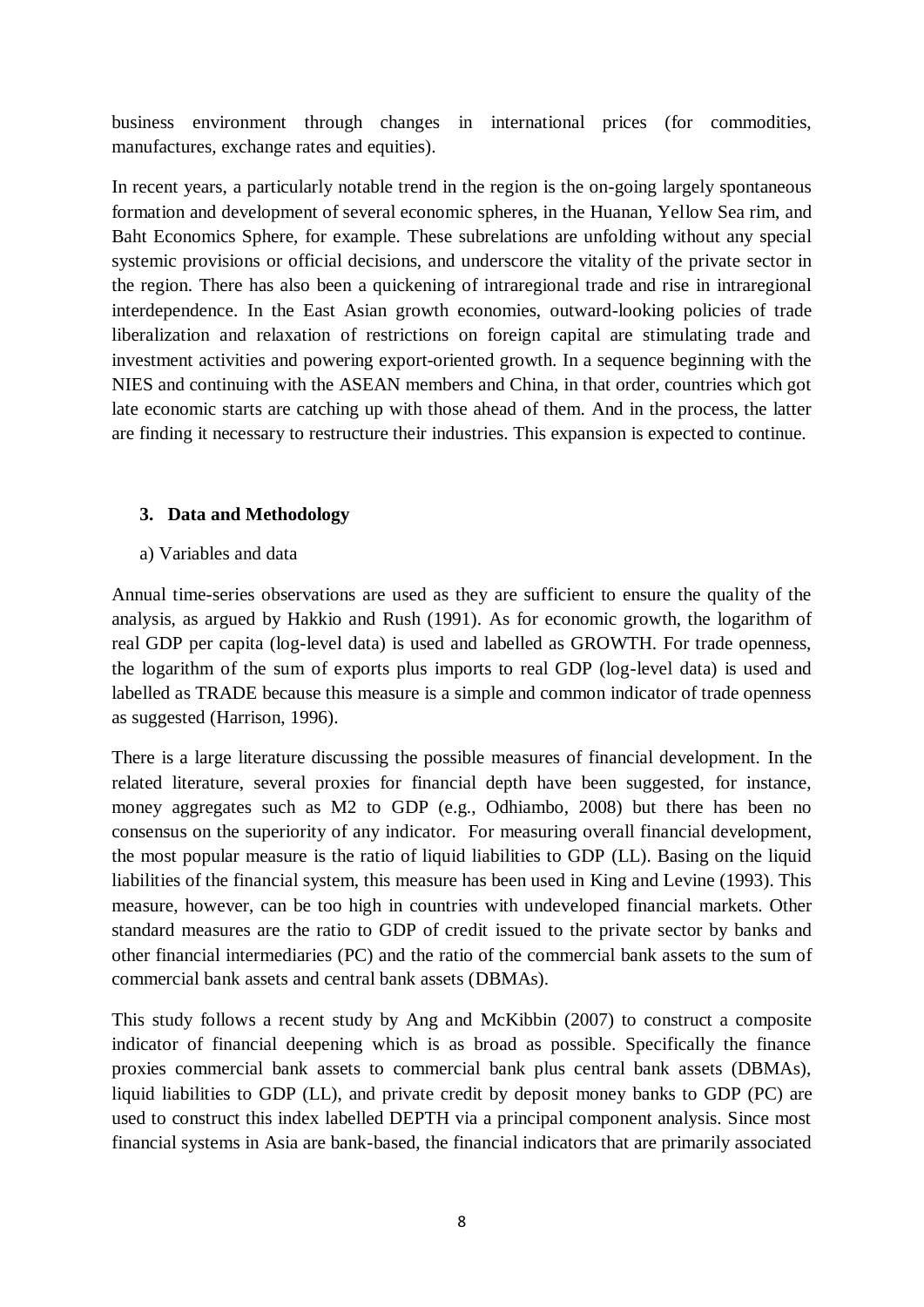with bank development are used. Data for the individual finance indicators is taken from the Financial Development and Structure Database of Beck, Demirguc-Kunt, and Levine (2001).

The principal component analysis is employed to reduce data sets to lower dimensions while retaining as much information of the original sets as possible. In this case, the finance indicators are transformed into natural logarithms and only the first unrotated principal component is extracted as DEPTH.

#### b) Methodology

This study uses unit root and cointegration tests to identify the stationary properties and possible cointegration relationships of the investigated time series. Specifically, the unit root test by Phillips and Perron (1988), the PP test, is employed to check whether the considered time series is stationary, that is, I(0), or first difference stationary, that is, I(1). The PP test is used as it is particularly powerful when low frequency data are used (Choi and Chung, 1995).

Different methodological alternatives have been proposed in econometric literature to empirically analyse the long-run relationships and dynamics interactions between time-series variables. The two-step procedure of Engle and Granger (1987) and the full information maximum likelihood-based approach of Johansen (1988) and Johansen and Juselius (1990) are the most widely used methods. The cointegration frameworks in these studies, however, have limitations when dealing with data as major economic events may affect the data generating process. In the presence of structural breaks, tests for the null hypothesis of cointegration are severely oversized in which they tend to reject the null hypothesis despite one with stable cointegrating parameters. The presence of structural breaks in turn leads to inefficient estimation and lower testing power (Gregory et al., 1996). The sensitivity of the outcome of the tests to structural breaks has been documented in several studies (e.g., Wu, 1998; Lau and Baharumshah, 2003). This study thus employed the Gregory and Hansen (GH hereafter) (1996) tests for cointegration to account for the possible presence of a structural break as suggested from the preliminary observations.

The GH (1996) tests for threshold cointegration explicitly incorporate a break in the cointegrating relationship. The GH statistics can be seen as a multivariate extension of the endogenous break univariate approach and enable to test for cointegration by taking into account for a breaking cointegrated relationship under the alternative. This approach is implemented to take into account breaks occurred in the investigated AP economies. Cointegration tests are conducted by allowing a break in the long-run equation, following the approach suggested by Gregory and Hansen (1996). The advantage of this test is the ability to treat the issue of a break (which can be determined endogenously) and cointegration altogether.

Following GH test, this study employed the TY methodology to do causality test. The most common way to test for causal relationships between two variables is the Granger causality proposed by Granger (1969) but it has probable shortcomings of specification bias and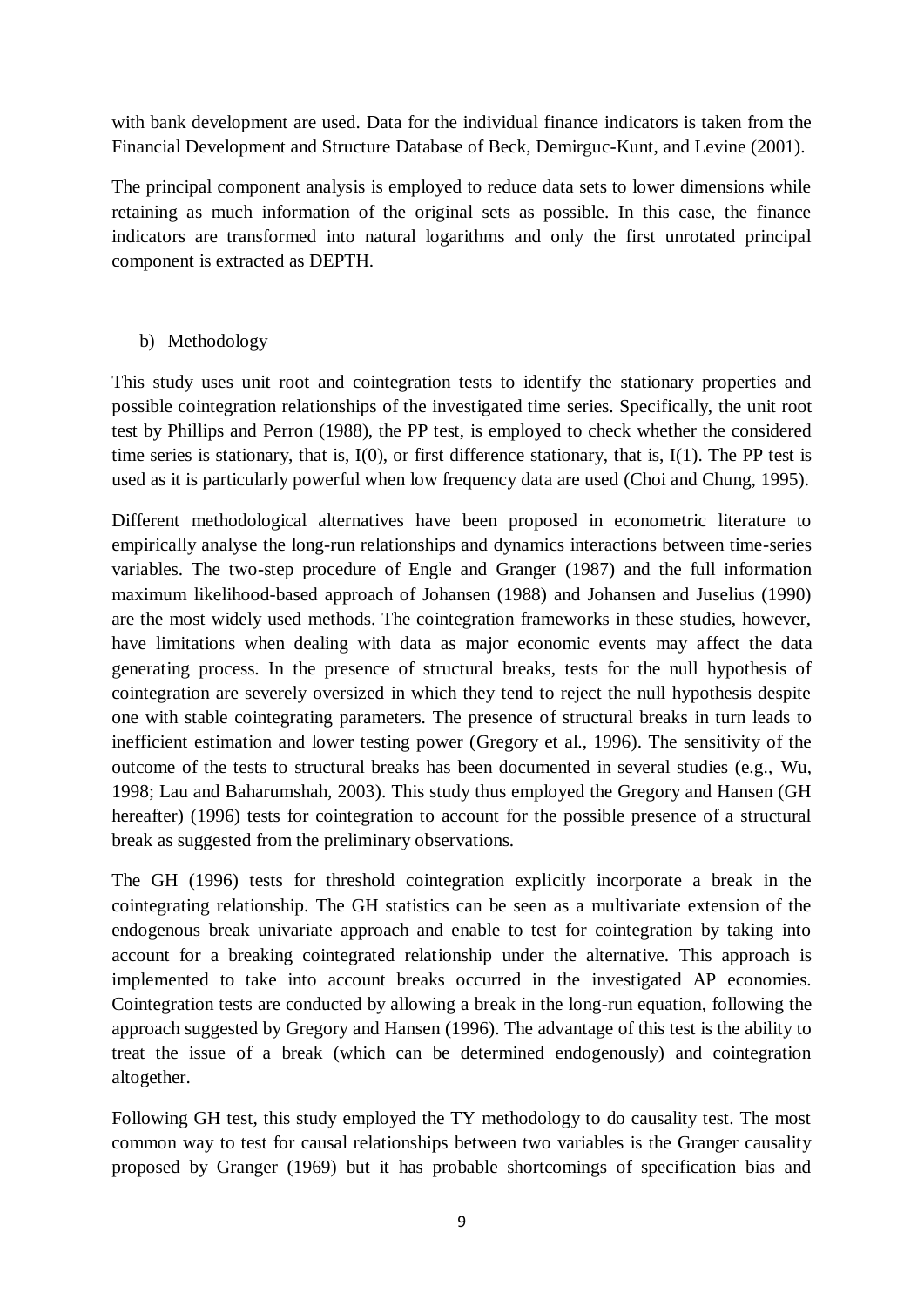spurious regression (Gujarati, 1995). The TY procedure is adopted to improve the power of the Granger-causality test. The procedure is a methodology of statistical inference, which makes parameter estimation valid even when the VAR system is not co-integrated. One advantage of the TY procedure is that it makes Granger-causality test much easier as researchers do not have to test for cointegration or transform VAR into ECM. This interesting yet simple procedure requires the estimation of an augmented VAR that guarantees the asymptotic distribution of the Wald statistic, since the testing procedure is robust to the integration and cointegration properties of the process. This technique is thus applicable irrespective of the integration and cointegration properties of the system, and fitting a standard VAR in the levels of the variables rather than first differences like the case with the Granger causality test. Thereby, the risks associated with possibly wrongly identifying the orders of integration of the series, or the presence of cointegration are minimized and so are the distortion of the tests' sizes as a result of pre-testing (Giles, 1997; Mavrotas and Kelly, 2001).

The method involves using a Modified Wald statistic for testing the significance of the parameters of a  $VAR(p)$  model where *p* is the optimal lag length in the system. The estimation of a VAR( $p+d_{max}$ ) guarantees the asymptotic  $\chi^2$  distribution of the Wald statistic, where  $d_{max}$  is the maximum order of integration in the model. In this study, the lag lengths in the causal models were selected based on the SC and the VAR was made sure to be well-specified by, for instance, ensuring that there is no serial correlation in the residuals. If need be, the lag length was increased until any autocorrelation issues are resolved. Needless to say, the system must satisfy the stability conditions and the common assumptions to yield valid inferences. The null of "no Granger causality" is rejected if the test statistic is statistically significant. Rejection of the null implies a rejection of Granger non-causality. That is, a rejection supports the presence of Granger causality.

#### **4. Empirical results and discussion**

First, the principal component analysis is performed using Eviews 7. Table 1 gives an overview of the results of the principal component analysis and a descriptive overview of the investigated countries. The index DEPTH used in this study is usually the only component to show fitting characteristics. In all the cases, this index exhibits at least 60% of the initial variance of the considered series and an eigenvalue that is significantly larger than one. Thus, the index provides sufficient information on financial depth.

#### [Please insert Table 1 here]

Next, this study uses the Phillips and Perron (PP)'s (1988) unit root test to check whether the considered time series is stationary, that is, I(0), or first difference-stationary, that is, I(1). The PP test is used as it is particularly powerful when the low frequency data are used (Choi and Chung, 1995).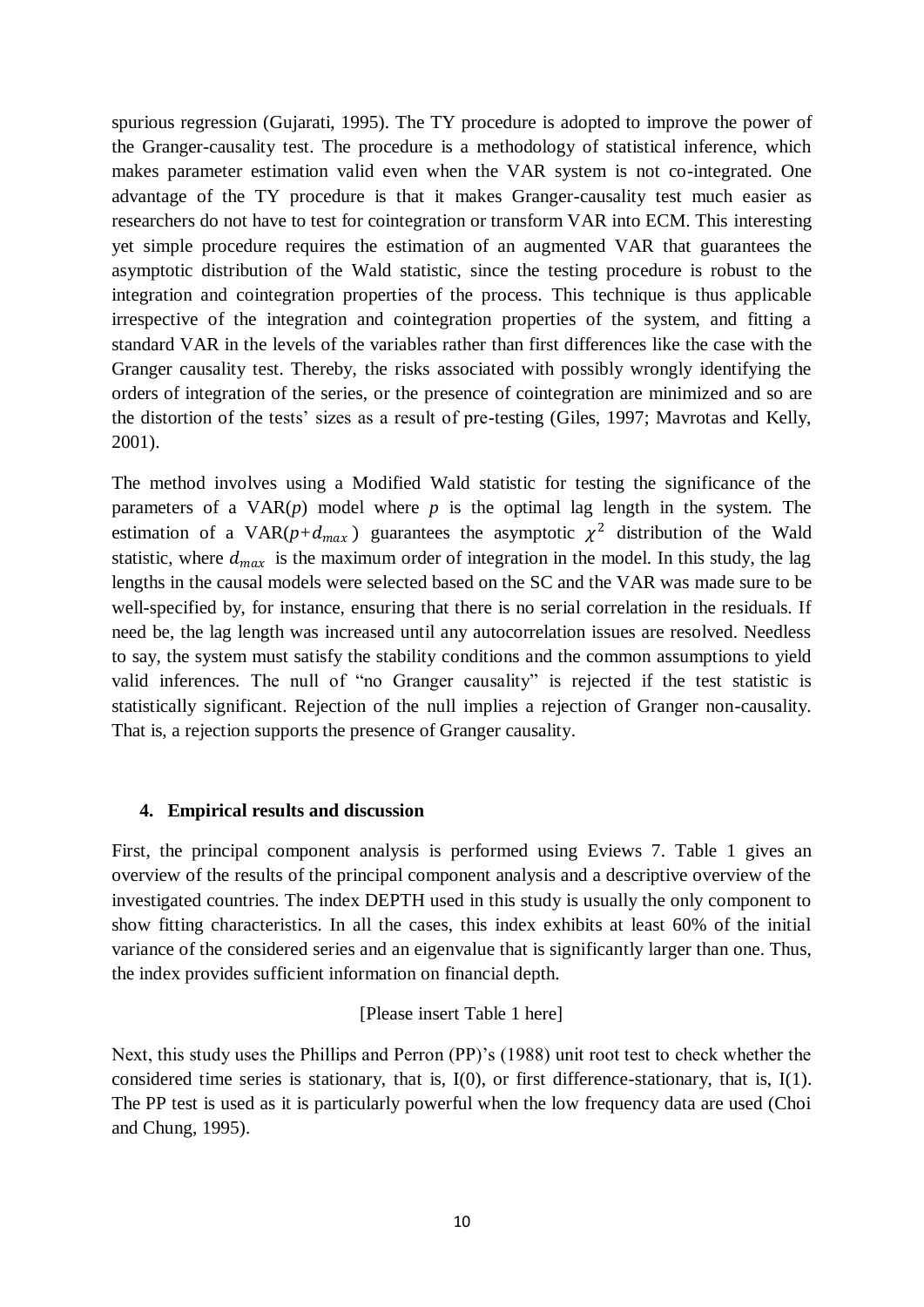As reported in Table 2, in almost all cases the PP test fails to reject the null hypothesis of the existence of a unit root for the data at log level. Meanwhile, in all but two cases the null hypothesis is rejected strongly when the first difference is taken. The examined time series are thus  $I(1)$  at log level and  $I(0)$  at first log difference.

#### [Please insert Table 2 here]

Next, this study tests for cointegration in trivariate VAR models using log-level data, following Gregory-Hansen (1996). Table 3a, 3b and 3c report the cointegration results for trivariate VAR models using all three statistics: ADF<sup>\*</sup>,  $Z^*_{\alpha}$  and  $Z^*_{t}$ , with DEPTH, GROWTH and TRADE as the dependent variables in cointegrating equations, respectively. For Korea, the results indicate two cointegrating relations between the series at 10% significance level. For Japan, Nepal, China and Israel, the common suggestion is at most one cointegration relationship at 10% significance level. When a cointegrating relationship is present, financial depth, economic growth and trade openness share a common trend and long-run equilibrium as suggested theoretically. With respect to the other countries in the sample of this study, however, there is not enough evidence to conclude on the existence of cointegration between the three series.

#### [Please insert Table 3a, b, c here]

The unit root test results indicate that the maximum order of integration among the variables of interest is 1. Based on this, this study performs Toda-Yamamoto test in the next stage. In order to obviate the possibility of spurious causality, TY causality analyses are run in trivariate models. That is, causality between two series is test, conditional upon the presence of a third one. The discussion of possible interactions between financial depth, economic growth and trade openness provides the ground for such specifications.

#### *Finance-growth causality*

The theory suggests that financial depth may be either a critical factor or a negligible one for economic development. The former supports for the supply-leading or bidirectional causality hypothesis while the latter supports for demand-following or insignificant finance-growth causation.

Table 4a presents the results of the interaction between DEPTH and GROWTH, conditional on TRADE. The results generally show no sign of autocorrelation or multicollinearity and are statistically significant and stable, in particular with respect to the lag orders chosen in accordance with the causality testing procedure.

The analysis reveals relatively strong causal linkages between financial depth and economic growth for the investigated countries. Particularly, the evidence of finance-led growth is found in the cases of Malaysia and New Zealand. For China, Indonesia and Japan, the findings suggest a feedback relationship between finance and growth, that is, bidirectional finance-growth causality. For Australia, Nepal and Philippines, the results support the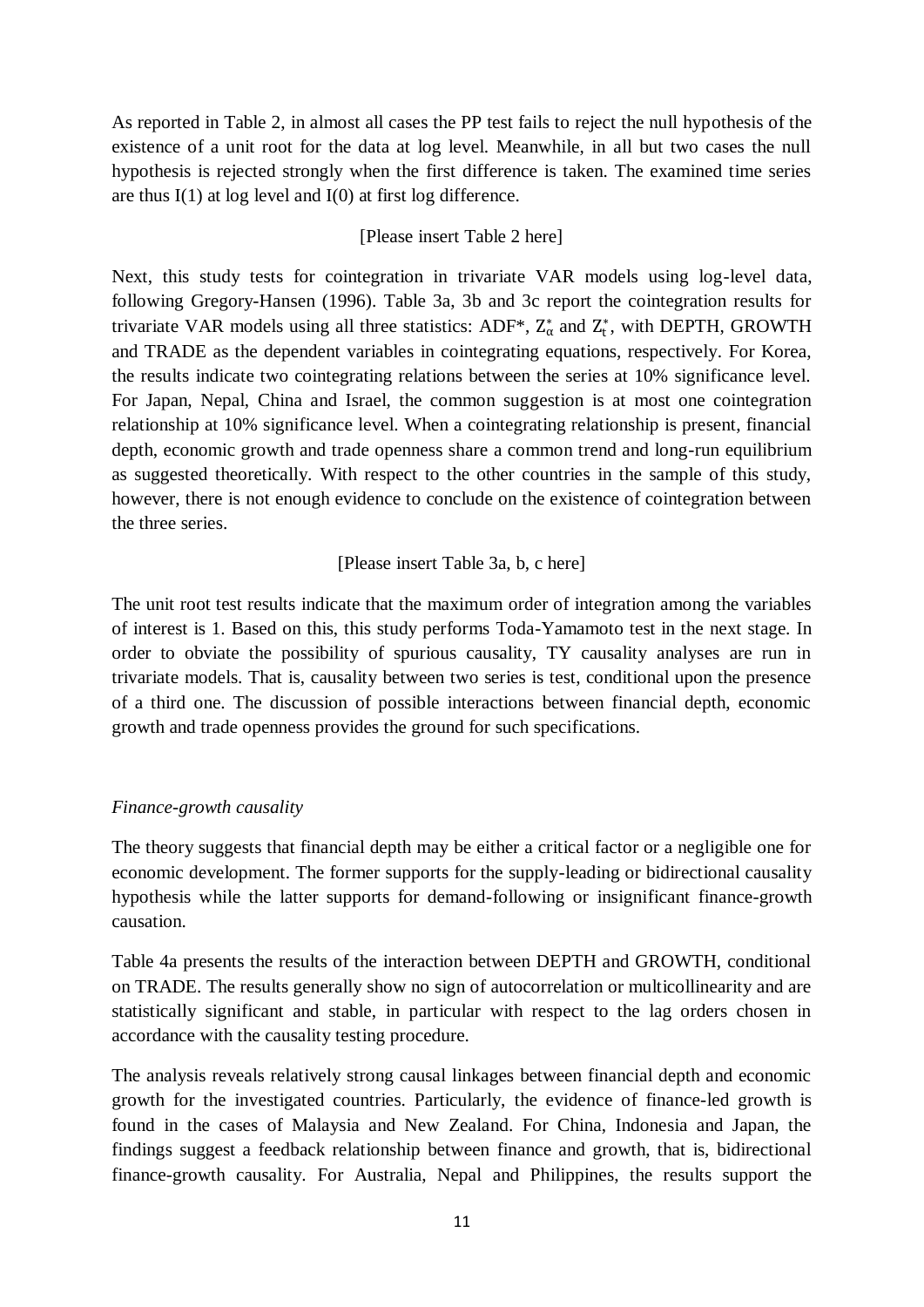demand-following hypothesis, so financial depth is caused by economic development. With respect to the other countries in the sample, the analysis does not show any significant causal linkages between finance and growth.

#### [Please insert Table 4a here]

Based on the findings, it can be concluded that there are indeed interactions between financial depth and economic development in Asia and Pacific countries, as theories on the financegrowth nexus imply. With respect to the previous discussion on financial systems of Asia-Pacific region, the results fit in reasonably well. Because of generally continuous improvements in financial depth and related institutions, it appears reasonable to find that for the considered Asia-Pacific countries, financial sectors interact with real sectors significantly. As such, a policy focus on financial sector development in order to stimulate economic growth seems to be justified.

#### *Finance-openness causality*

Theoretical considerations suggest that finance may unilaterally lead openness or that openness may induce financial development. A nexus between finance and openness may additionally allow for bidirectional causality. More skeptical views, however, may suggest no evidence of significant causality between finance and openness.

Table 4c shows the results for causal inferences of DEPTH and TRADE, controlling for GROWTH. The results again show no sign of autocorrelation or multicollinearity and appear to be stable, particularly with respect to the chosen lag orders.

The findings appear to confirm the existence of a nexus between financial depth and trade openness. Nevertheless, this study is unable to identify a predominant causation pattern for many investigated countries. Specifically, the evidence of the hypothesis that financial depth Granger causes trade openness is found for India and Malaysia. Meanwhile, the findings suggest that trade openness has unilaterally influenced financial depth in the cases of China, Indonesia, Japan, Korea, Nepal, New Zealand and Philippines. For the rest of the countries included in the sample, the results do not indicate any stable long-run causality.

#### [Please insert Table 4c here]

The findings thus offer support for theoretical and empirical considerations on financeopenness linkages. Still, such linkages do not appear to be of particular importance and strength for the Asia-Pacific countries in the sample, as indicated by many cases where finance and openness are unrelated or the relationship lacks long-run stability. Policies that aim at enhancing a country's financial depth are thus rather unlikely to significantly shape trade structures as a by-product. Along the line of this argument, policies that are targeted at increasing the levels of openness cannot be expected to have substantial finance-promoting effects.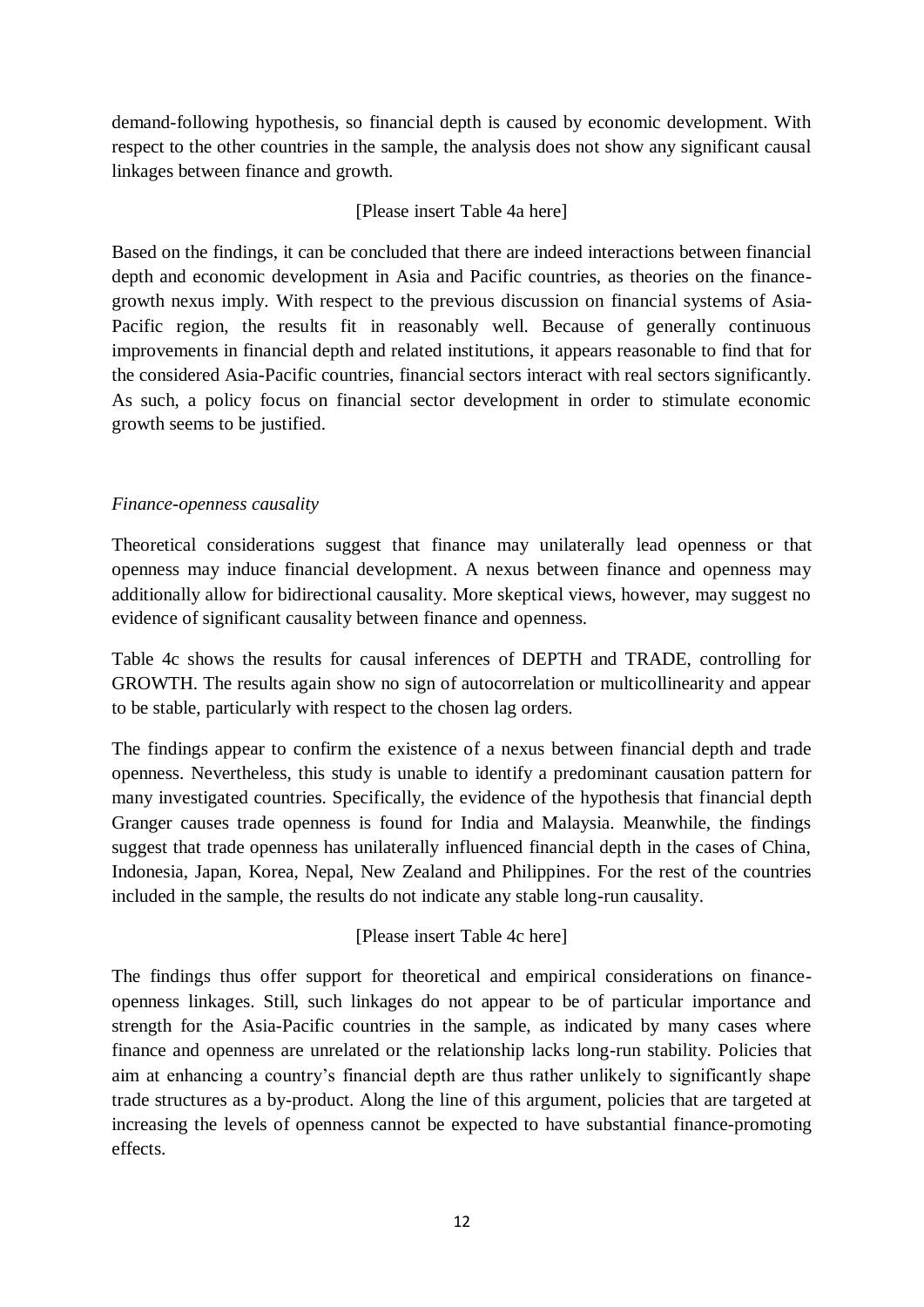Further, the effect of finance-openness linkages on general economic development in the investigated Asia-Pacific countries appears to be rather marginal. On the one hand, the influence of trade openness on financial depth has not translated into economic growth, as shown by the previous results. Only in the cases of China, Indonesia, Japan and New Zealand does it seem that trade openness has interacted with financial depth, which in turn has contributed to economic growth. In other words, there is rather limited evidence of an indirect effect of trade openness on economic growth via the channel of financial development.

On the other hand, neither does this study find strong evidence of the hypothesis that financeinduced advances in trade openness have translated into enhanced economic performance. This is apparent from the causality analysis results of GROWTH and TRADE, conditional on DEPTH, which is presented in Table 4b. Here is most cases either trade openness Grangercauses growth or both series share a feedback relationship. When combining the findings from Table 4b and 4c, the results indicate that in all cases, no indirect effect of financial deepening on economic growth through the channel of trade openness can be demonstrated.

[Please insert Table 4b here]

#### *Robustness*

This study relies on a composite indicator of financial depth. While the use of this index yields some advantages as discussed, it may also have disadvantages. Such shortcomings may, for example, be associated with a limited interpretability of the index. As such, this study once again performs the empirical analysis using liquid liabilities to GDP (LL) as the indicator of financial depth. This measure is a more traditional finance indicator and has been employed by a number of studies in literature (e.g. King and Levin, 1993). Using LL instead of DEPTH should help to assess the validity of the previous empirical findings. The same econometric procedure as introduced is followed. In general, the robustness findings confirm the previous results. Unit root and cointegration tests show almost identical patterns when using LL instead of DEPTH. Causal linkages between the variables in the sample are also qualitatively the same.

#### *Discussion and policy implications*

The findings indicate (1) a strong link between financial depth and economic growth, (2) a somewhat weaker linkage between financial depth and trade openness and (3) a sceptical linkage between trade openness and economic growth, for most of the sample.

The findings support the empirical studies that find strong linkages between financial depth and economic growth (e.g., King and Levin, 1993; Robinson, 1952; Berthelemy and Varoudakis, 1996). Still, other studies do not find significant links (e.g., Chandavarkar, 1992). It might be concluded that the different findings of studies on finance-growth causality are attributable to different country samples rather than differences in methodology. This is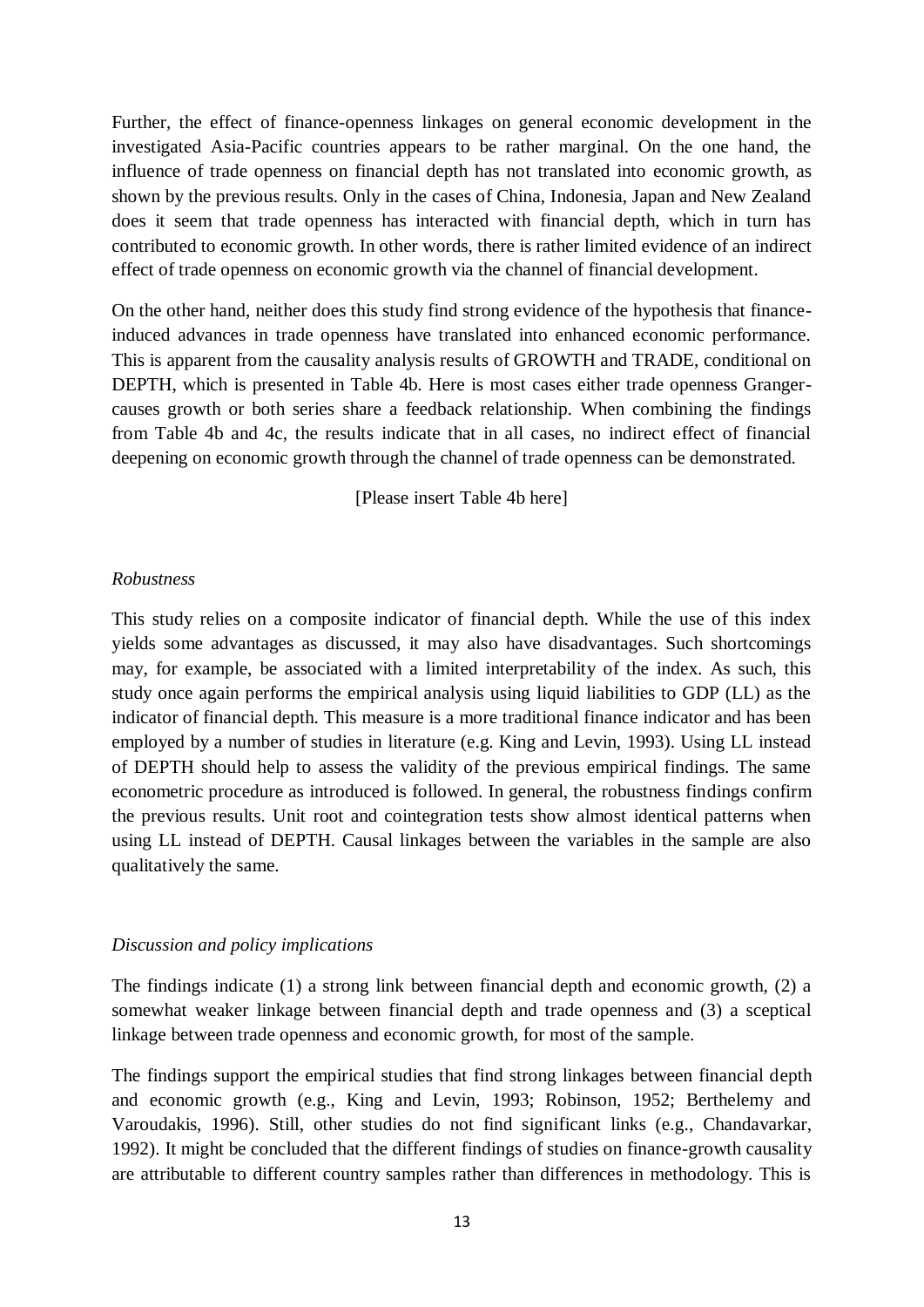because the robustness check indicates that the findings in this study are not random, so different methodologies are less likely to account for varying results than different country samples. Generally, the findings of this study support the view that "one size does not fit all" when analysing finance-growth interactions (Rioja and Valey, 2004). That is, the actual effect of finance on growth (and vice versa) seems to depend on the level of financial development. When the level of financial development is low, the effect of finance on growth is uncertain (Rioja and Valey, 2004).

#### **5. Concluding remarks**

Drawing on conflicting considerations about the connections between financial deepening, economic development, and trade openness, this study tests for causality for 14 AP countries. Specifically, this study used a principal component analysis to obtain a broad indicator of financial deepening. The paper employed unit root and cointegration tests to analyze the properties of the investigated time series and to identify possible long-run relationships between them. This study then employed Toda-Yamamoto non Granger causality test within unrestricted VAR frameworks due to its methodological advantages over standard causality tests.

The empirical results show that (1) a strong link between financial depth and economic growth, (2) a somewhat weaker linkage between financial depth and trade openness and (3) a sceptical linkage between trade openness and economic growth, for most of the countries.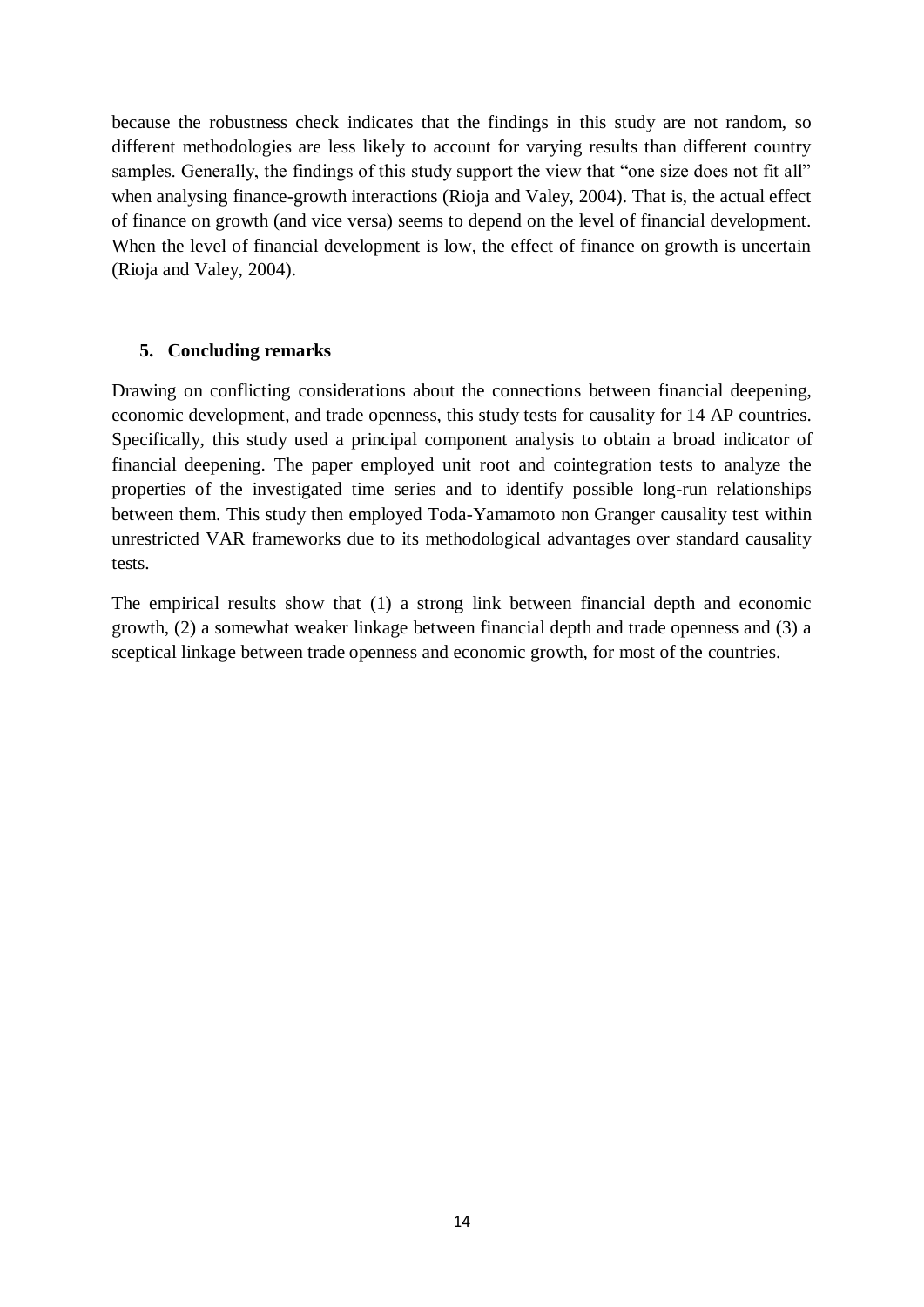#### **References**

Andersen, L., Babula, R. (2009) The Link Between Openness and Long-Run Economic Growth. Journal of International Commerce and Economic, 2: 1-20

Ang, J. B., McKibbin, W. J. (2007). Financial liberalization, financial sector development and growth: Evidence from Malaysia. Journal of Development Economics, 84, 215–233.

Bagehot, W., 1873. Lombard Street: A Description of the Money market. Irwin, Homewood, Ilinois. [1962 edition].

Beck, T., 2002. Financial development and international trade: Is there a link?, Journal of International Economics 2, 107-131.

Beck, T., Demirguc-Kunt, A., Levine, R. (2001).A new database on financial development and structure. World Bank Economic Review, 14,597–605.

Berthelemy, J.-C., & Varoudakis, A. (1996). Economic growth, convergence clubs, and the role of financial development. Oxford EconomicPapers, 48, 300–328.

Calderon, C., Lin, L., 2003. The direction of causality between financial development and economic growth. Journal of Development Economics 72,321–334.

Casselli, F., Esquivel, G., Lefort, F., 1996. Reopening the convergence debate: a new look at cross-country growth empirics. Journal of Economic Growth, 1(3).

Chandavarkar, A. (1992). Of finance and development: Neglected and unsettled questions. World Development, 20(1), 133–142.

Darby, M.R., 1982. The price of oil and world inflation and recession. American Economic Review 72(4), 738-751.

Darrat, A.F., 1999. Are financial deepening and economic growth causally related? Another look at the evidence. International Economic Journal 13(3), 19–35.

Demetriades, P., Hussein, K., 1996. Does financial development cause economic growth? Time series evidence from 16 countries. Journal of Development Economics 51, 341–387.

Dixit, A., and V. D. Norman. 1980. Theory of international trade. Cambridge: Cambridge University Press.

Do, Q.T., and Levchenko, A.A., 2004. Trade and financial development, World Bank Working Paper 3347.

Edwards, S. (1998). Openness, productivity and growth: What do we really know? The Economic Journal, 108, 383–398.

El Khoury, A.C., Savvides, A. (2006), Openness in services trade and economic growth. Economics Letters, 92(2), 277-283.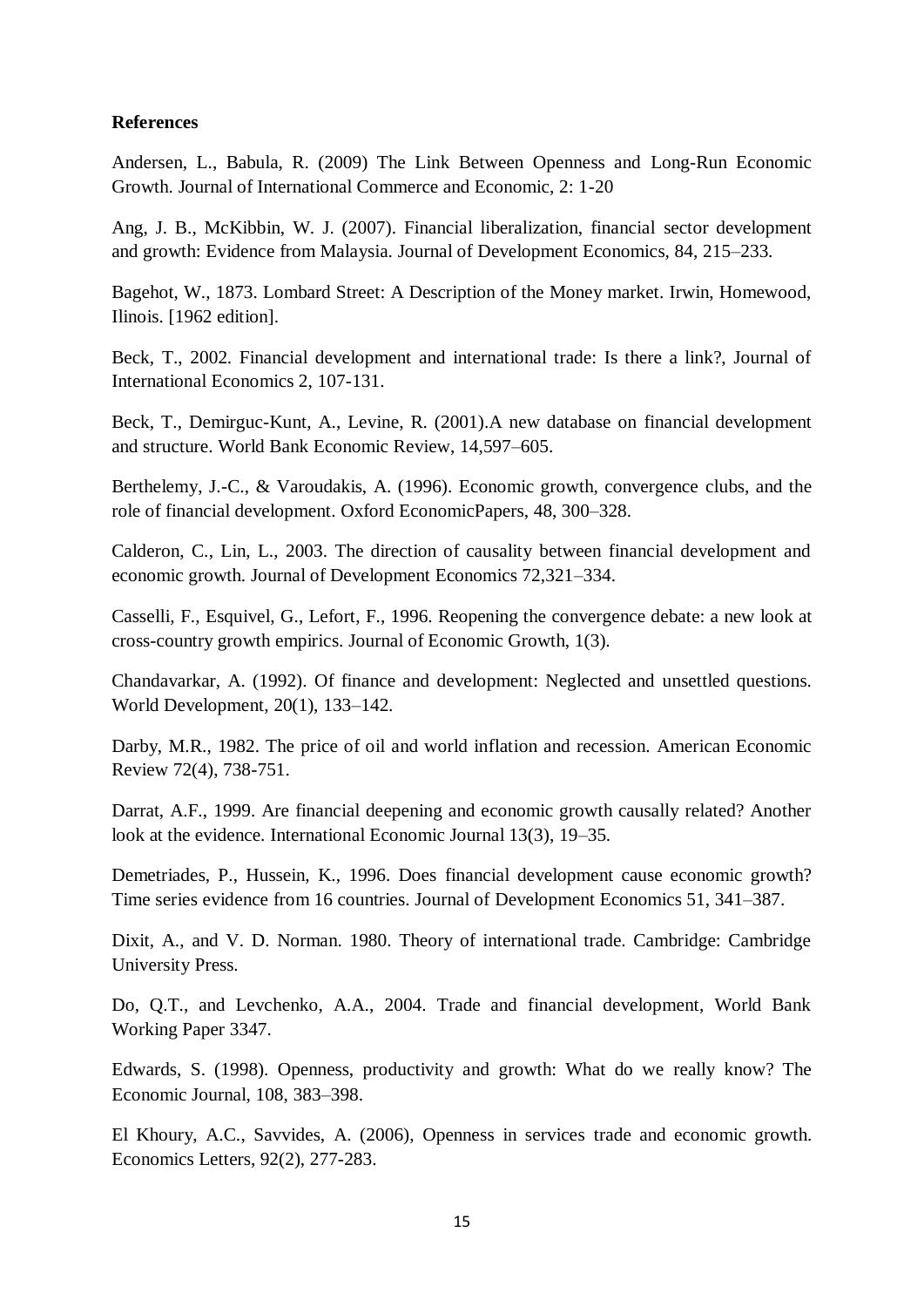Engle, R.F., Granger, C.W.J., 1987. Cointegration and error correction: Representation, estimation and testing. Econometrica 55, 251-76.

Giles, D., 1997. Causality between the measured and underground economies in New Zealand. Applied Economics Letters 4(1), 63-67.

Ghirmay, T., 2004. Financial development and economic growth insub-Saharan African countries: evidence from time series analysis. African Development Review 16,415–432.

Granger, C.W.J., 1969. Investigating causal relations by econometric models and crossspectral methods. Econometrica 37, 424-438.

Gregory, A.W., Hansen B.E., 1996. Residual-based tests for cointegration in models with regime shifts. Journal of Econometrics 70, 99-126.

Gregory, A.W., Nason, J.M., Watt, D., 1996. Testing for structural breaks in cointegrated relationships. Journal of Econometrics 71, 321-341.

Gries, T., Kraft, M., Meierrieks, D., (2009): "Linkages between financial deepening, trade openness, and economic development: causality evidence from Sub-Saharan Africa", World Development, 37(12), pp. 1849-1860.

Grossman, G.M., Helpman, E. 1992, Innovation and Growth: Technical competition in the global economy (MIT Press, Boston, MA).

Gujarati, D.N., 1995. Basic Econometrics, 3rd edition. McGraw-Hill, Inc.

Hamilton, J.D., 1983. Oil and the macroeconomy since World War II. Journal of Political Economy 91, 228-248.

Hakkio, C.S., Rush, M. (1991). Cointegration: How short is the long run? Journal of International Money and Finance, 10, 571–581.

Harrison, A. (1996).Openness and growth: A time-series, cross-country analysis for developing countries. Journal of Development Economics 48:419-447.

Johansen, S., 1988. Statistical analysis of cointegration vectors. Journal of Economic Dynamics and Control 12(2-3), 231-4.

Johansen, S., Juselius, K., 1990. Maximum likelihood estimation and inference on cointegration: With application to the demand for money. Oxford Bulletin of Economics and Statistics 52, 169-210.

King, R., Levine, R., 1993. Finance and growth: Schumpeter might be right, Quarterly Journal of Economics 108, 717–737.

Kletzer, K. and Bardhan, P.K. 1987. Credit markets and patterns of international trade. Journal of Development Economics, no. 27, pp.57-70.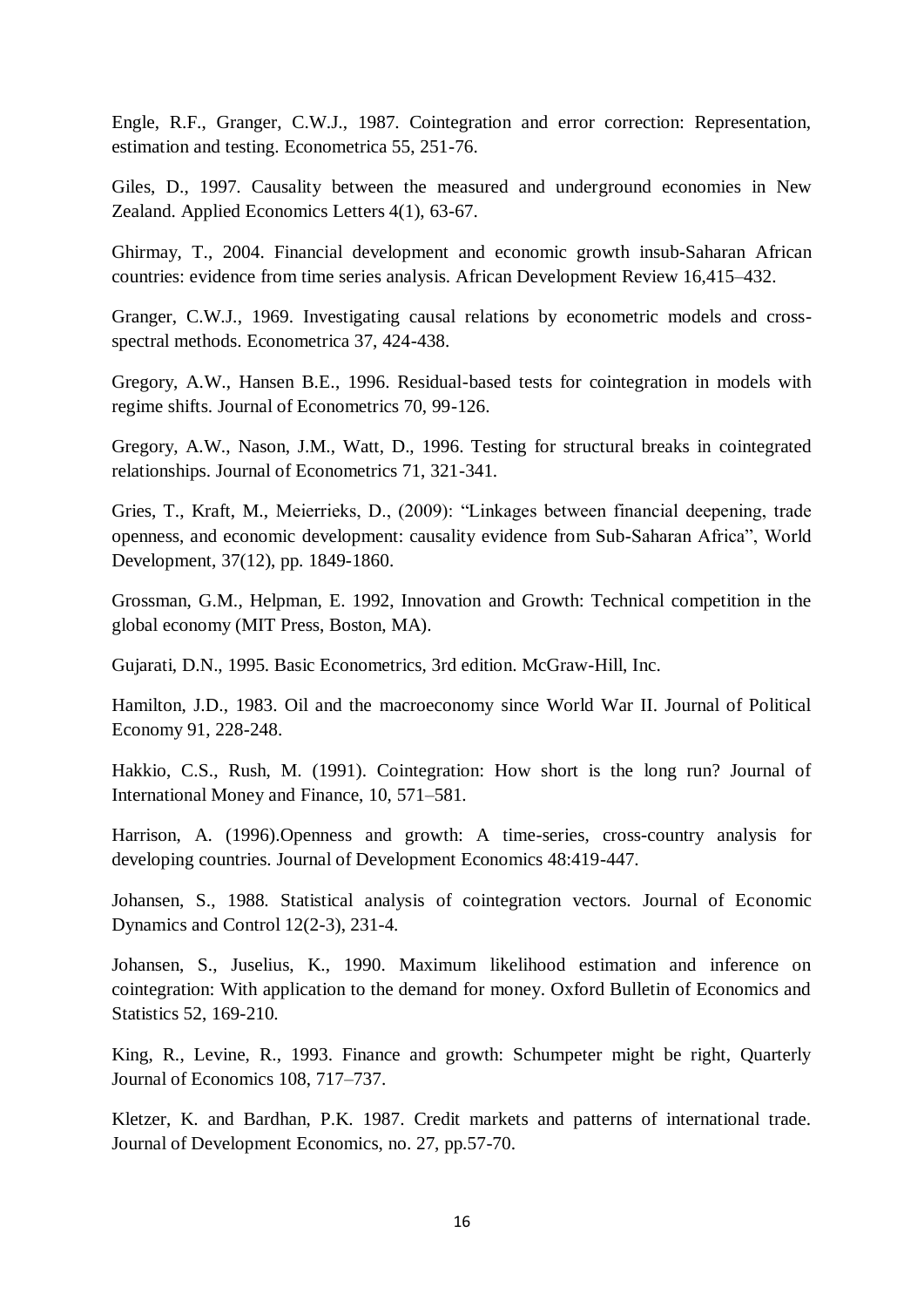Krugman, P.R. 1979. Increasing returns, monopolistic competition and international trade. Journal of International Economics 9 (4): 469-479.

Krugman, P.R. 1980. Scale economies, product differentiation, and the pattern of trade. American Economic Review 70 (5): 950-959.

La Porta, Rafael, Lopez-de-Silanes, Florencio, Shleifer, Andrei, 2002. Government ownership of banks. Journal of Finance 57 (1), 265–301.

Lau, E., Baharumshah, A.Z., 2003. Sustainability of external imbalances: The case of Malaysia. Singapore Economic Review 48, 61-80.

Levine, Ross. 2005. Finance and Growth: Theory and Evidence. Handbook of Economic Growth, vol. 1, no. 1. Elsevier, Amsterdam, Netherlands, pp. 865–934 (Chapter 12).

Loizides, J., Vamvoukas, G., 2005. Government expenditure and economic growth: evidence from tri-variate causality testing. Journal of Applied Economics 8, 125–152.

Mavrotas, G., Kelly, R., 2001. Old wine in new bottles: Testing causality between savings and growth. The Manchester School 69, 97-105.

Odhiambo, N.M., (2008). "Financial depth, savings and economic growth in Kenya: A dynamic causal linkage", Economic Modeling, 25, pp. 704-713.

Pagano, M. (1993). Financial markets and growth. An overview. EuropeanEconomic Review, 37, 613–622.

Quah, D.,1993.Empiricalcross-sectiondynamicsineconomicgrowth.EuropeanEconomic Review, 37,2–3.

Robinson, J. (1952). The rate of interest, and other essays. London:Macmillan.

Roubini, N., & Sala-i-Martin, X. (1992). Financial repression and economic growth. Journal of Development Economics, 39, 5–30.

Schumpeter, Joseph A. 1934. The Theory of Economic Development. Cambridge, MA: Harvard University Press. (New York: Oxford University Press, 1961.)First published in German, 1912.

Schumpeter, Joseph A. 1942. Capitalism, Socialism, and Democracy. New York: Harper and Brothers. (Harper Colophon edition, 1976.)

Shahbaz, M., (2012), "Does Trade Openness Affect Long Run Growth? Cointegration, Causality and Forecast Error Variance Decomposition Tests for Pakistan", Economic Modeling, 29(6), pp.2325-2339.

Solow, R.M., 1957, Technical change and aggregate production function, Review of Economics and Statistics 39, 312-320.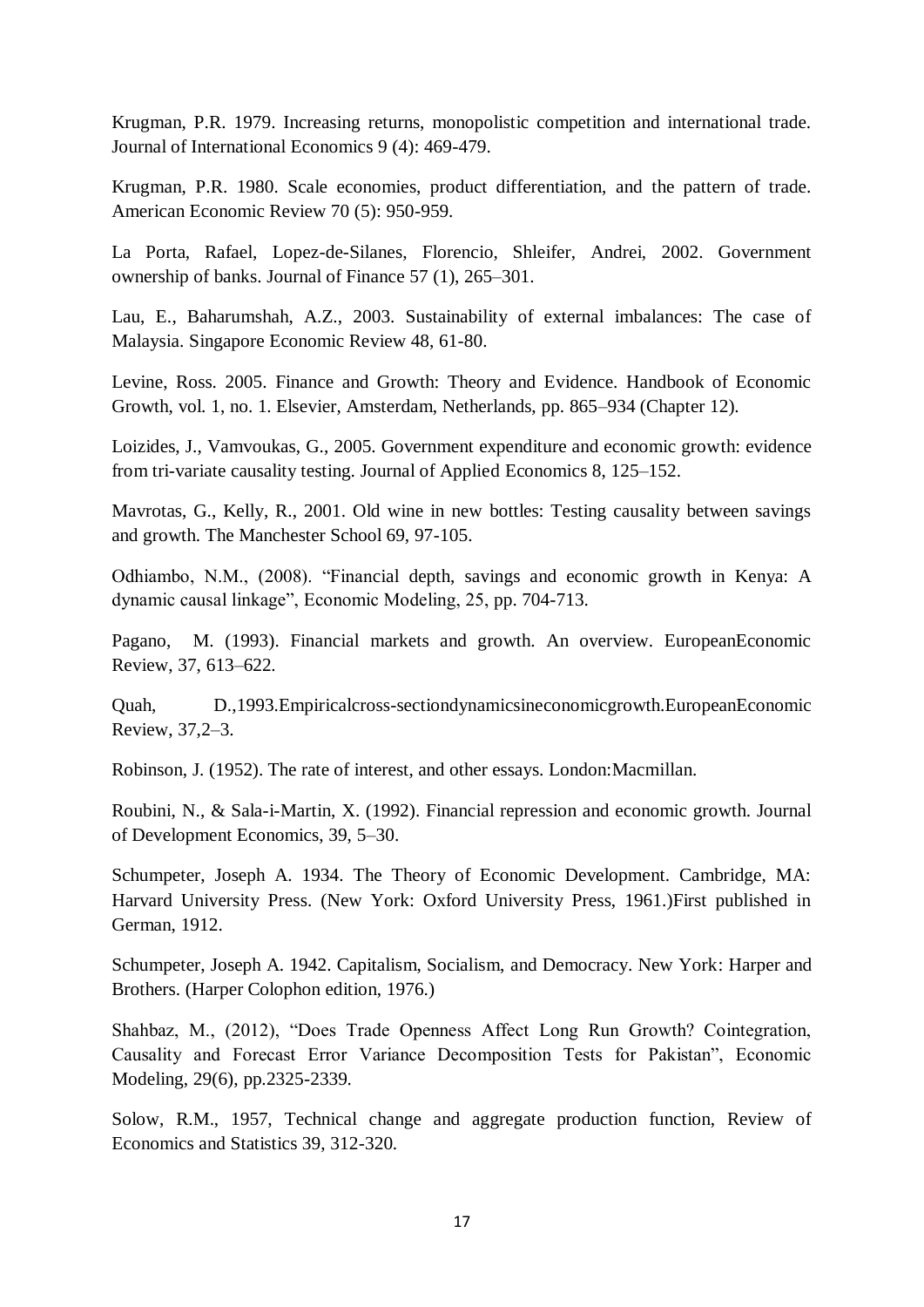Wu, J.L., 1998. Are budget deficits "too large"? The evidence from Taiwan. Journal of Asian Economics 9, 519-528.

Yanikkaya, H. (2003), Trade Openness and Economic Growth: A Cross-country Empirical. Investigation, Journal of Development Economics 72(1): 57-89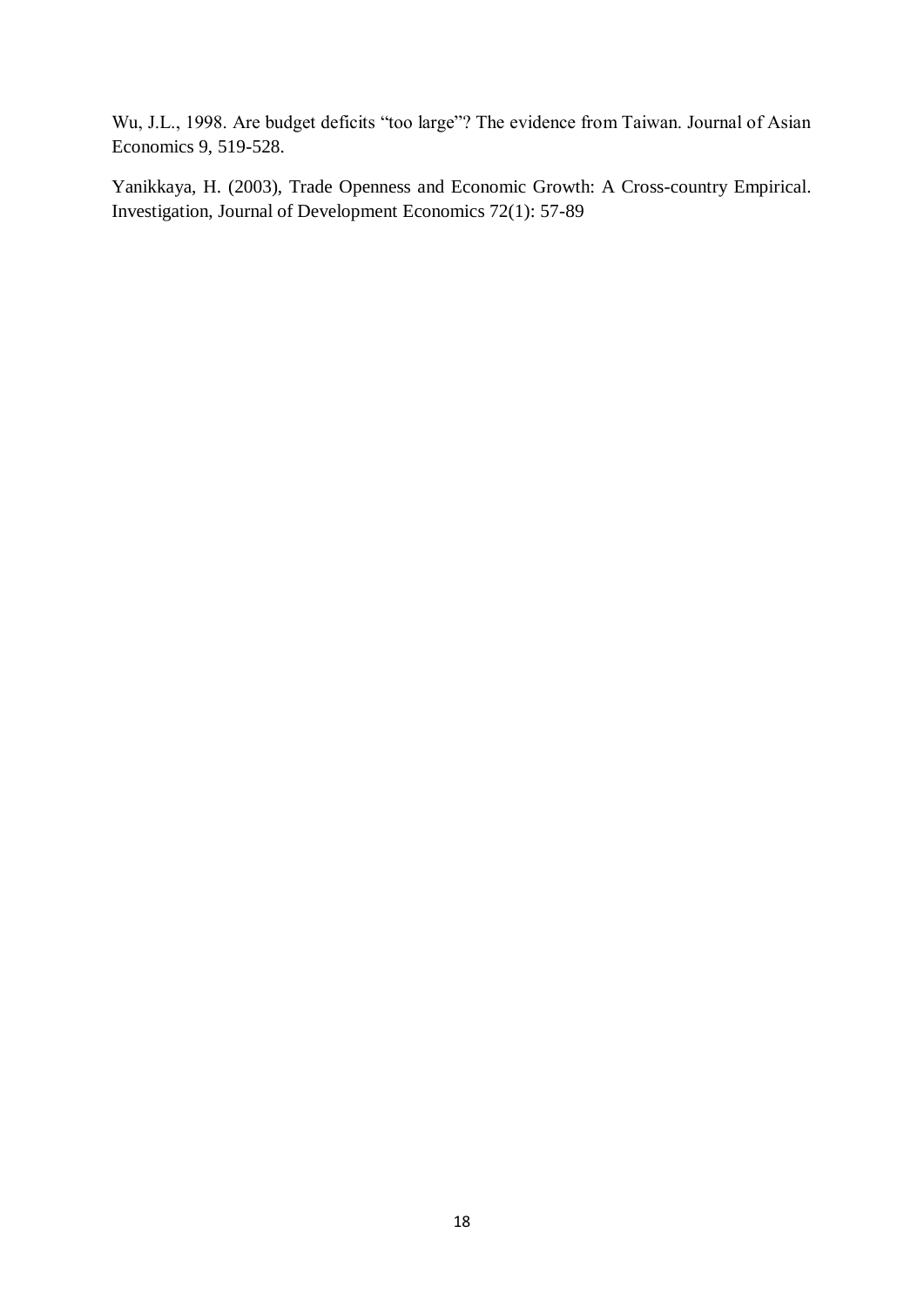#### **Table 1: Summary statistics and results of principal component analysis**

|                                                             | Country                        | <b>DEPTH</b>                | Component matrix |       |       |
|-------------------------------------------------------------|--------------------------------|-----------------------------|------------------|-------|-------|
| Income category                                             | (data<br>availability)         | (principal<br>component), % | <b>DBMA</b>      | LL    | PC    |
| East Asia and Pacific<br>(Lower-middle-income<br>economies) | Indonesia<br>$(1981 - 2011)$   | 65.63                       | 0.507            | 0.500 | 0.701 |
| South Asia (Lower-<br>middle-income economies)              | India (1961-<br>2011)          | 96.09                       | 0.571            | 0.580 | 0.581 |
| High-income OECD<br>members                                 | Japan (1961-<br>2011)          | 60.28                       | $-0.164$         | 0.726 | 0.668 |
| High-income OECD<br>members                                 | Korea (1971-<br>2011)          | 89.75                       | 0.571            | 0.585 | 0.576 |
| East Asia and Pacific<br>(Upper-middle-income<br>economies) | Malaysia<br>$(1961 - 2011)$    | 71.10                       | 0.349            | 0.667 | 0.658 |
| East Asia and Pacific<br>(Lower-middle-income<br>economies) | Philippines<br>$(1961 - 2011)$ | 69.58                       | 0.516            | 0.584 | 0.626 |
| East Asia and Pacific<br>(Upper-middle-income<br>economies) | Thailand<br>$(1966 - 2011)$    | 91.51                       | 0.561            | 0.585 | 0.586 |
| East Asia and Pacific<br>(Upper-middle-income<br>economies) | China (1987-<br>2011)          | 92.36                       | 0.559            | 0.587 | 0.586 |
| High-income OECD<br>members                                 | New Zealand<br>$(1961 - 2010)$ | 86.42                       | 0.570            | 0.585 | 0.576 |
| High-income OECD<br>members                                 | Australia<br>$(1961 - 2011)$   | 81.37                       | 0.524            | 0.587 | 0.617 |
| South Asia (Lower-<br>middle-income economies)              | Pakistan<br>$(1961 - 2011)$    | 76.62                       | 0.524            | 0.596 | 0.609 |
| High-income OECD<br>members                                 | <b>Israel</b> (1961-<br>2009)  | 89.11                       | 0.540            | 0.588 | 0.602 |
| South Asia (Lower-income<br>economies)                      | Nepal (1964-<br>2011)          | 67.98                       | 0.207            | 0.690 | 0.694 |
| South Asia (Lower-<br>middle-income economies)              | Sri Lanka<br>$(1961 - 2011)$   | 82.20                       | 0.565            | 0.573 | 0.593 |

Note: The column DEPTH contains the value of the initial eigenvalues as a percentage of the total variance the first principal component contains (percentage of variance criterion) that represents the composite indicator of financial depth. Following the standard income measurement of the World Bank as taken from Beck et al. (2001), Indonesia, India, Philippines, Pakistan and Sri Lanka can be classified as Lower Middle Income countries; Thailand, Malaysia and China can be classified as Upper Middle Income countries; Japan, Korea, New Zealand, Australia and Israel can be classified as High Income countries; Nepal is classified as Lower Income country.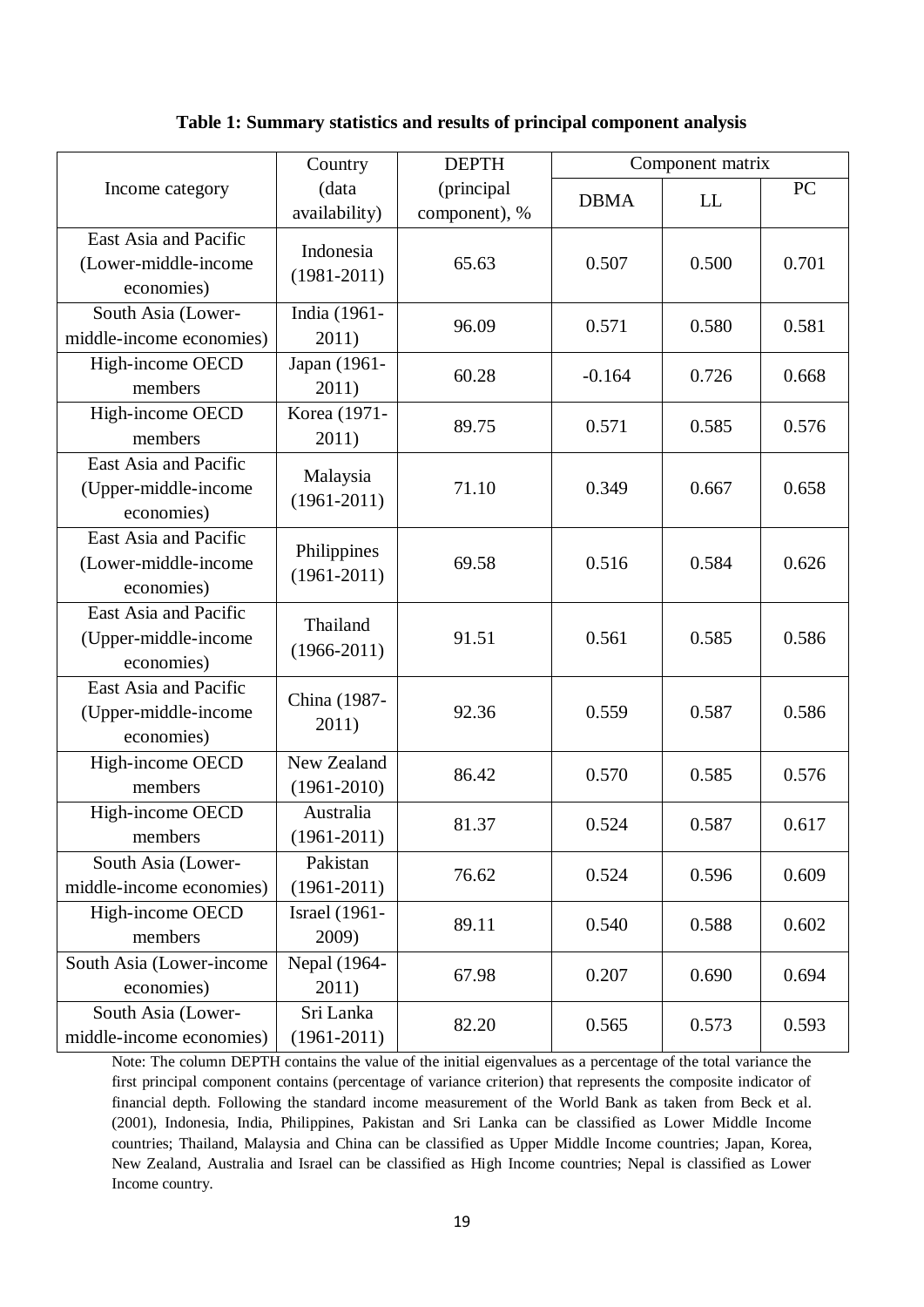| Country   |             | Log level   |                                 | First log difference |                                 |  |
|-----------|-------------|-------------|---------------------------------|----------------------|---------------------------------|--|
|           |             | <b>INT</b>  | <b>INT&amp;</b><br><b>TREND</b> | <b>INT</b>           | <b>INT&amp;</b><br><b>TREND</b> |  |
| Australia | G           | $-0.861$    | $-2.139$                        | $-6.004***$          | $-6.022***$                     |  |
|           | $\mathbf T$ | $-0.201$    | $-1.988$                        | $-5.954***$          | $-5.885***$                     |  |
|           | D           | $-0.272$    | $-1.619$                        | $-5.575***$          | $-5.516***$                     |  |
| China     | $\mathbf G$ | 1.031       | $-1.748$                        | $-2.567$             | $-2.736$                        |  |
|           | $\mathbf T$ | 0.064       | $-1.728$                        | $-4.673***$          | $-4.596***$                     |  |
|           | D           | $-1.133$    | $-1.319$                        | $-3.335**$           | $-3.378*$                       |  |
| India     | $\mathbf G$ | 9.462       | 2.090                           | $-5.834***$          | $-8.231***$                     |  |
|           | $\mathbf T$ | 0.462       | $-2.142$                        | $-6.065***$          | $-6.151***$                     |  |
|           | D           | $-0.425$    | $-1.781$                        | $-5.177***$          | $-5.126***$                     |  |
| Indonesia | $\mathbf G$ | $-0.710$    | $-1.738$                        | $-4.051***$          | $-3.968**$                      |  |
|           | T           | $-0.235$    | $-1.890$                        | $-4.988***$          | $-4.988***$                     |  |
|           | D           | $-2.594$    | $-2.211$                        | $-2.967**$           | $-3.024$                        |  |
| Israel    | $\mathbf G$ | $-2.675$    | $-2.512$                        | $-5.207***$          | $-5.349***$                     |  |
|           | $\mathbf T$ | $-1.043$    | $-1.612$                        | $-7.268***$          | $-7.294***$                     |  |
|           | D           | $-2.041$    | $-3.242*$                       | $-6.248***$          | $-6.214***$                     |  |
| Japan     | G           | $-6.449$    | $-2.223$                        | $-3.910***$          | $-5.344***$                     |  |
|           | $\mathbf T$ | $-1.414$    | $-1.219$                        | $-6.547***$          | $-6.655***$                     |  |
|           | D           | $-3.440**$  | $-2.227$                        | $-4.357***$          | $-4.243***$                     |  |
| Korea     | $\mathbf G$ | $-1.694$    | $-0.603$                        | $-5.320***$          | $-5.563***$                     |  |
|           | $\mathbf T$ | $-3.620***$ | $-3.537**$                      | $-4.751***$          | $-5.148***$                     |  |
|           | D           | $-0.344$    | $-3.099$                        | $-5.005***$          | $-4.859***$                     |  |
| Malaysia  | G           | $-0.943$    | $-1.931$                        | $-6.161***$          | $-6.162***$                     |  |

## **Table 2: Phillips-Perron unit root test statistics**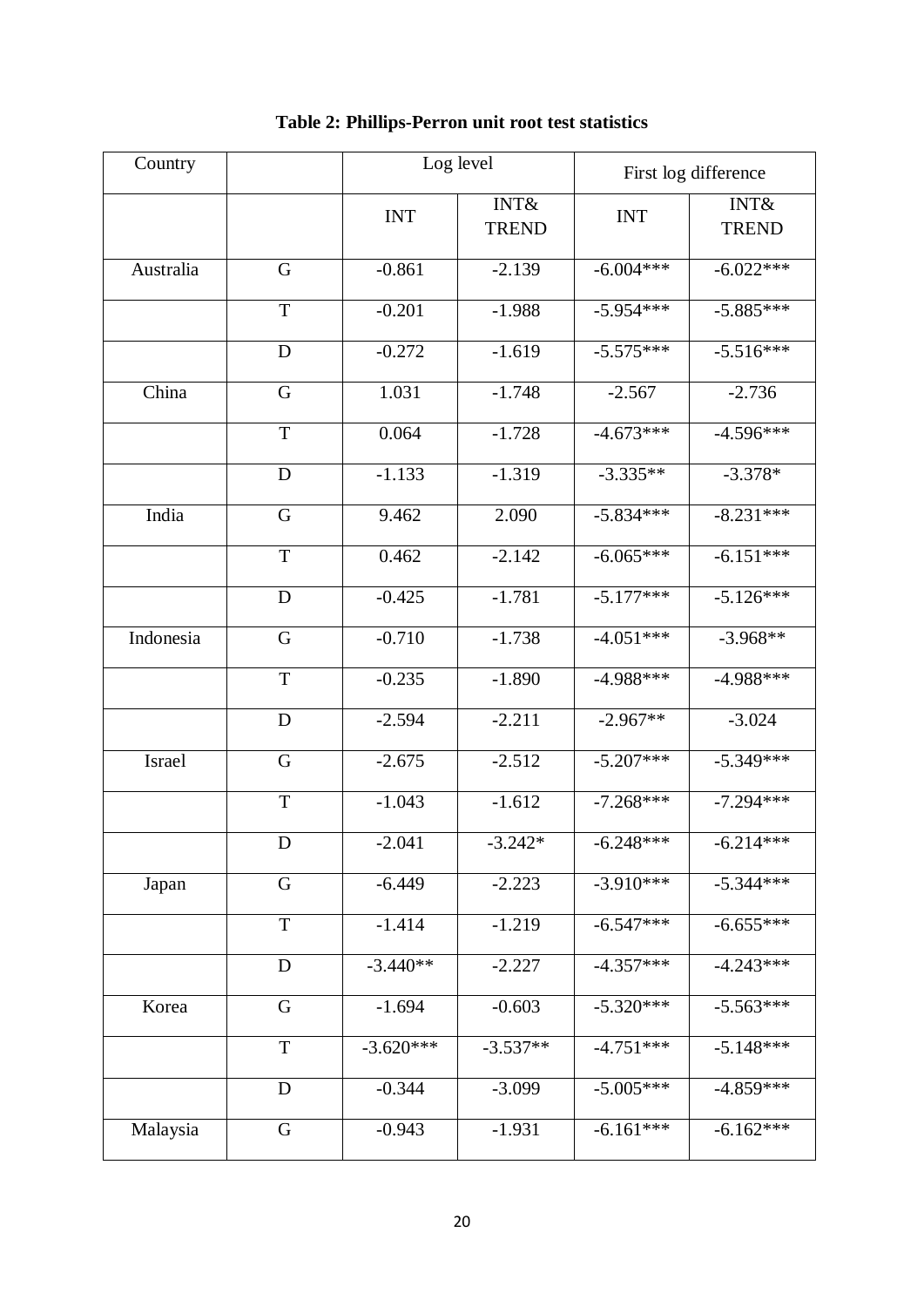|             | T           | $-0.269$   | $-2.339$ | $-5.645***$ | $-5.578***$  |
|-------------|-------------|------------|----------|-------------|--------------|
|             | D           | $-0.973$   | $-2.036$ | $-7.147***$ | $-7.656***$  |
| Nepal       | G           | 2.181      | $-1.300$ | $-8.756***$ | $-10.318***$ |
|             | T           | 0.449      | $-2.772$ | $-7.386***$ | $-7.476***$  |
|             | D           | $-1.017$   | $-2.981$ | $-6.346***$ | $-6.306***$  |
| New Zealand | G           | $-1.257$   | $-2.970$ | $-5.198***$ | $-5.090***$  |
|             | $\mathbf T$ | $-1.401$   | $-1.324$ | $-7.010***$ | $-7.437***$  |
|             | D           | $-1.127$   | $-2.324$ | $-6.112***$ | $-6.135***$  |
| Philippines | G           | $-0.742$   | $-1.648$ | $-3.826***$ | $-3.778**$   |
|             | T           | $-0.632$   | $-2.246$ | $-6.263***$ | $-6.182***$  |
|             | D           | $-1.871$   | $-2.472$ | $-4.612***$ | $-4.548***$  |
| Pakistan    | $\mathbf G$ | $-0.742$   | $-1.648$ | $-3.826***$ | $-3.778***$  |
|             | T           | $-0.705$   | $-2.418$ | $-5.534***$ | $-5.496***$  |
|             | D           | $-3.544**$ | $-2.952$ | $-3.906***$ | $-4.166***$  |
| Sri Lanka   | G           | $3.500**$  | $-1.070$ | $-4.945***$ | $-6.131***$  |
|             | T           | $-0.322$   | $-2.965$ | $-6.451***$ | $-6.411***$  |
|             | D           | $-1.385$   | $-2.492$ | $-4.669***$ | $-4.643***$  |
| Thailand    | G           | $-0.931$   | $-1.562$ | $-4.389***$ | $-4.422***$  |
|             | $\mathbf T$ | $-0.154$   | $-2.533$ | $-5.513***$ | $-5.460***$  |
|             | D           | $-1.054$   | $-1.218$ | $-3.966***$ | $-3.853**$   |

Note: \*\*\*, \*\* and \* denote significance at 1%, 5% and 10% levels, respectively. The critical values are taken from MacKinnon (1996). G, T and D indicate the series for growth, trade openness and financial depth, respectively.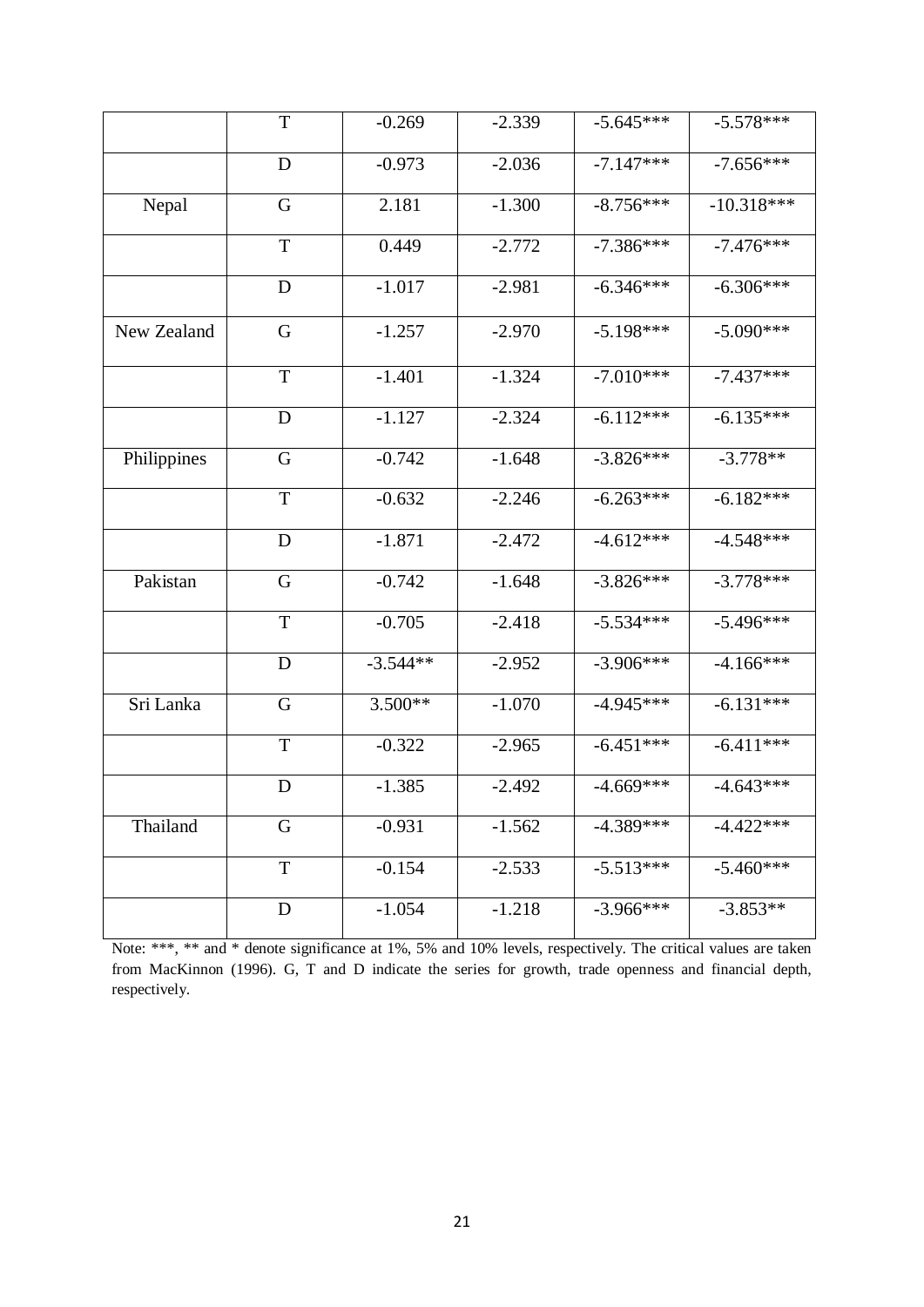|           |                           | Level shift<br>$\mathbf C$ | Level shift with<br>trend<br>C/T | Regime shift<br>C/S |
|-----------|---------------------------|----------------------------|----------------------------------|---------------------|
| Australia | $ADF*$                    | $-3.599(2)$                | $-3.941(2)$                      | $-5.256(3)*$        |
|           |                           | [1971]                     | [1972]                           | [1985]              |
|           | $\mathrm{Z}_\alpha^*$     | $-17.497$                  | $-26.137$                        | $-28.131$           |
|           |                           | [1973]                     | [1976]                           | [1984]              |
|           | $\mathbf{Z}_\mathsf{t}^*$ | $-3.216$                   | $-4.065$                         | $-4.191$            |
|           |                           | [1973]                     | [1976]                           | [1985]              |
| China     | $ADF*$                    | $-4.347(0)$                | $-4.620(0)$                      | $-5.794(3)$ **      |
|           |                           | [2005]                     | [2005]                           | [2000]              |
|           | $\mathbf{Z}_\alpha^*$     | $-25.229$                  | $-26.483$                        | $-26.000$           |
|           |                           | [2006]                     | [2006]                           | [2005]              |
|           | $Z_t^*$                   | $-4.893**$                 | $-5.342**$                       | $-5.097$            |
|           |                           | [2006]                     | [2006]                           | [2005]              |
| India     | $ADF*$                    | $-3.685(2)$                | $-3.906(2)$                      | $-3.605(1)$         |
|           |                           | [1972]                     | [1984]                           | [1973]              |
|           | $\mathbf{Z}_\alpha^*$     | $-19.974$                  | $-19.138$                        | $-19.810$           |
|           |                           | [1968]                     | [1986]                           | [1973]              |
|           | $\mathbf{Z}_\mathsf{t}^*$ | $-3.363$                   | $-3.345$                         | $-3.328$            |
|           |                           | [1968]                     | [1986]                           | [1982]              |
| Indonesia | $ADF*$                    | $-4.101(0)$                | $-6.039(1)$ ***                  | $-4.099(0)$         |
|           |                           | [1999]                     | [1993]                           | [1997]              |
|           | $\mathrm{Z}_\alpha^*$     | $-20.826$                  | $-21.689$                        | $-21.705$           |
|           |                           | [1999]                     | [1993]                           | [1997]              |
|           | $\mathbf{Z}_\mathsf{t}^*$ | $-4.176$                   | $-4.468$                         | $-4.174$            |
|           |                           | [1999]                     | [1993]                           | [1997]              |
| Israel    | $ADF*$                    | $-4.996(6)$ **             | $-5.001(2)$                      | $-5.224(6)$         |
|           |                           | [1999]                     | [1998]                           | [1999]              |
|           | $Z_\alpha^*$              | $-27.472$                  | $-26.895$                        | $-27.619$           |
|           |                           | [1998]                     | [1998]                           | [1998]              |

## **Table 3a: Gregory-Hansen cointegration test: Dependent variable DEPTH**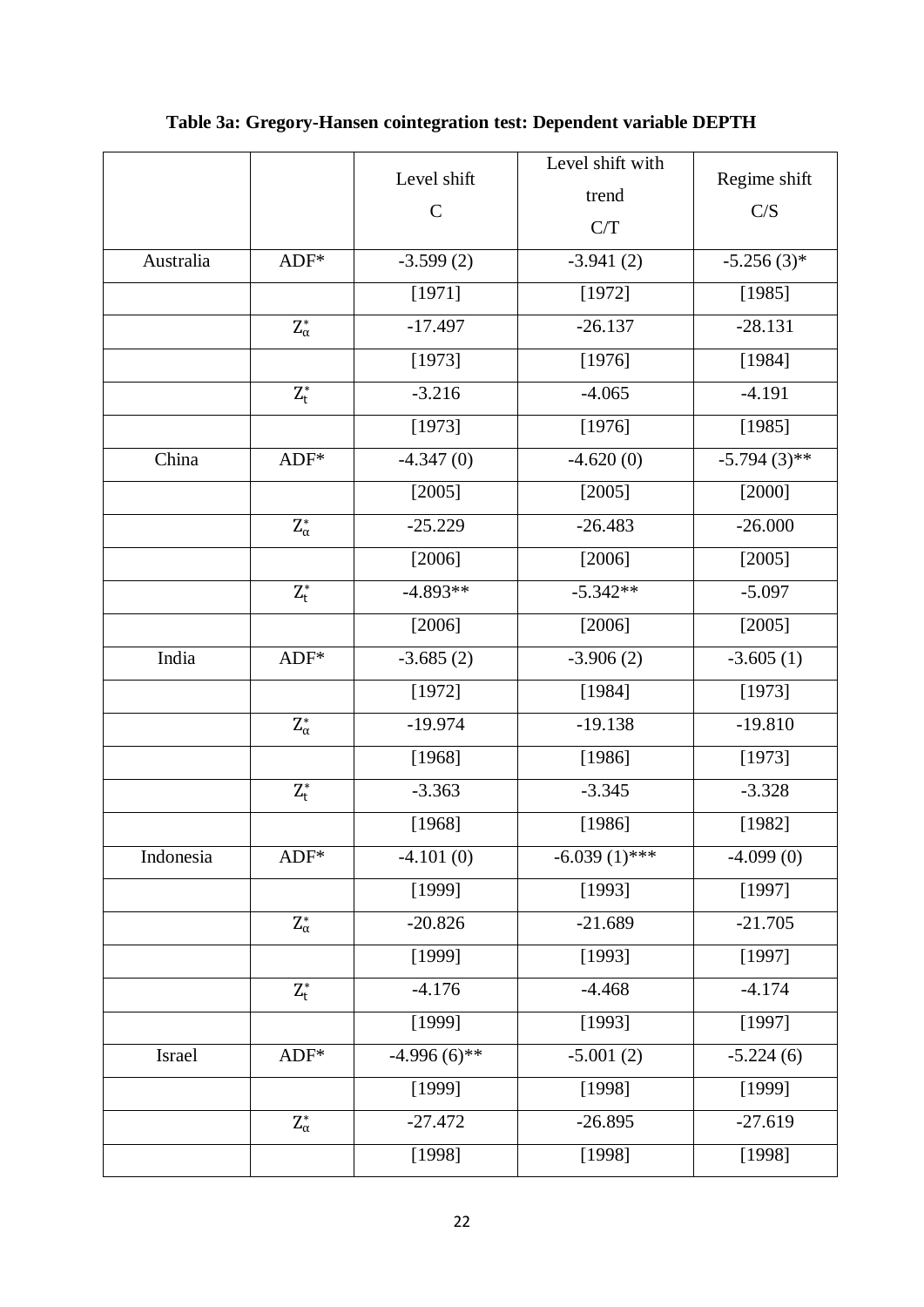|             | $\mathbf{Z}_\mathsf{t}^*$ | $-4.370$        | $-4.422$        | $-4.431$                 |
|-------------|---------------------------|-----------------|-----------------|--------------------------|
|             |                           | [1998]          | [1981]          | [1981]                   |
| Japan       | $ADF*$                    | $-5.389(1)$ **  | $-5.662(1)$ **  | $-5.373(1)$ *            |
|             |                           | $[2002]$        | $[2002]$        | $[2002]$                 |
|             | $Z_\alpha^*$              | $-31.996$       | $-34.695$       | $-31.974$                |
|             |                           | [2002]          | [2002]          | [2002]                   |
|             | $\mathbf{Z}_t^*$          | $-4.632$        | $-5.034*$       | $-4.629$                 |
|             |                           | $[2002]$        | $[2002]$        | $[2002]$                 |
| Korea       | $ADF*$                    | $-5.641(3)$ *** | $-6.015(0)$ *** | $-5.\overline{610(0)**}$ |
|             |                           | [1983]          | [1978]          | [1979]                   |
|             | $\mathrm{Z}_\alpha^*$     | $-34.835$       | $-39.408$       | $-37.406$                |
|             |                           | [1979]          | [1979]          | [1979]                   |
|             | $\mathbf{Z}_\mathsf{t}^*$ | $-5.545***$     | $-6.233***$     | $-5.716**$               |
|             |                           | [1979]          | [1979]          | [1979]                   |
| Malaysia    | $ADF*$                    | $-4.747(1)$ *   | $-4.832(1)$     | $-4.994(1)$              |
|             |                           | [1992]          | [1969]          | [1992]                   |
|             | $\mathbf{Z}_\alpha^*$     | $-26.545$       | $-30.979$       | $-27.965$                |
|             |                           | [1993]          | [1968]          | [1986]                   |
|             | $Z_t^*$                   | $-4.133$        | $-4.529$        | $-4.320$                 |
|             |                           | [1994]          | [1968]          | [1986]                   |
| Nepal       | $ADF*$                    | $-5.996(4)$ *** | $-4.729(4)$     | $-5.572(1)$ **           |
|             |                           | [1971]          | [1982]          | [1969]                   |
|             | $\mathrm{Z}_\alpha^*$     | $-34.875$       | $-24.547$       | $-35.281$                |
|             |                           | [1967]          | [1984]          | [1969]                   |
|             | $Z_t^*$                   | $-5.161**$      | $-4.097$        | $-5.482*$                |
|             |                           | [1967]          | [1982]          | [1974]                   |
| New Zealand | $ADF*$                    | $-4.538(3)$     | $-5.063(3)*$    | $-4.246(3)$              |
|             |                           | [1988]          | [1988]          | [1992]                   |
|             | $\mathrm{Z}_\alpha^*$     | $-17.670$       | $-29.481$       | $-23.926$                |
|             |                           | [1975]          | [1999]          | [1975]                   |
|             | $Z_t^*$                   | $-3.253$        | $-4.411$        | $-3.995$                 |
|             |                           | [1975]          | [1999]          | [1972]                   |
|             |                           |                 |                 |                          |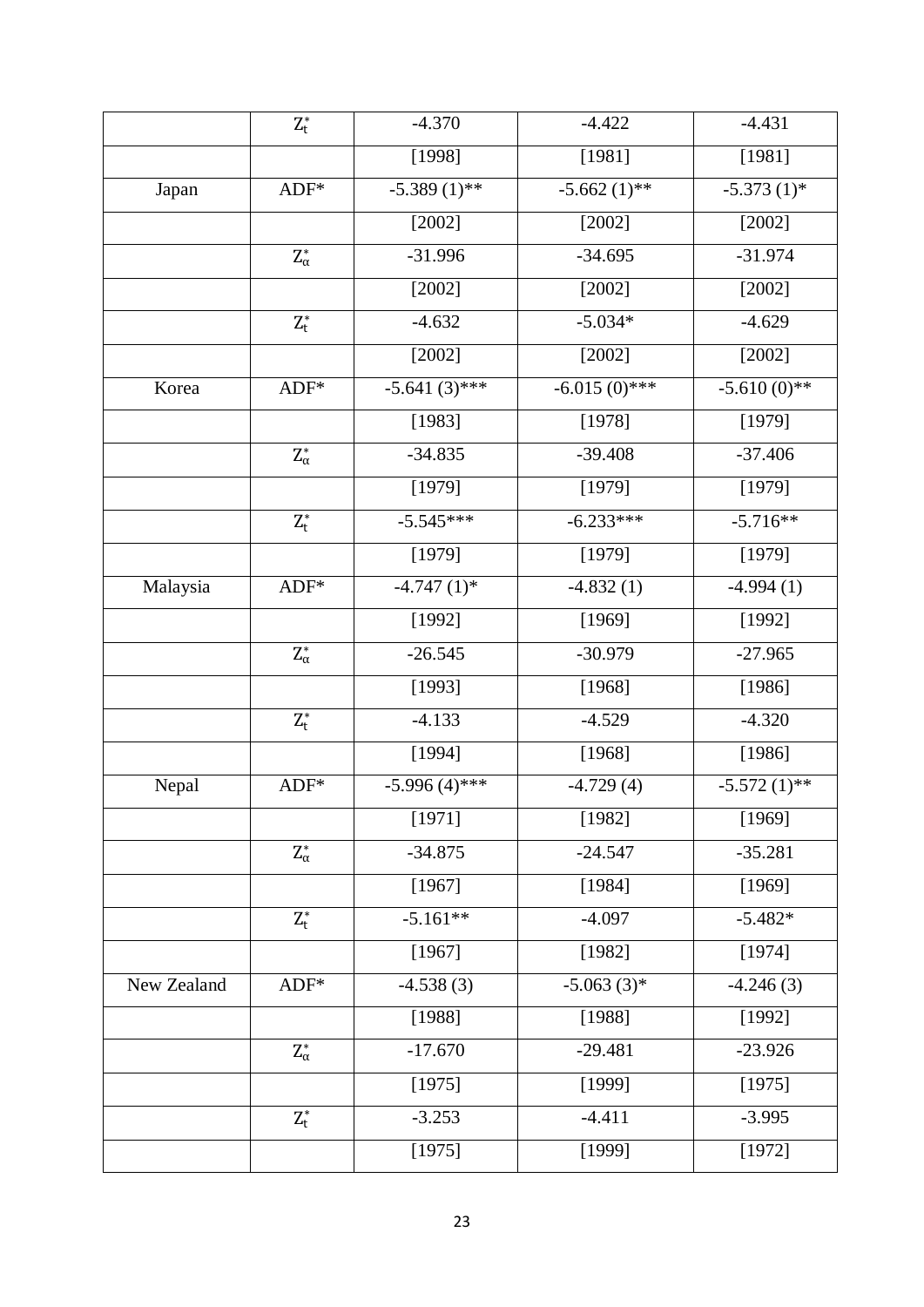| Pakistan    | $ADF*$                  | $-5.412(1)$ ***   | $-5.835(1)$ *** | $-4.547(1)$     |
|-------------|-------------------------|-------------------|-----------------|-----------------|
|             |                         | [1982]            | [1967]          | [1987]          |
|             | $\mathbf{Z}_\alpha^*$   | $-22.867$         | $-20.992$       | $-23.135$       |
|             |                         | [1983]            | [1979]          | [1973]          |
|             | $Z_{t}^{*}$             | $-3.665$          | $-3.553$        | $-3.664$        |
|             |                         | [1983]            | [1968]          | [1973]          |
| Philippines | $ADF*$                  | $-4.973(1)$ **    | $-5.415(1)$ **  | $-4.902(1)$     |
|             |                         | [1983]            | [1993]          | [1985]          |
|             | $\mathbf{Z}_\alpha^*$   | $-23.928$         | $-26.350$       | $-30.562$       |
|             |                         | [1984]            | [1984]          | [1984]          |
|             | $\mathbf{Z}_t^*$        | $-4.171$          | $-4.707$        | $-4.674$        |
|             |                         | [1984]            | [1994]          | [1984]          |
| Sri Lanka   | $ADF*$                  | $-4.375(1)$       | $-5.238(1)$ *   | $-5.377(1)$ *   |
|             |                         | [1968]            | [1997]          | [1997]          |
|             | $\mathbf{Z}_\alpha^*$   | $-18.155$         | $-25.903$       | $-27.126$       |
|             |                         | [1967]            | [1995]          | [1995]          |
|             | $\mathbf{Z}_t^*$        | $-3.125$          | $-3.932$        | $-4.138$        |
|             |                         | $\overline{1995}$ | [1995]          | [1995]          |
| Thailand    | $ADF*$                  | $-5.261(1)$ **    | $-5.218(1)$ *   | $-6.080(1)$ *** |
|             |                         | [2002]            | [2002]          | [2002]          |
|             | $\mathbf{Z}_\alpha^*$   | $-17.758$         | $-19.988$       | $-24.722$       |
|             |                         | [2003]            | [1984]          | [1986]          |
|             | $\mathbf{Z}_\text{t}^*$ | $-3.224$          | $-3.393$        | $-4.005$        |
|             |                         | [2003]            | [1984]          | [1986]          |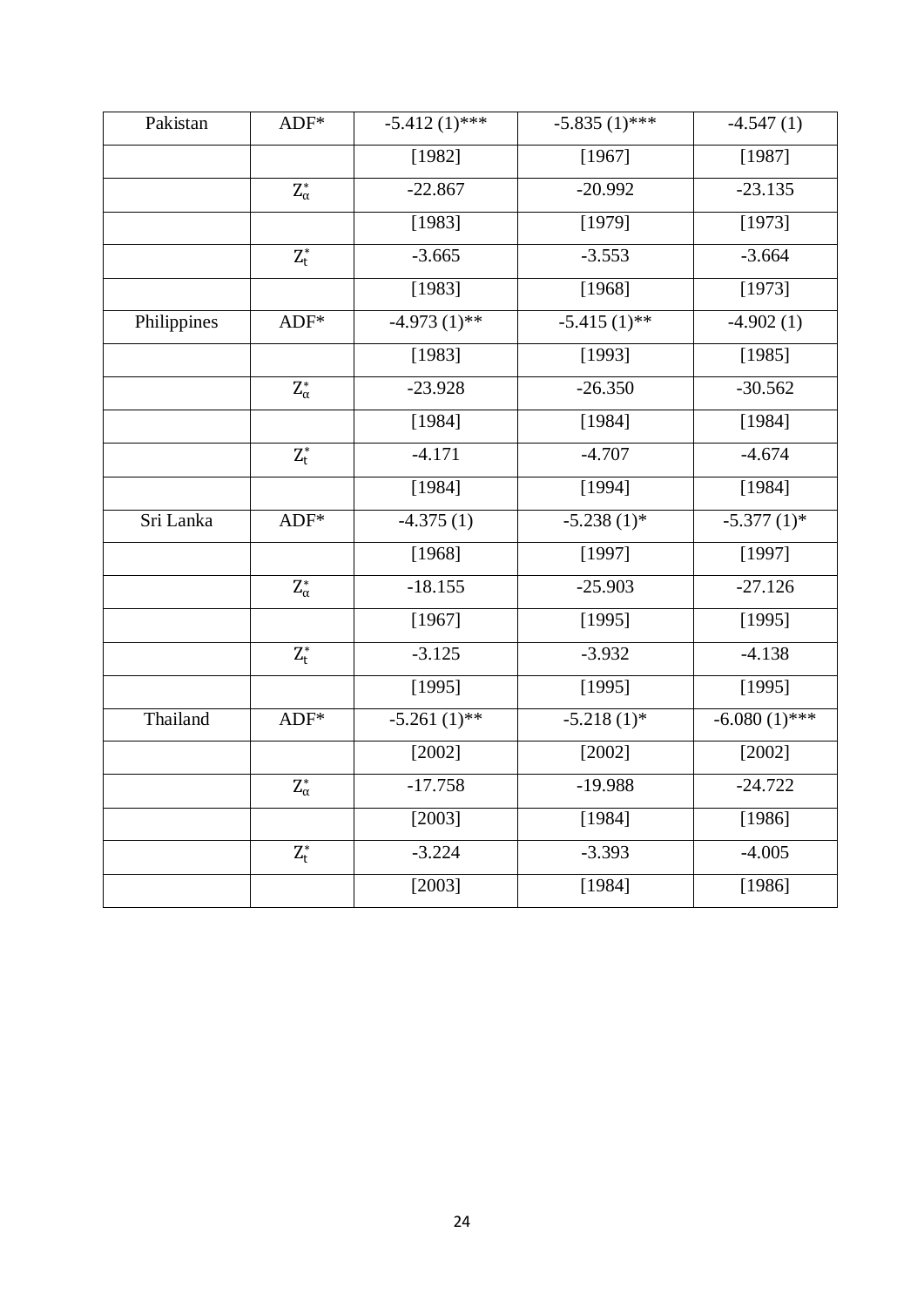|           |                           | Level shift   | Level shift with trend | Regime shift   |
|-----------|---------------------------|---------------|------------------------|----------------|
|           |                           | $\mathcal{C}$ | C/T                    | C/S            |
| Australia | $ADF*$                    | $-3.742(2)$   | $-3.860(2)$            | $-4.052(2)$    |
|           |                           | [1984]        | [1986]                 | [1984]         |
|           | $\mathbf{Z}_\alpha^*$     | $-12.133$     | $-18.926$              | $-17.370$      |
|           |                           | [1970]        | [1968]                 | [1986]         |
|           | $\mathbf{Z}_t^*$          | $-2.567$      | $-3.378$               | $-3.178$       |
|           |                           | [1996]        | [1968]                 | [1986]         |
| China     | $ADF*$                    | $-3.832(2)$   | $-4.654(2)$            | $-4.793(0)$    |
|           |                           | [2006]        | [2006]                 | [2006]         |
|           | $\mathbf{Z}_\alpha^*$     | $-26.603$     | $-14.670$              | $-26.471$      |
|           |                           | [2006]        | [2006]                 | $[2003]$       |
|           | $\mathbf{Z}_\mathsf{t}^*$ | $-5.247**$    | $-3.023$               | $-5.225$       |
|           |                           | [2006]        | [2006]                 | [2003]         |
| India     | $ADF*$                    | $-3.134(0)$   | $-4.301(0)$            | $-3.985(0)$    |
|           |                           | [1975]        | [1975]                 | [1986]         |
|           | $\mathbf{Z}_\alpha^*$     | $-16.498$     | $-28.628$              | $-26.377$      |
|           |                           | [1975]        | [1975]                 | [1986]         |
|           | $Z_t^*$                   | $-3.105$      | $-4.345$               | $-4.052$       |
|           |                           | [1975]        | [1975]                 | [1986]         |
| Indonesia | $ADF*$                    | $-4.816(3)$ * | $-5.519(1)$ **         | $-5.480(3)*$   |
|           |                           | [1998]        | [1994]                 | [1992]         |
|           | $\mathbf{Z}_\alpha^*$     | $-22.803$     | $-22.858$              | $-24.974$      |
|           |                           | [1985]        | [1993]                 | [1992]         |
|           | $Z_t^*$                   | $-4.169$      | $-4.426$               | $-4.560$       |
|           |                           | [1985]        | [1993]                 | [1992]         |
| Israel    | $ADF*$                    | $-4.522(4)$   | $-4.886(0)$            | $-5.531(0)$ ** |
|           |                           | [1978]        | [1969]                 | [1974]         |
|           | $\mathrm{Z}_\alpha^*$     | $-22.498$     | $-30.918$              | $-38.189$      |
|           |                           | [1976]        | [1969]                 | [1974]         |
|           | $Z_t^*$                   | $-4.004$      | $-4.947$               | $-5.584**$     |

## **Table 3b: Gregory-Hansen cointegration test: Dependent variable GROWTH**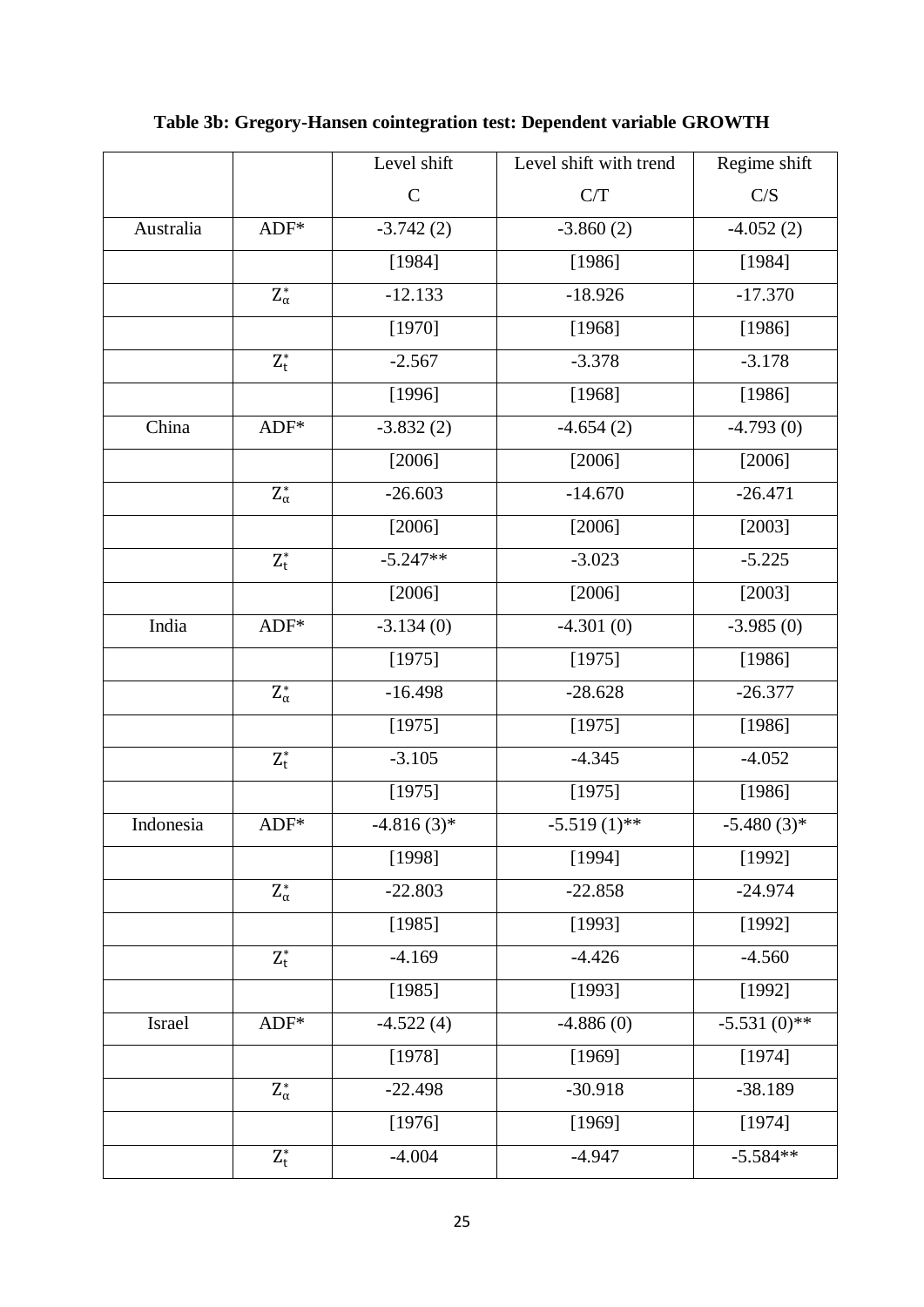|             |                           | [1976]         | [1969]         | [1974]          |
|-------------|---------------------------|----------------|----------------|-----------------|
| Japan       | $ADF*$                    | $-4.607(4)$    | $-4.503(4)$    | $-5.376(4)$ *   |
|             |                           | [2001]         | [2001]         | [1990]          |
|             | $\mathbf{Z}_\alpha^*$     | $-19.602$      | $-21.123$      | $-28.637$       |
|             |                           | [2002]         | [1967]         | [1972]          |
|             | $\mathbf{Z}_\mathsf{t}^*$ | $-3.315$       | $-3.458$       | $-4.288$        |
|             |                           | [1975]         | [1967]         | [1972]          |
| Korea       | $ADF*$                    | $-5.125(0)$ ** | $-3.626(1)$    | $-5.303(1)$ *   |
|             |                           | [1979]         | [1988]         | [1984]          |
|             | $\mathbf{Z}_\alpha^*$     | $-33.637$      | $-20.344$      | $-33.064$       |
|             |                           | [1979]         | [1988]         | [1984]          |
|             | $Z_t^*$                   | $-5.239**$     | $-3.392$       | $-5.020$        |
|             |                           | [1979]         | [1988]         | [1984]          |
| Malaysia    | $ADF*$                    | $-4.578(0)$    | $-3.850(0)$    | $-4.956(1)$     |
|             |                           | [1996]         | [1967]         | [1995]          |
|             | $\mathbf{Z}_\alpha^*$     | $-22.946$      | $-25.658$      | $-24.397$       |
|             |                           | [1995]         | [1967]         | [1980]          |
|             | $\mathbf{Z}_t^*$          | $-4.625$       | $-4.041$       | $-4.800$        |
|             |                           | [1996]         | [1967]         | [1995]          |
| Nepal       | $ADF*$                    | $-4.640(1)$    | $-4.503(0)$    | $-7.164(0)$ *** |
|             |                           | [1968]         | [1969]         | [1985]          |
|             | $\mathbf{Z}_\alpha^*$     | $-27.437$      | $-29.480$      | $-49.709$       |
|             |                           | [1968]         | [1968]         | [1985]          |
|             | $Z_t^*$                   | $-4.364$       | $-4.552$       | $-7.241***$     |
|             |                           | [1969]         | [1969]         | [1985]          |
| New Zealand | $ADF*$                    | $-5.215(3)$ ** | $-5.388(3)$ ** | $-5.390(3)*$    |
|             |                           | [2001]         | [1996]         | [1998]          |
|             | $\mathrm{Z}_\alpha^*$     | $-21.308$      | $-28.871$      | $-24.154$       |
|             |                           | [2002]         | [1999]         | [2000]          |
|             | $Z_t^*$                   | $-3.455$       | $-4.402$       | $-3.809$        |
|             |                           | [2002]         | [1999]         | [2000]          |
| Pakistan    | $ADF*$                    | $-3.343(1)$    | $-4.222(1)$    | $-3.159(1)$     |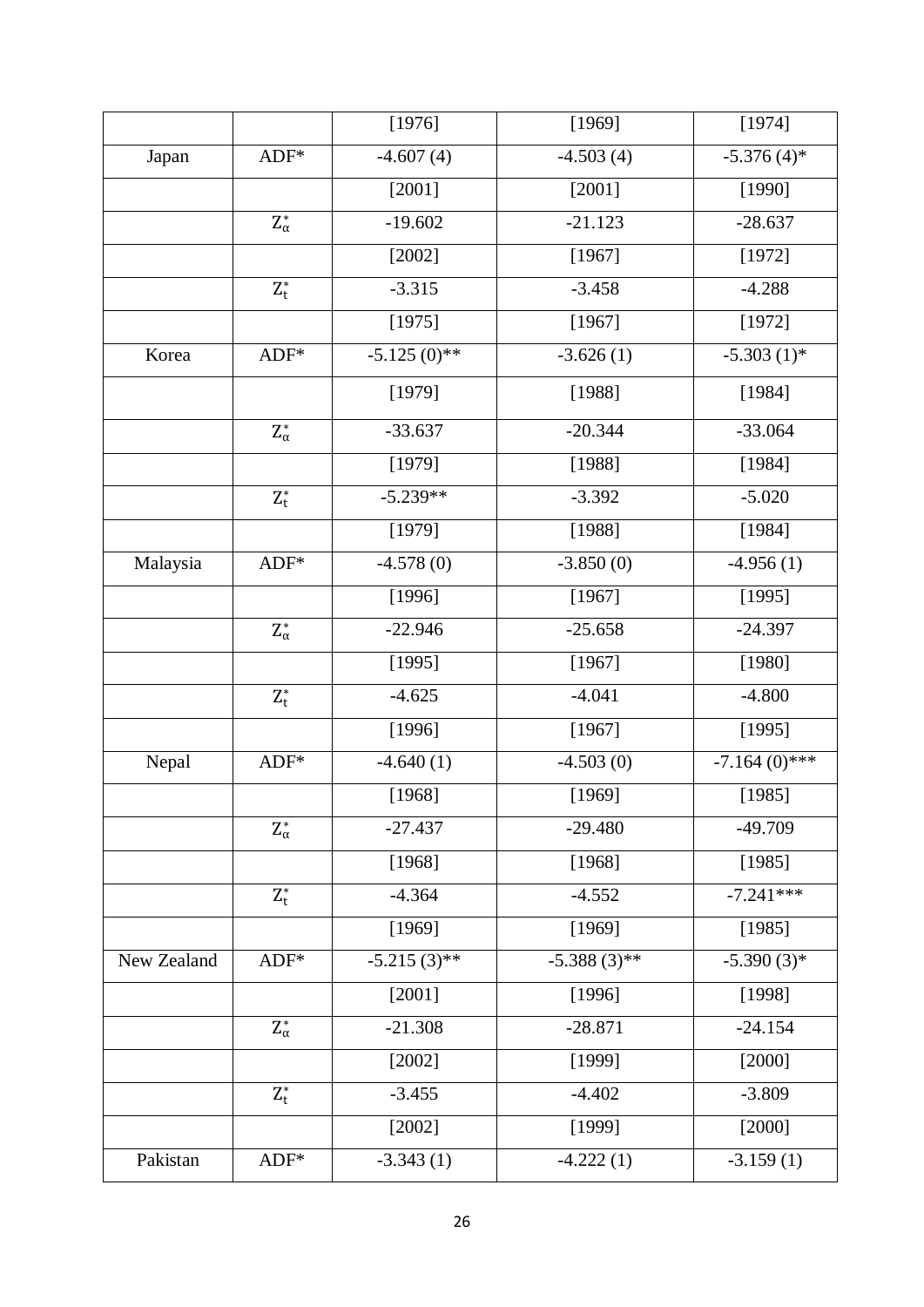|             |                       | [1982]         | [1987]      | [1987]         |
|-------------|-----------------------|----------------|-------------|----------------|
|             | $\mathbf{Z}_\alpha^*$ | $-16.853$      | $-23.122$   | $-17.674$      |
|             |                       | [1983]         | [1986]      | [1983]         |
|             | $\mathbf{Z}_t^*$      | $-2.751$       | $-3.771$    | $-3.198$       |
|             |                       | [1983]         | [1986]      | [1983]         |
| Philippines | $ADF*$                | $-3.019(6)$    | $-3.682(3)$ | $-2.563(6)$    |
|             |                       | [1980]         | [1989]      | [1968]         |
|             | $\mathbf{Z}_\alpha^*$ | $-8.454$       | $-17.941$   | $-8.348$       |
|             |                       | [1987]         | [1985]      | [1991]         |
|             | $\mathbf{Z}_t^*$      | $-1.902$       | $-3.265$    | $-1.705$       |
|             |                       | [1985]         | [1985]      | [2002]         |
| Sri Lanka   | $ADF*$                | $-4.169(6)$    | $-3.519(3)$ | $-3.536(2)$    |
|             |                       | [1998]         | [1999]      | [1995]         |
|             | $\mathbf{Z}_\alpha^*$ | $-14.299$      | $-16.488$   | $-18.649$      |
|             |                       | [2002]         | [2002]      | [1991]         |
|             | $\mathbf{Z}_t^*$      | $-2.759$       | $-2.705$    | $-3.217$       |
|             |                       | [2002]         | [2002]      | [1994]         |
| Thailand    | $ADF*$                | $-5.163(1)$ ** | $-4.719(3)$ | $-5.673(3)$ ** |
|             |                       | [1974]         | [1989]      | [1989]         |
|             | $\mathbf{Z}_\alpha^*$ | $-22.677$      | $-20.641$   | $-26.723$      |
|             |                       | [1975]         | [1990]      | [1979]         |
|             | $\mathbf{Z}_t^*$      | $-3.888$       | $-3.590$    | $-4.696$       |
|             |                       | [1975]         | [1990]      | [1979]         |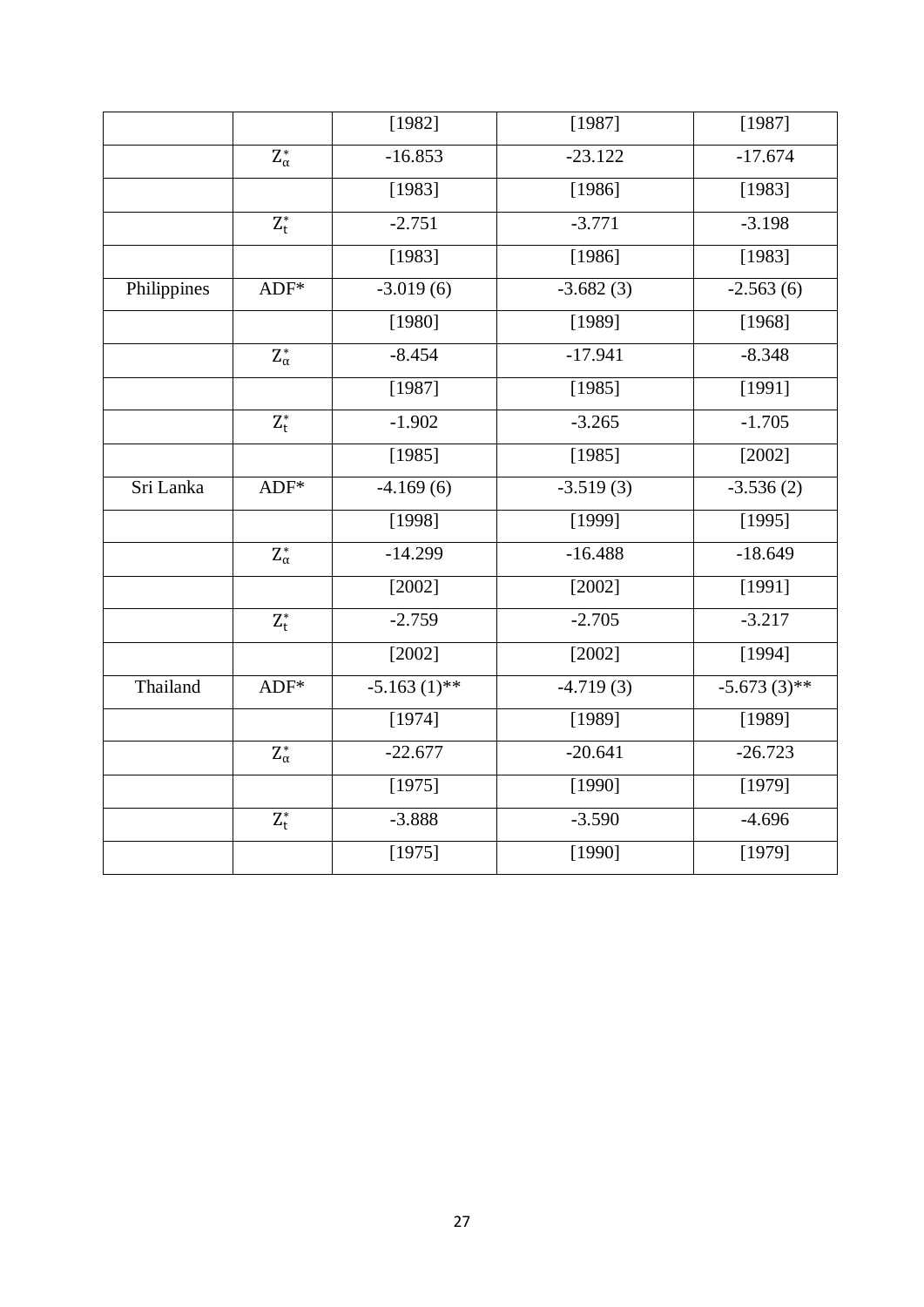|           |                           | Level shift    | Level shift with trend | Regime shift   |
|-----------|---------------------------|----------------|------------------------|----------------|
|           |                           | $\mathcal{C}$  | C/T                    | C/S            |
| Australia | $ADF*$                    | $-4.372(5)$    | $-4.619(3)$            | $-4.054(3)$    |
|           |                           | [1980]         | [1995]                 | [1983]         |
|           | $\mathbf{Z}_\alpha^*$     | $-20.756$      | $-24.987$              | $-18.459$      |
|           |                           | [1975]         | [1995]                 | [1975]         |
|           | $\mathbf{Z}_\mathsf{t}^*$ | $-3.359$       | $-3.901$               | $-3.079$       |
|           |                           | [1975]         | [1994]                 | [1974]         |
| China     | $ADF*$                    | $-4.608(0)$    | $-5.732(0)*$           | $-5.786(0)$ ** |
|           |                           | [2006]         | [2003]                 | [2004]         |
|           | $\mathbf{Z}_\alpha^*$     | $-24.101$      | $-29.403$              | $-32.611$      |
|           |                           | [2006]         | [2003]                 | [2003]         |
|           | $\mathbf{Z}_\mathsf{t}^*$ | $-4.712$       | $-5.856***$            | $-6.702***$    |
|           |                           | [2006]         | [2003]                 | $[2003]$       |
| India     | $ADF*$                    | $-4.265(6)$    | $-4.692(3)$            | $-4.150(3)$    |
|           |                           | [1973]         | [1979]                 | [1974]         |
|           | $\mathbf{Z}_\alpha^*$     | $-20.448$      | $-24.784$              | $-20.519$      |
|           |                           | [1976]         | [1976]                 | [1976]         |
|           | $Z_t^*$                   | $-3.448$       | $-3.962$               | $-3.503$       |
|           |                           | [1975]         | [1975]                 | [1975]         |
| Indonesia | $ADF*$                    | $-4.890(3)*$   | $-7.617(3)$ ***        | $-5.391(3)*$   |
|           |                           | [1998]         | [2004]                 | [1996]         |
|           | $\mathbf{Z}_\alpha^*$     | $-23.123$      | $-23.096$              | $-20.891$      |
|           |                           | [1985]         | [1985]                 | [1987]         |
|           | $Z_t^*$                   | $-4.117$       | $-4.113$               | $-3.827$       |
|           |                           | [1985]         | [1985]                 | [1987]         |
| Israel    | $ADF*$                    | $-5.176(0)$ ** | $-5.598(0)$ **         | $-5.787(0)$ ** |
|           |                           | [1976]         | [1974]                 | [1974]         |
|           | $\mathrm{Z}_\alpha^*$     | $-34.351$      | $-39.376$              | $-41.338$      |
|           |                           | [1975]         | [1974]                 | [1974]         |
|           | $\mathbf{Z}_\mathsf{t}^*$ | $-5.484***$    | $-5.734**$             | $-5.939**$     |

**Table 3c: Gregory-Hansen cointegration test: Dependent variable TRADE**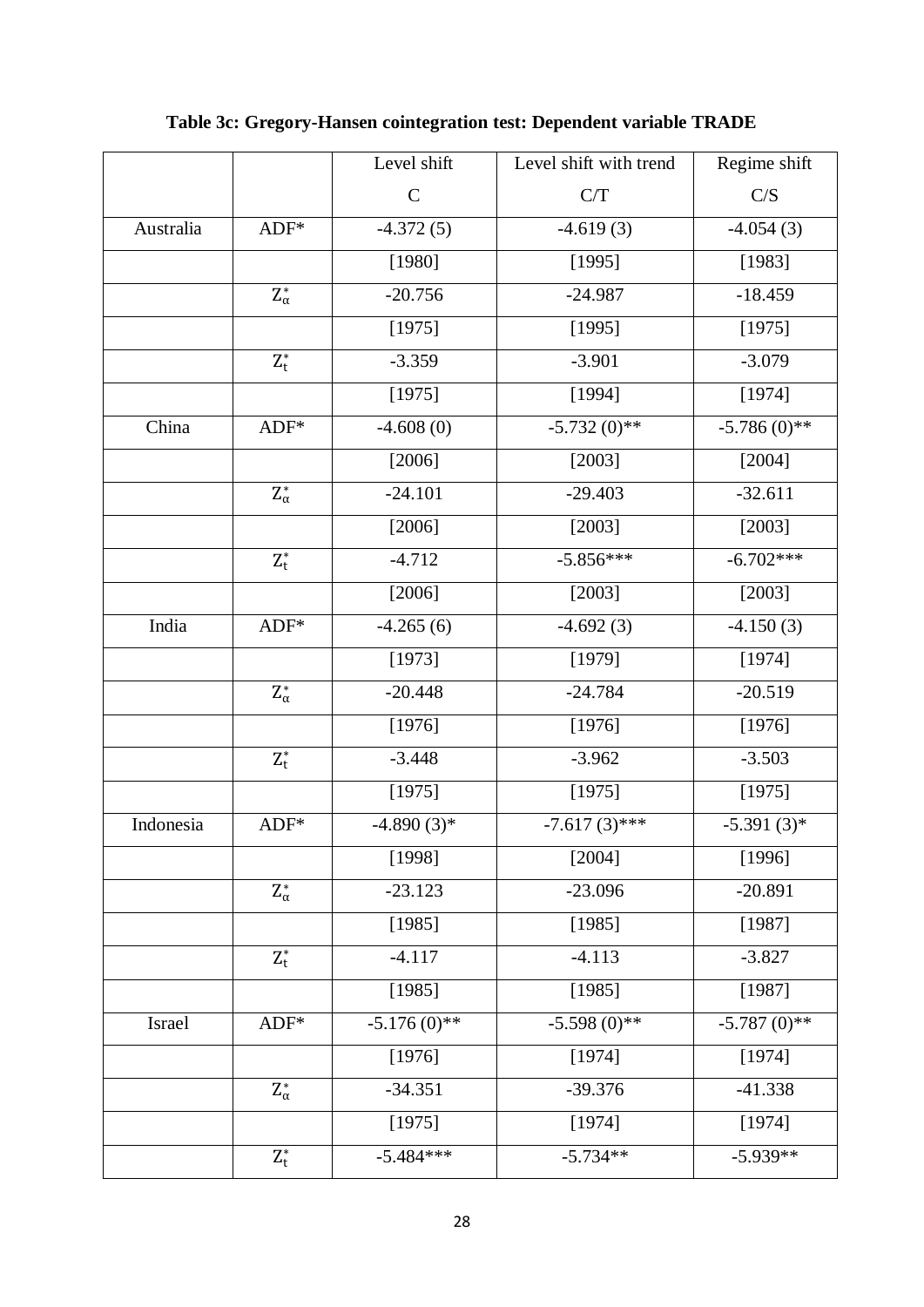|             |                           | [1975]         | [1974]          | [1974]        |
|-------------|---------------------------|----------------|-----------------|---------------|
| Japan       | $ADF*$                    | $-4.016(6)$    | $-4.774(0)$     | $-4.382(0)$   |
|             |                           | [1968]         | [1973]          | [1973]        |
|             | $\mathbf{Z}_\alpha^*$     | $-21.564$      | $-31.798$       | $-29.326$     |
|             |                           | [1975]         | [1973]          | [1973]        |
|             | $\mathbf{Z}_\mathsf{t}^*$ | $-3.566$       | $-4.802$        | $-4.382$      |
|             |                           | [1975]         | [1973]          | [1973]        |
| Korea       | $ADF*$                    | $-4.774(0)*$   | $-5.973(1)$ *** | $-5.387(1)$ * |
|             |                           | [1978]         | [1978]          | [1984]        |
|             | $\mathbf{Z}_\alpha^*$     | $-31.528$      | $-39.230$       | $-32.274$     |
|             |                           | [1978]         | [1978]          | [1984]        |
|             | $\mathbf{Z}_\mathsf{t}^*$ | $-4.858*$      | $-6.061***$     | $-4.825$      |
|             |                           | [1978]         | [1978]          | [1984]        |
| Malaysia    | $ADF*$                    | $-5.024(6)$ ** | $-4.787(1)$     | $-5.111(6)$   |
|             |                           | [1980]         | [1967]          | [1980]        |
|             | $\mathbf{Z}_\alpha^*$     | $-22.198$      | $-31.466$       | $-28.662$     |
|             |                           | [1967]         | [1967]          | [1975]        |
|             | $\mathbf{Z}_t^*$          | $-4.164$       | $-4.759$        | $-4.308$      |
|             |                           | [1975]         | [1967]          | [1975]        |
| Nepal       | $ADF*$                    | $-4.348(2)$    | $-4.171(0)$     | $-4.329(2)$   |
|             |                           | [1978]         | [1967]          | [1978]        |
|             | $\mathrm{Z}_\alpha^*$     | $-25.120$      | $-28.062$       | $-27.839$     |
|             |                           | [1976]         | [1967]          | [1976]        |
|             | $Z_t^*$                   | $-3.992$       | $-4.191$        | $-4.253$      |
|             |                           | [1976]         | [1967]          | [1973]        |
| New Zealand | $ADF*$                    | $-4.400(3)$    | $-4.637(1)$     | $-4.314(1)$   |
|             |                           | [1975]         | [1976]          | [1977]        |
|             | $\mathrm{Z}_\alpha^*$     | $-24.744$      | $-32.420$       | $-27.796$     |
|             |                           | [1976]         | [1999]          | [1977]        |
|             | $Z_t^*$                   | $-3.913$       | $-4.821$        | $-4.192$      |
|             |                           | [1976]         | [1999]          | [1977]        |
| Pakistan    | $ADF*$                    | $-4.047(1)$    | $-5.274(5)$ *   | $-4.697(0)$   |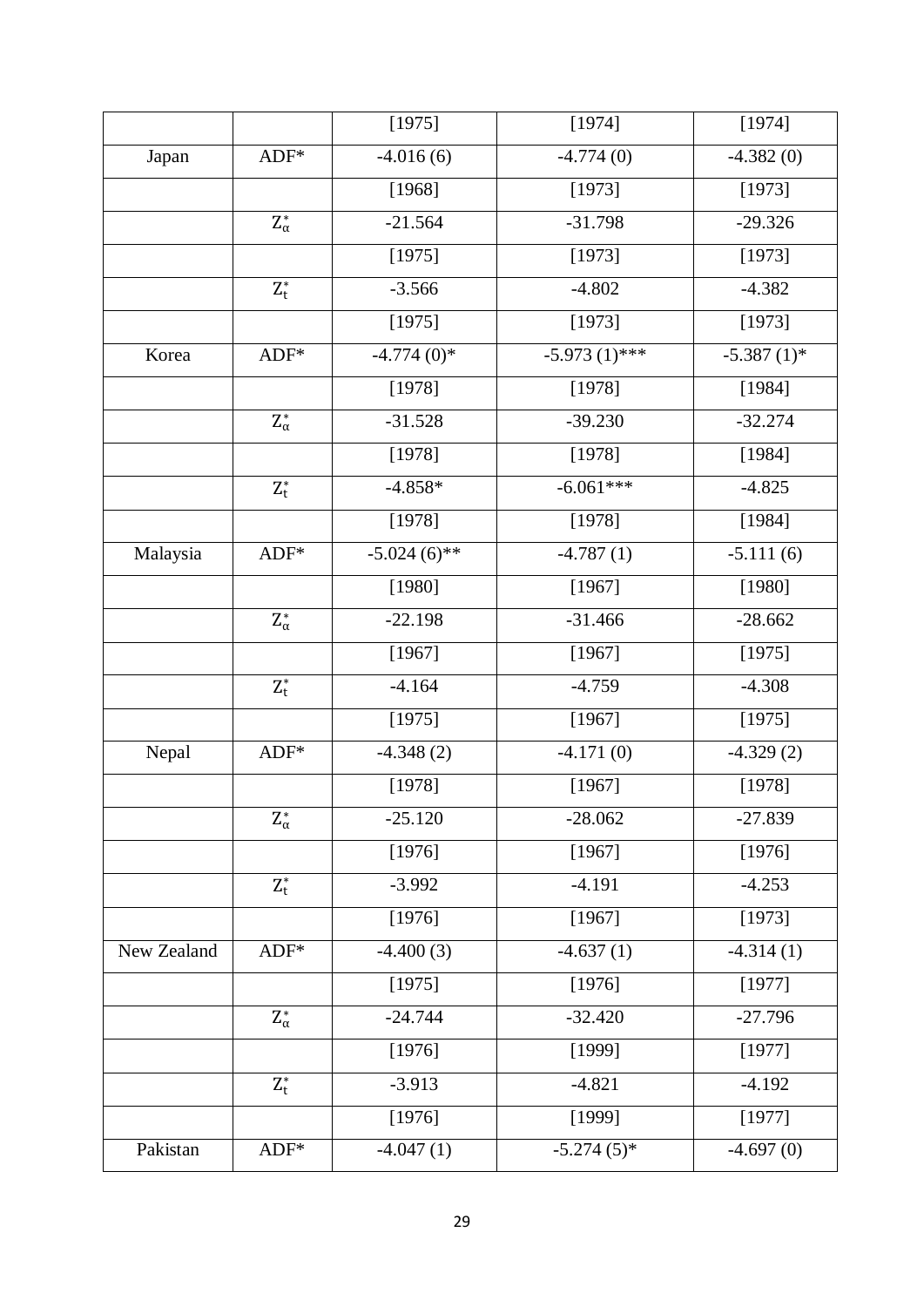|             |                       | [1982]          | [1978]          | [1973]        |
|-------------|-----------------------|-----------------|-----------------|---------------|
|             | $\mathbf{Z}_\alpha^*$ | $-21.582$       | $-21.478$       | $-30.615$     |
|             |                       | [1982]          | [1977]          | [1973]        |
|             | $Z_t^*$               | $-3.443$        | $-3.465$        | $-4.688$      |
|             |                       | [1982]          | [1977]          | [1973]        |
| Philippines | $ADF*$                | $-5.579(1)$ *** | $-6.439(1)$ *** | $-5.279(1)$ * |
|             |                       | [1983]          | [1976]          | [1983]        |
|             | $\mathbf{Z}_\alpha^*$ | $-27.139$       | $-28.881$       | $-32.936$     |
|             |                       | [1983]          | [1975]          | [1989]        |
|             | $\mathbf{Z}_t^*$      | $-4.376$        | $-4.829$        | $-4.590$      |
|             |                       | [1984]          | [1975]          | [1990]        |
| Sri Lanka   | $ADF*$                | $-3.826(5)$     | $-4.019(5)$     | $-4.447(1)$   |
|             |                       | [1980]          | [1980]          | [1976]        |
|             | $\mathbf{Z}_\alpha^*$ | $-17.516$       | $-19.993$       | $-28.747$     |
|             |                       | [1976]          | [1967]          | [1976]        |
|             | $\mathbf{Z}_t^*$      | $-3.520$        | $-3.580$        | $-4.252$      |
|             |                       | [1976]          | [1967]          | [1976]        |
| Thailand    | $ADF*$                | $-4.188(1)$     | $-4.387(1)$     | $-5.367(0)*$  |
|             |                       | [1976]          | [1976]          | [1973]        |
|             | $Z_\alpha^*$          | $-23.227$       | $-24.206$       | $-37.111$     |
|             |                       | [1975]          | [1975]          | [1973]        |
|             | $\mathbf{Z}_t^*$      | $-3.817$        | $-3.942$        | $-5.428*$     |
|             |                       | [1975]          | [1975]          | [1973]        |

Note: VAR consists of DEPTH, TRADE and GROWTH (m=2).\*, \*\* and \*\*\* denote significance, i.e. rejection of the null hypothesis of no cointegration at 10%, 5% and 1% levels, respectively. Numbers in (.) are lag orders to include in equations. Lag lengths are determined automatically based on AIC (max=6). Time breaks are in [.]

Note: Approximate asymptotic critical values for C, C/T and C/S respectively: m=2: -5.44, -5.80, -5.97 for ADF<sup>\*</sup> and  $Z_t^*$  and -57.01, -64.77, -68.21 for  $Z_\alpha^*$  (at 1% level); -4.92, -5.29, -5.50 for ADF<sup>\*</sup> and  $Z_t^*$  and -46.98, -53.92, -58.33 for  $Z^*_{\alpha}$  (at 5% level); -4.69, -5.03, -5.23 for ADF\* and  $Z^*_{t}$  and -42.49, -48.94, -52.85 for  $Z^*_{\alpha}$  (at 10% level). Critical values are taken from Table 1, page 109, Gregory and Hansen, 1996, Residual-based tests for cointegration in models with regime shifts, Journal of Econometrics, 70, p. 99-126.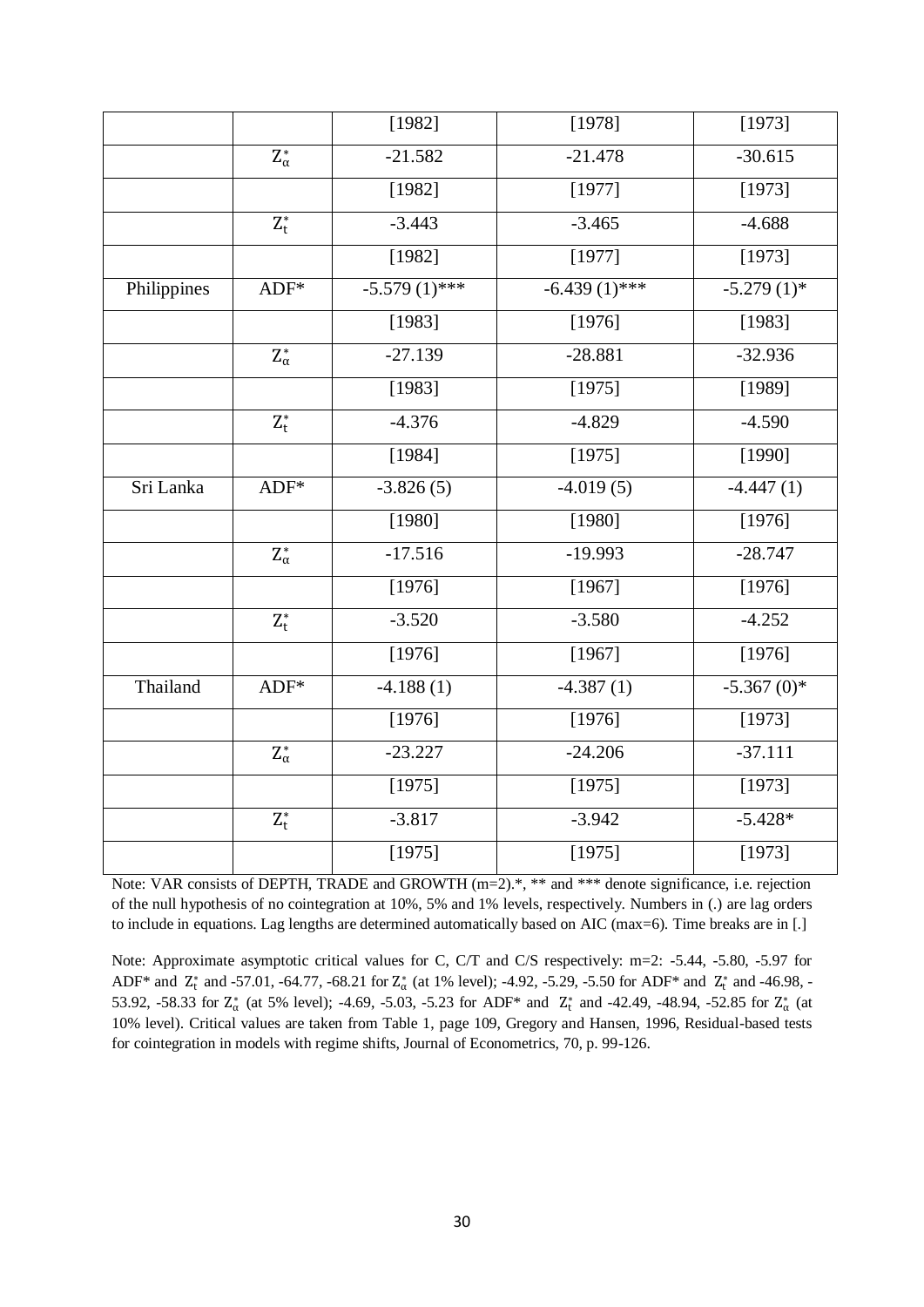|             | Null hypothesis   | Lag            | Wald statistic      | p-value |
|-------------|-------------------|----------------|---------------------|---------|
| Australia   | $D \rightarrow G$ | $\overline{2}$ | 1.249               | 0.536   |
|             | $G \rightarrow D$ | $\overline{2}$ | $5.125*$            | 0.077   |
| China       | $D \rightarrow G$ | $\overline{2}$ | $8.047**$           | 0.018   |
|             | $G \rightarrow D$ | $\overline{2}$ | 5.154*              | 0.076   |
| India       | $D \rightarrow G$ | $\overline{4}$ | 1.828               | 0.767   |
|             | $G \rightarrow D$ | $\overline{4}$ | 5.329               | 0.255   |
| Indonesia   | $D \rightarrow G$ | 5              | $9.\overline{498*}$ | 0.091   |
|             | $G \rightarrow D$ | 5              | 11.638**            | 0.040   |
| Israel      | $D \rightarrow G$ | 3              | 3.314               | 0.346   |
|             | $G \rightarrow D$ | $\overline{3}$ | 5.451               | 0.142   |
| Japan       | $D \rightarrow G$ | $\overline{2}$ | 9.072**             | 0.011   |
|             | $G \rightarrow D$ | $\overline{2}$ | 6.999**             | 0.030   |
| Korea       | $D \rightarrow G$ | $\mathbf{1}$   | 0.158               | 0.691   |
|             | $G \rightarrow D$ | $\mathbf{1}$   | 0.581               | 0.446   |
| Malaysia    | $D \rightarrow G$ | 3              | 8.787**             | 0.032   |
|             | $G \rightarrow D$ | $\overline{3}$ | 0.880               | 0.830   |
| Nepal       | $D \rightarrow G$ | $\overline{2}$ | 1.736               | 0.420   |
|             | $G \rightarrow D$ | $\overline{2}$ | 4.638*              | 0.098   |
| New Zealand | $D \rightarrow G$ | $\overline{2}$ | $5.651*$            | 0.059   |
|             | $G \rightarrow D$ | $\overline{2}$ | 1.532               | 0.465   |
| Philippines | $D \rightarrow G$ | $\overline{2}$ | 0.378               | 0.828   |
|             | $G \rightarrow D$ | $\overline{2}$ | 8.646**             | 0.013   |
| Pakistan    | $D \rightarrow G$ | $\overline{2}$ | 2.591               | 0.274   |
|             | $G \rightarrow D$ | $\overline{2}$ | 0.821               | 0.663   |
| Sri Lanka   | $D \rightarrow G$ | $\overline{2}$ | 1.096               | 0.578   |
|             | $G \rightarrow D$ | $\overline{2}$ | 2.569               | 0.277   |
| Thailand    | $D \rightarrow G$ | $\overline{2}$ | 0.350               | 0.839   |
|             | $G \rightarrow D$ | $\overline{2}$ | 0.110               | 0.946   |

**Table 4a: Toda-Yamamoto non-Granger causality test: DEPTH AND GROWTH**

Note: VAR consists of DEPTH, GROWTH and TRADE (satisfy stability condition). The maximum order of integration among the variables of interest is 1.Lag lengths are determined based on Schwarz Information Criterion (SIC). \*, \*\* and \*\*\* denote significance, i.e. rejection of the null hypothesis of no causality at 10%, 5% and 1% levels, respectively.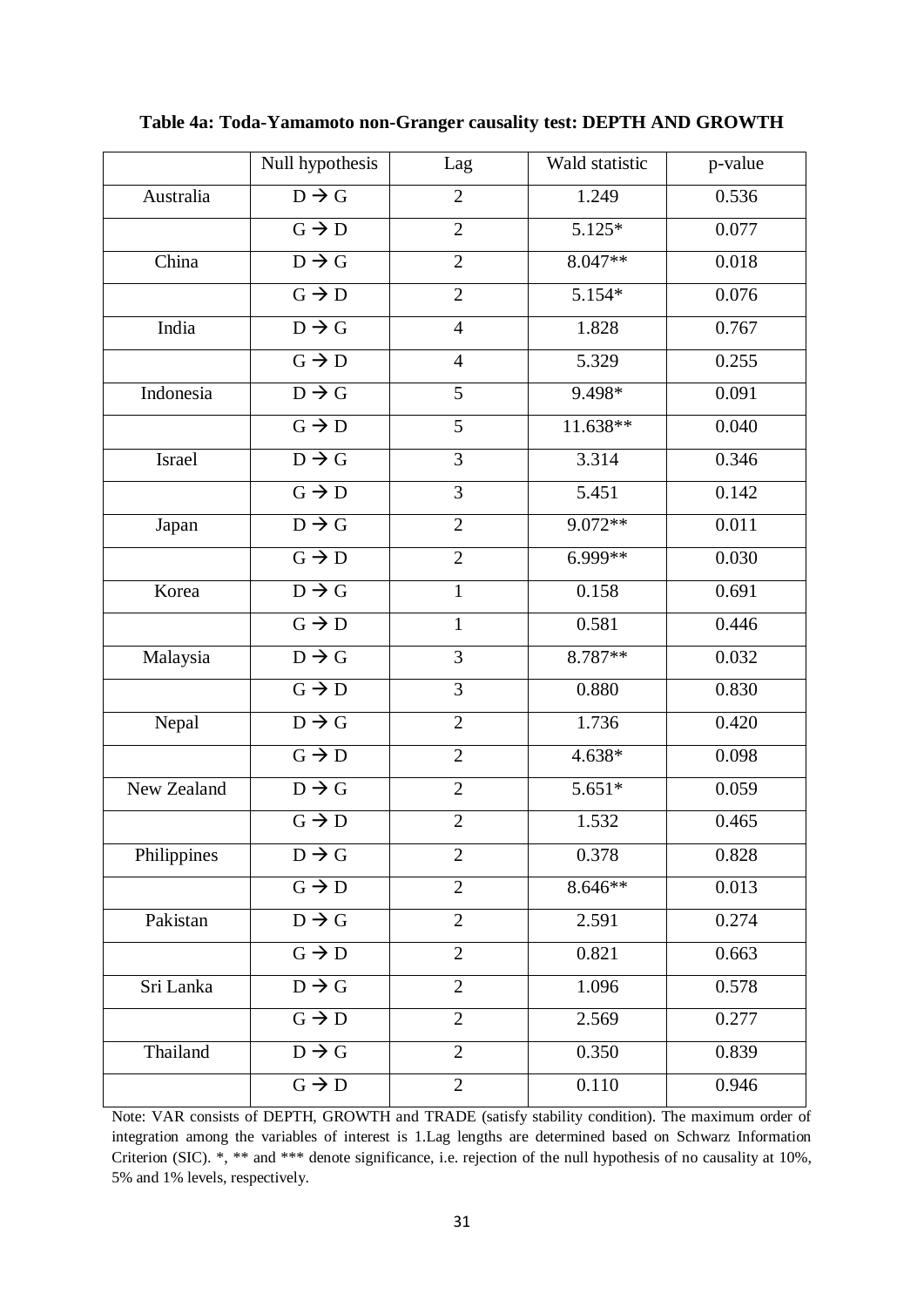|             | Null hypothesis   | Lag            | Wald statistic | p-value |
|-------------|-------------------|----------------|----------------|---------|
| Australia   | $T \rightarrow G$ | $\overline{2}$ | 3.778          | 0.151   |
|             | $G \rightarrow T$ | $\overline{2}$ | 2.415          | 0.299   |
| China       | $T \rightarrow G$ | $\overline{2}$ | $5.335*$       | 0.069   |
|             | $G \rightarrow T$ | $\overline{2}$ | 1.237          | 0.539   |
| India       | $T \rightarrow G$ | $\overline{4}$ | 1.498          | 0.827   |
|             | $G \rightarrow T$ | $\overline{4}$ | 2.310          | 0.679   |
| Indonesia   | $T \rightarrow G$ | 5              | $9.315*$       | 0.097   |
|             | $G \rightarrow T$ | 5              | 13.077**       | 0.023   |
| Israel      | $T \rightarrow G$ | 3              | $7.755*$       | 0.051   |
|             | $G \rightarrow T$ | $\overline{3}$ | 2.721          | 0.437   |
| Japan       | $T \rightarrow G$ | $\overline{2}$ | 1.835          | 0.400   |
|             | $G \rightarrow T$ | $\overline{2}$ | 0.779          | 0.677   |
| Korea       | $T \rightarrow G$ | $\mathbf{1}$   | 2.846          | 0.092   |
|             | $G \rightarrow T$ | $\mathbf{1}$   | 0.035          | 0.853   |
| Malaysia    | $T \rightarrow G$ | 3              | 0.305          | 0.959   |
|             | $G \rightarrow T$ | $\overline{3}$ | 5.928          | 0.115   |
| Nepal       | $T \rightarrow G$ | $\overline{2}$ | 10.567***      | 0.005   |
|             | $G \rightarrow T$ | $\overline{2}$ | 1.451          | 0.484   |
| New Zealand | $T \rightarrow G$ | $\overline{2}$ | 1.450          | 0.484   |
|             | $G \rightarrow T$ | $\overline{2}$ | 3.804          | 0.149   |
| Philippines | $T \rightarrow G$ | $\overline{2}$ | $4.667*$       | 0.097   |
|             | $G \rightarrow T$ | $\overline{2}$ | 3.371          | 0.185   |
| Pakistan    | $T \rightarrow G$ | $\overline{2}$ | 3.165          | 0.205   |
|             | $G \rightarrow T$ | $\overline{2}$ | 1.561          | 0.458   |
| Sri Lanka   | $T \rightarrow G$ | $\overline{2}$ | 0.447          | 0.800   |
|             | $G \rightarrow T$ | $\overline{2}$ | 1.266          | 0.531   |
| Thailand    | $T \rightarrow G$ | $\overline{2}$ | 0.649          | 0.723   |
|             | $G \rightarrow T$ | $\overline{2}$ | 2.161          | 0.339   |

**Table 4b: Toda-Yamamoto non-Granger causality test: TRADE AND GROWTH**

Note: VAR consists of DEPTH, GROWTH and TRADE (satisfy stability condition). The maximum order of integration among the variables of interest is 1.Lag lengths are determined based on Schwarz Information Criterion (SIC). \*, \*\* and \*\*\* denote significance, i.e. rejection of the null hypothesis of no causality at 10%, 5% and 1% levels, respectively.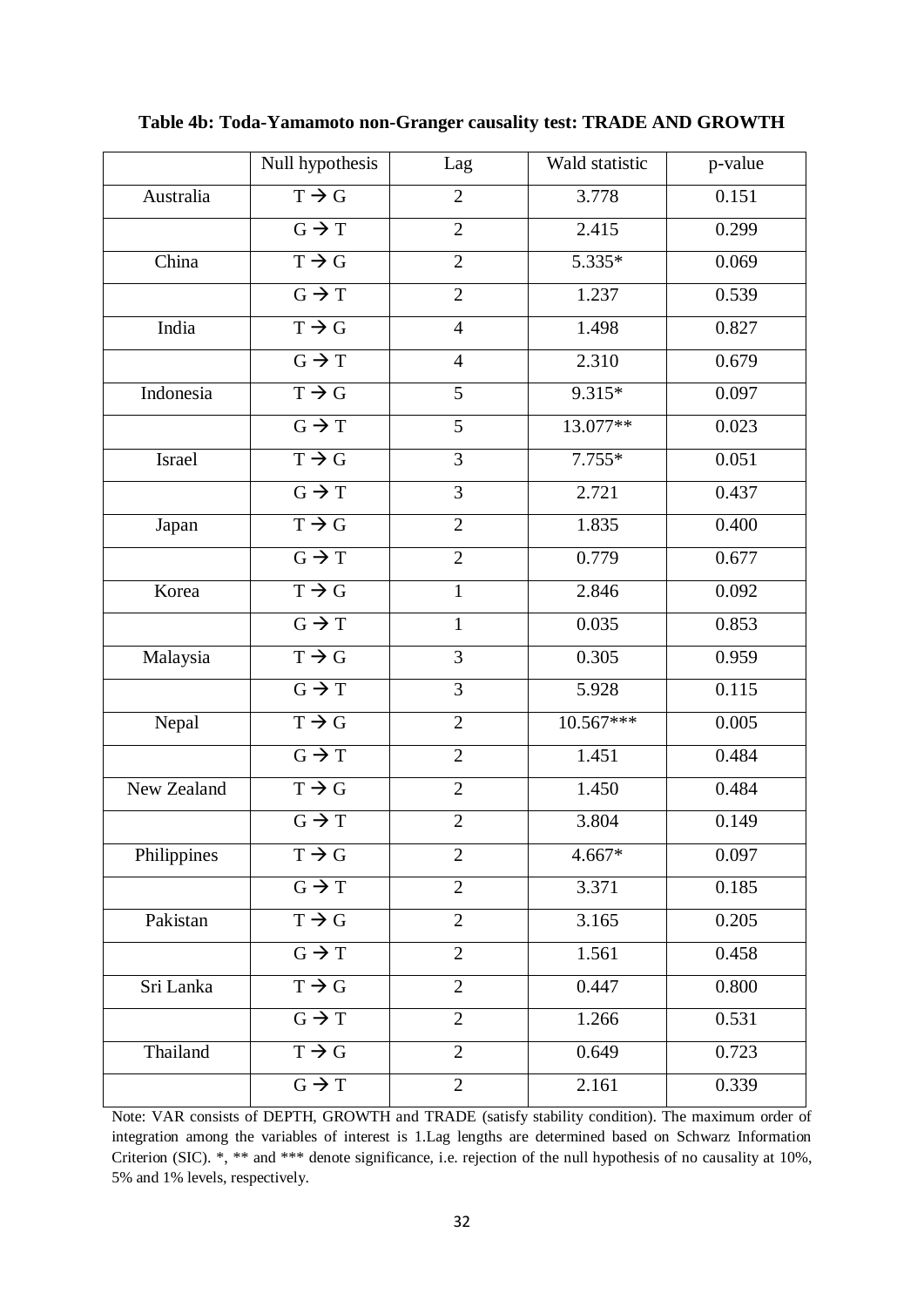|             | Null hypothesis              | Lag            | Wald statistic | p-value |
|-------------|------------------------------|----------------|----------------|---------|
| Australia   | $\overline{D \rightarrow T}$ | $\overline{2}$ | 2.585          | 0.275   |
|             | $T \rightarrow D$            | $\overline{2}$ | 1.020          | 0.600   |
| China       | $D \rightarrow T$            | $\overline{2}$ | 0.935          | 0.627   |
|             | $T \rightarrow D$            | $\overline{2}$ | 7.497**        | 0.024   |
| India       | $D \rightarrow T$            | $\overline{4}$ | 13.788***      | 0.008   |
|             | $T \rightarrow D$            | $\overline{4}$ | 2.304          | 0.680   |
| Indonesia   | $D \rightarrow T$            | 5              | 4.057          | 0.541   |
|             | $T \rightarrow D$            | 5              | 12.549**       | 0.028   |
| Israel      | $D \rightarrow T$            | 3              | 1.761          | 0.623   |
|             | $T \rightarrow D$            | 3              | 1.047          | 0.790   |
| Japan       | $D \rightarrow T$            | $\overline{2}$ | 0.609          | 0.737   |
|             | $T \rightarrow D$            | $\overline{2}$ | 5.038*         | 0.080   |
| Korea       | $D \rightarrow T$            | $\mathbf{1}$   | 0.403          | 0.526   |
|             | $T \rightarrow D$            | 1              | $4.205**$      | 0.040   |
| Malaysia    | $D \rightarrow T$            | 3              | $10.120**$     | 0.018   |
|             | $T \rightarrow D$            | 3              | 0.280          | 0.960   |
| Nepal       | $D \rightarrow T$            | $\overline{2}$ | 2.957          | 0.228   |
|             | $T \rightarrow D$            | $\overline{2}$ | 5.249*         | 0.073   |
| New Zealand | $D \rightarrow T$            | $\overline{2}$ | 0.933          | 0.627   |
|             | $T \rightarrow D$            | $\overline{2}$ | 4.842*         | 0.089   |
| Philippines | $D \rightarrow T$            | 2              | 0.213          | 0.899   |
|             | $T \rightarrow D$            | $\overline{2}$ | $5.011*$       | 0.082   |
| Pakistan    | $D \rightarrow T$            | $\overline{2}$ | 0.679          | 0.712   |
|             | $T \rightarrow D$            | $\overline{2}$ | 0.743          | 0.690   |
| Sri Lanka   | $D \rightarrow T$            | $\overline{2}$ | 1.898          | 0.387   |
|             | $T \rightarrow D$            | $\overline{2}$ | 1.617          | 0.445   |
| Thailand    | $D \rightarrow T$            | $\overline{2}$ | 1.164          | 0.559   |
|             | $T \rightarrow D$            | $\overline{2}$ | 0.226          | 0.893   |

**Table 4c: Toda-Yamamoto non-Granger causality test: DEPTH AND TRADE**

Note: VAR consists of DEPTH, GROWTH and TRADE (satisfy stability condition). The maximum order of integration among the variables of interest is 1.Lag lengths are determined based on Schwarz Information Criterion (SIC). \*, \*\* and \*\*\* denote significance, i.e. rejection of the null hypothesis of no causality at 10%, 5% and 1% levels, respectively.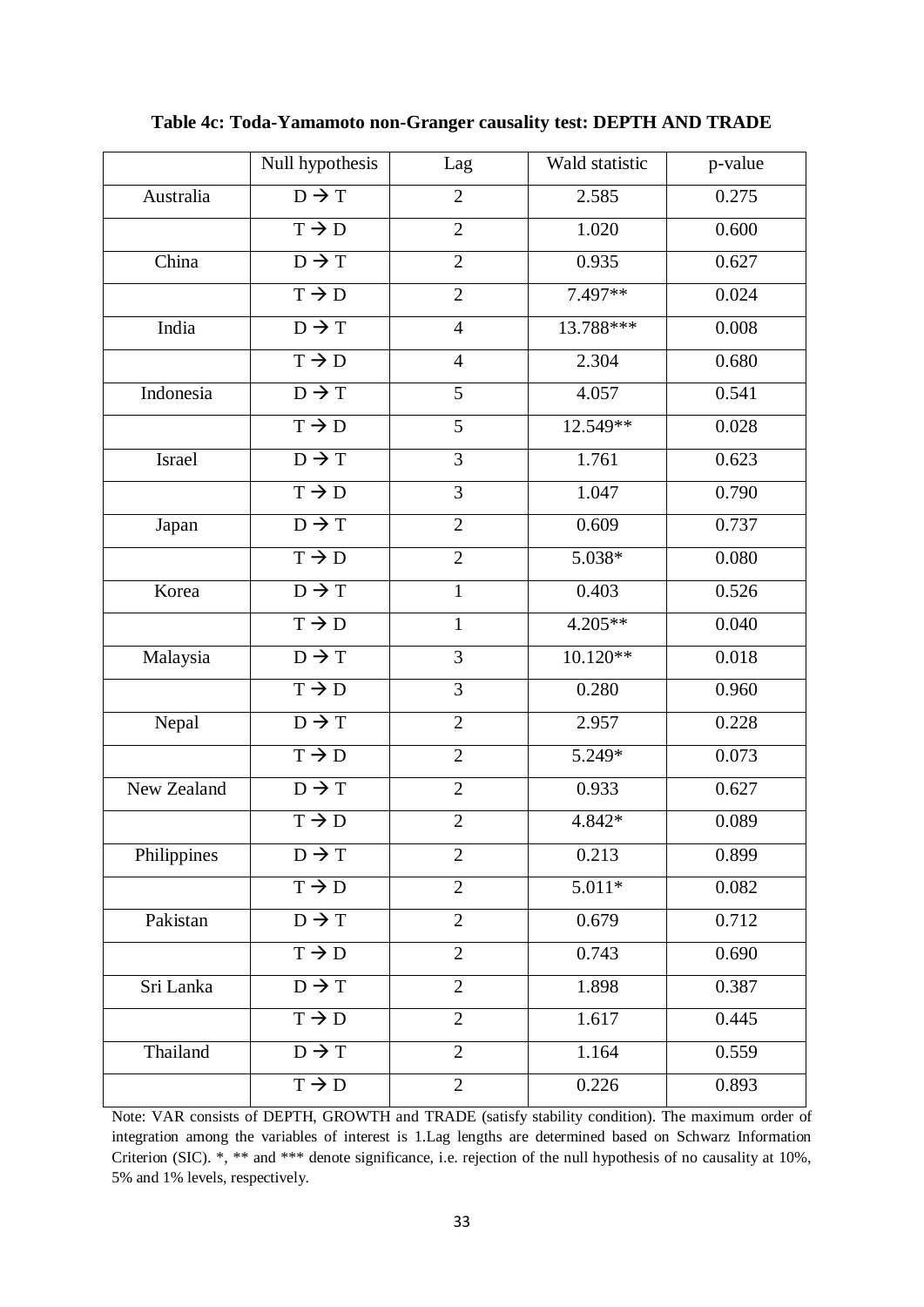#### **References**

Wu, J.L., 1998. Are budget deficits "too large"? The evidence from Taiwan. Journal of Asian Economics 9, 519-528.

Lau, E., Baharumshah, A.Z., 2003. Sustainability of external imbalances: The case of Malaysia. Singapore Economic Review 48, 61-80.

Gregory, A.W., Hansen B.E., 1996. Residual-based tests for cointegration in models with regime shifts. Journal of Econometrics 70, 99-126.

Gregory, A.W., Nason, J.M., Watt, D., 1996. Testing for structural breaks in cointegrated relationships. Journal of Econometrics 71, 321-341.

Engle, R.F., Granger, C.W.J., 1987. Cointegration and error correction: Representation, estimation and testing. Econometrica 55, 251-76.

Johansen, S., 1988. Statistical analysis of cointegration vectors. Journal of Economic Dynamics and Control 12(2-3), 231-4.

Johansen, S., Juselius, K., 1990. Maximum likelihood estimation and inference on cointegration: With application to the demand for money. Oxford Bulletin of Economics and Statistics 52, 169-210.

Gujarati, D.N., 1995. Basic Econometrics, 3<sup>rd</sup> edition. McGraw-Hill, Inc.

Granger, C.W.J., 1969. Investigating causal relations by econometric models and crossspectral methods. Econometrica 37, 424-438.

Giles, D., 1997. Causality between the measured and underground economies in New Zealand. Applied Economics Letters 4(1), 63-67.

Mavrotas, G., Kelly, R., 2001. Old wine in new bottles: Testing causality between savings and growth. The Manchester School 69, 97-105.

Darby, M.R., 1982. The price of oil and world inflation and recession. American Economic Review 72(4), 738-751.

Hamilton, J.D., 1983. Oil and the macroeconomy since World War II. Journal of Political Economy 91, 228-248.

Casselli, F.,Esquivel,G.,Lefort,F.,1996.Reopeningtheconvergencedebate:anewlook atcrosscountrygrowthempirics.JournalofEconomicGrowth, 1(3).

Ghirmay, T.,2004.Financialdevelopmentandeconomicgrowth insub-SaharanAfrican countries:evidencefromtimeseriesanalysis.African Development Review 16,415–432.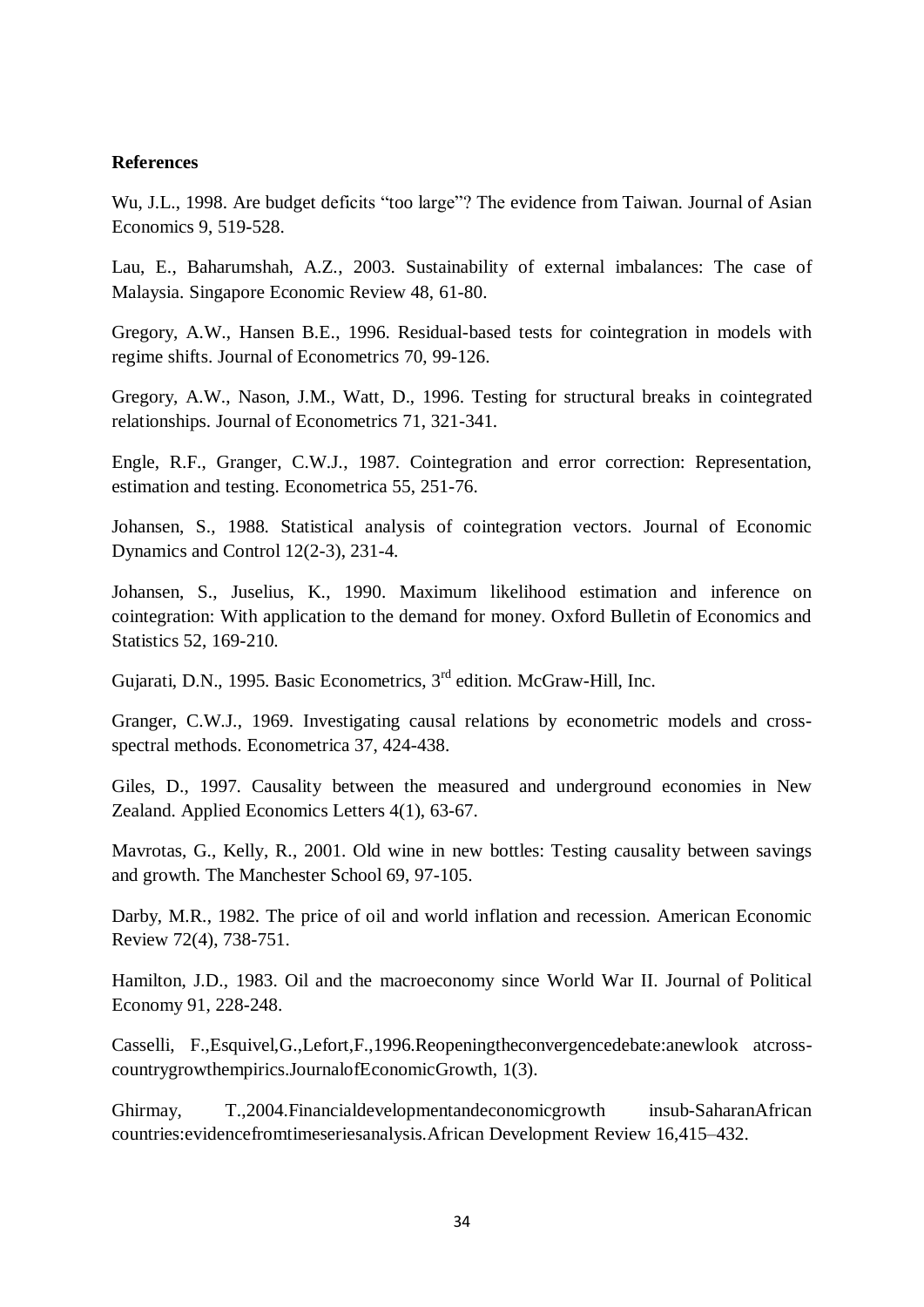Quah, D.,1993.Empiricalcross-sectiondynamicsineconomicgrowth.EuropeanEconomic Review, 37,2–3.

Edwards, S. (1998). Openness, productivity and growth: What do wereally know? The Economic Journal, 108, 383–398.

Harrison, A. (1996). Openness and growth: A time-series, cross-countryanalysis for developing countries. Journal of Development Economics,48, 419–447.

La Porta, Rafael, Lopez-de-Silanes, Florencio, Shleifer, Andrei, 2002. Government ownership of banks. Journal of Finance 57 (1), 265–301.

Pagano, M. (1993). Financial markets and growth. An overview. EuropeanEconomic Review, 37, 613–622.

Robinson, J. (1952). The rate of interest, and other essays. London:Macmillan.

Berthelemy, J.-C., & Varoudakis, A. (1996). Economic growth, convergenceclubs, and the role of financial development. Oxford EconomicPapers, 48, 300–328.

Chandavarkar, A. (1992). Of finance and development: Neglected andunsettled questions. World Development, 20(1), 133–142.

Bagehot, W., 1873. Lombard Street: A Description of the Money market. Irwin, Homewood, Ilinois. [1962 edition].

Roubini, N., & Sala-i-Martin, X. (1992). Financial repression and economic growth. Journal of Development Economics, 39, 5–30.

Levine, Ross. 2005. Finance and Growth: Theory and Evidence. Handbook of Economic Growth, vol. 1, no. 1. Elsevier, Amsterdam, Netherlands, pp. 865–934(Chapter 12).

King, R., Levine, R., 1993. Finance and growth: Schumpeter might be right, Quarterly Journal ofEconomics 108, 717–737.

Kletzer, K. and Bardhan, P.K. 1987. Credit markets and patterns of international trade. Journal ofDevelopment Economics, no. 27, pp.57-70.

Beck, T., 2002. Financial development and international trade: Is there a link?, Journal of InternationalEconomics 2, 107-131.

Do, Q.T., and Levchenko, A.A., 2004. Trade and financial development, World Bank Working Paper3347.

Solow, R.M., 1957, Technical change and aggregate production function, Review of Economics and Statistics 39, 312-320.

Grossman, G.M., Helpman, E. 1992, Innovation and Growth: Technical competition in the global economy (MIT Press, Boston, MA).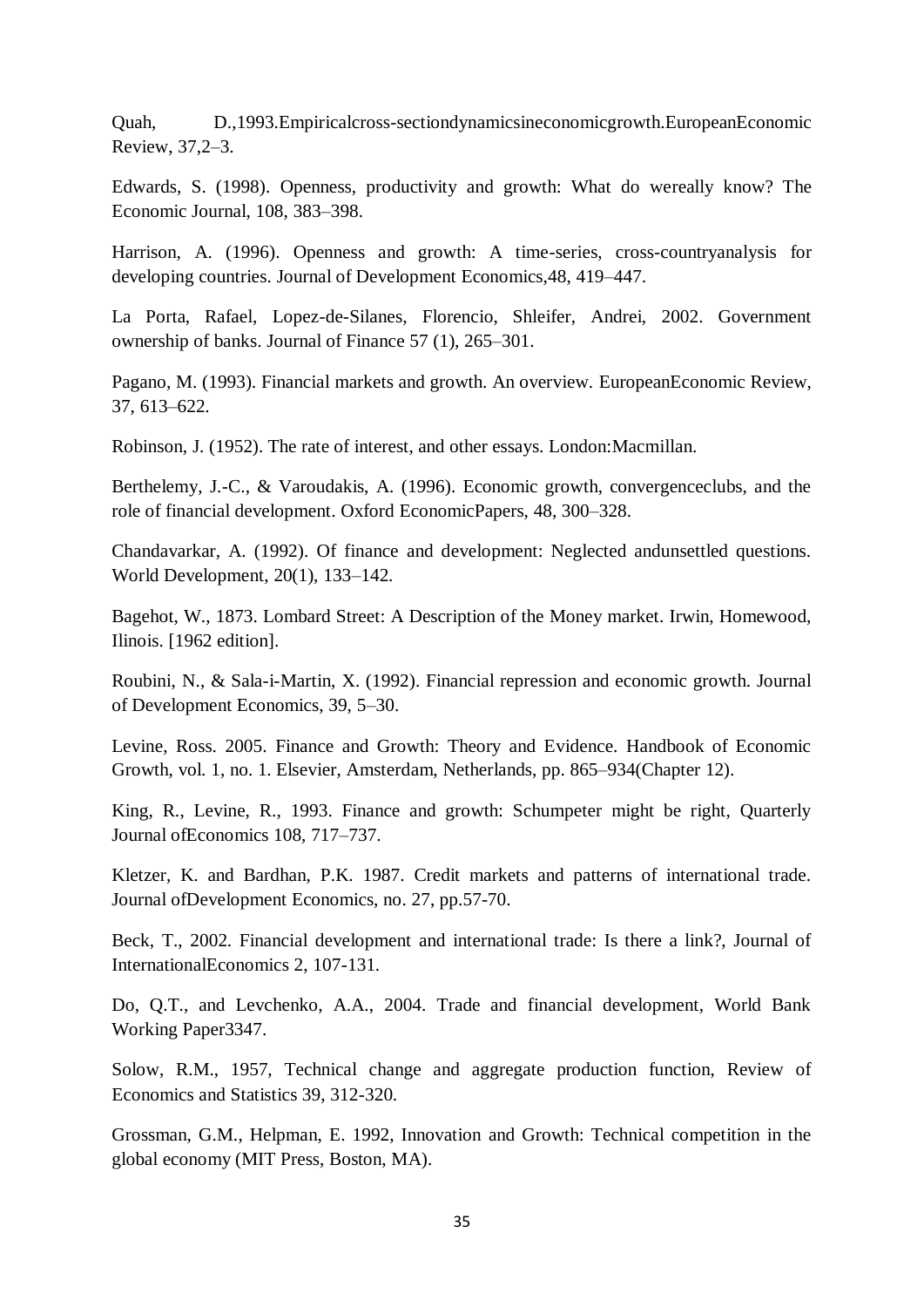Schumpeter, Joseph A. 1934. The Theory of Economic Development. Cambridge, MA: Harvard University Press. (New York: Oxford University Press, 1961.)First published in German, 1912.

Schumpeter, Joseph A. 1942. Capitalism, Socialism, and Democracy. New York: Harper and Brothers. (Harper Colophon edition, 1976.)

Krugman, P.R. 1979. Increasing returns, monopolistic competition and international trade. Journal of International Economics 9 (4): 469-479.

Krugman, P.R. 1980. Scale economies, product differentiation, and the pattern of trade. American Economic Review 70 (5): 950-959.

Dixit, A., and V. D. Norman. 1980. Theory of international trade. Cambridge: Cambridge University Press.

Andersen, L., Babula, R. (2009) The Link Between Openness and Long-Run Economic Growth. Journal of International Commerce and Economic, 2: 1-20

Hakkio, C.S., Rush, M. (1991). Cointegration: How short is the long run? Journal of International Money and Finance, 10, 571–581.

Beck, T., Demirguc-Kunt, A., Levine, R. (2001).A new database onfinancial development and structure. World Bank Economic Review, 14,597–605.

Ang, J. B., McKibbin, W. J. (2007). Financial liberalization, financialsector development and growth: Evidence from Malaysia. Journal ofDevelopment Economics, 84, 215–233.

Loizides, J., Vamvoukas, G., 2005. Government expenditure and economic growth: evidence from tri-variate causality testing. Journal of AppliedEconomics 8, 125–152.

Odhiambo, N.M., (2008). "Financial depth, savings and economic growth in Kenya: A dynamic causal linkage", Economic Modeling, 25,pp.704-713.

Gries, T., Kraft, M.,Meierrieks, D., (2009): "Linkages between financial deepening, trade openness, and economic development: causality evidence from Sub-Saharan Africa", World Development, 37(12), pp. 1849-1860.

Calderon, C., Lin, L., 2003. The direction of causality between financial development and economic growth. Journal of Development Economics 72,321–334.

Demetriades, P., Hussein, K., 1996. Does financial development cause economic growth? Time series evidence from 16 countries. Journal ofDevelopment Economics 51, 341–387.

Darrat, A.F., 1999. Are financial deepening and economic growth causally related? Another look at the evidence. International Economic Journal 13(3), 19–35.

Yanikkaya, H. (2003), Trade Openness and Economic Growth: A Cross-country Empirical. Investigation, Journal of Development Economics 72(1): 57-89